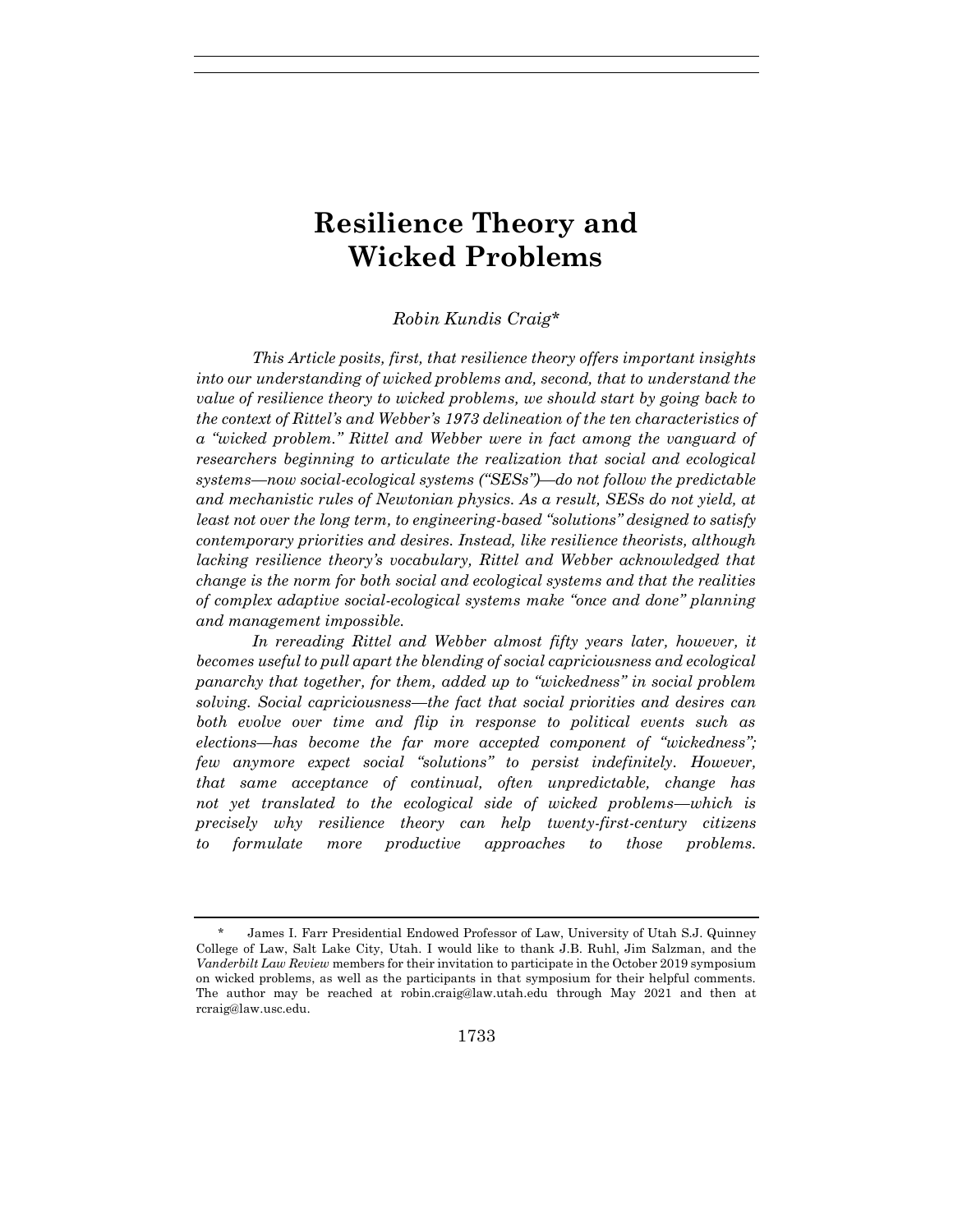| I.   |                                             | REREADING RITTEL AND WEBBER IN THE TWENTY-FIRST   |  |  |  |
|------|---------------------------------------------|---------------------------------------------------|--|--|--|
|      | CENTURY: WICKED PROBLEMS AS A CONFLATION OF |                                                   |  |  |  |
|      |                                             |                                                   |  |  |  |
|      | $A$ .                                       | The Context of Rittel's and Webber's              |  |  |  |
|      |                                             |                                                   |  |  |  |
|      | $B$ .                                       | Ten Characteristics that Conflate Two Sources of  |  |  |  |
|      |                                             |                                                   |  |  |  |
|      | $\mathcal{C}$ .                             | The Increasingly Internalized Wickedness of       |  |  |  |
|      |                                             |                                                   |  |  |  |
| Η.   |                                             | WHAT IS RESILIENCE THEORY AND WHAT DOES IT HAVE   |  |  |  |
|      |                                             |                                                   |  |  |  |
|      | A.                                          | Systems Thinking in Rittel and Webber  1753       |  |  |  |
|      | $B_{\cdot}$                                 | Advancements in Complex Systems Theory            |  |  |  |
|      |                                             |                                                   |  |  |  |
|      | $C$ .                                       | From Complexity to Resilience Theory 1757         |  |  |  |
|      |                                             | Resilience Theory: Ecological Versus<br>1.        |  |  |  |
|      |                                             |                                                   |  |  |  |
|      |                                             | Panarchy: Adding Interactive Scales to<br>2.      |  |  |  |
|      |                                             | Complex Systemic Change 1759                      |  |  |  |
|      | D.                                          | The Wicked Problem of Climate Change Viewed       |  |  |  |
|      |                                             | Through the Lens of Resilience Theory 1761        |  |  |  |
| III. |                                             | HOW DOES RESILIENCE THEORY HELP US COPE WITH      |  |  |  |
|      |                                             |                                                   |  |  |  |
|      | $A$ .                                       | Resilience Theory Teaches Us that SESs Are        |  |  |  |
|      |                                             | Always Changing and Can Act or Respond            |  |  |  |
|      |                                             | in Unpredictable Ways, Normalizing                |  |  |  |
|      |                                             |                                                   |  |  |  |
|      | $B$ .                                       | Resilience Theory Helps Us Learn to Live with     |  |  |  |
|      |                                             | the Trickster by Eliminating the Rhetorical       |  |  |  |
|      |                                             | Immorality of Dynamism in "Wicked" Problems  1765 |  |  |  |
|      | $C$ .                                       | Resilience Theory Offers a Framework for          |  |  |  |
|      |                                             | Improving the Law and Governance Necessary        |  |  |  |
|      |                                             | to Address "Wicked" Problems  1767                |  |  |  |
|      |                                             | Four Governance Capabilities for Dealing<br>Ī.    |  |  |  |
|      |                                             | with Wicked Problems 1768                         |  |  |  |
|      |                                             | 2.                                                |  |  |  |
|      |                                             | 3.<br>Trickster Law to Cope with                  |  |  |  |
|      |                                             |                                                   |  |  |  |
|      |                                             |                                                   |  |  |  |
|      |                                             |                                                   |  |  |  |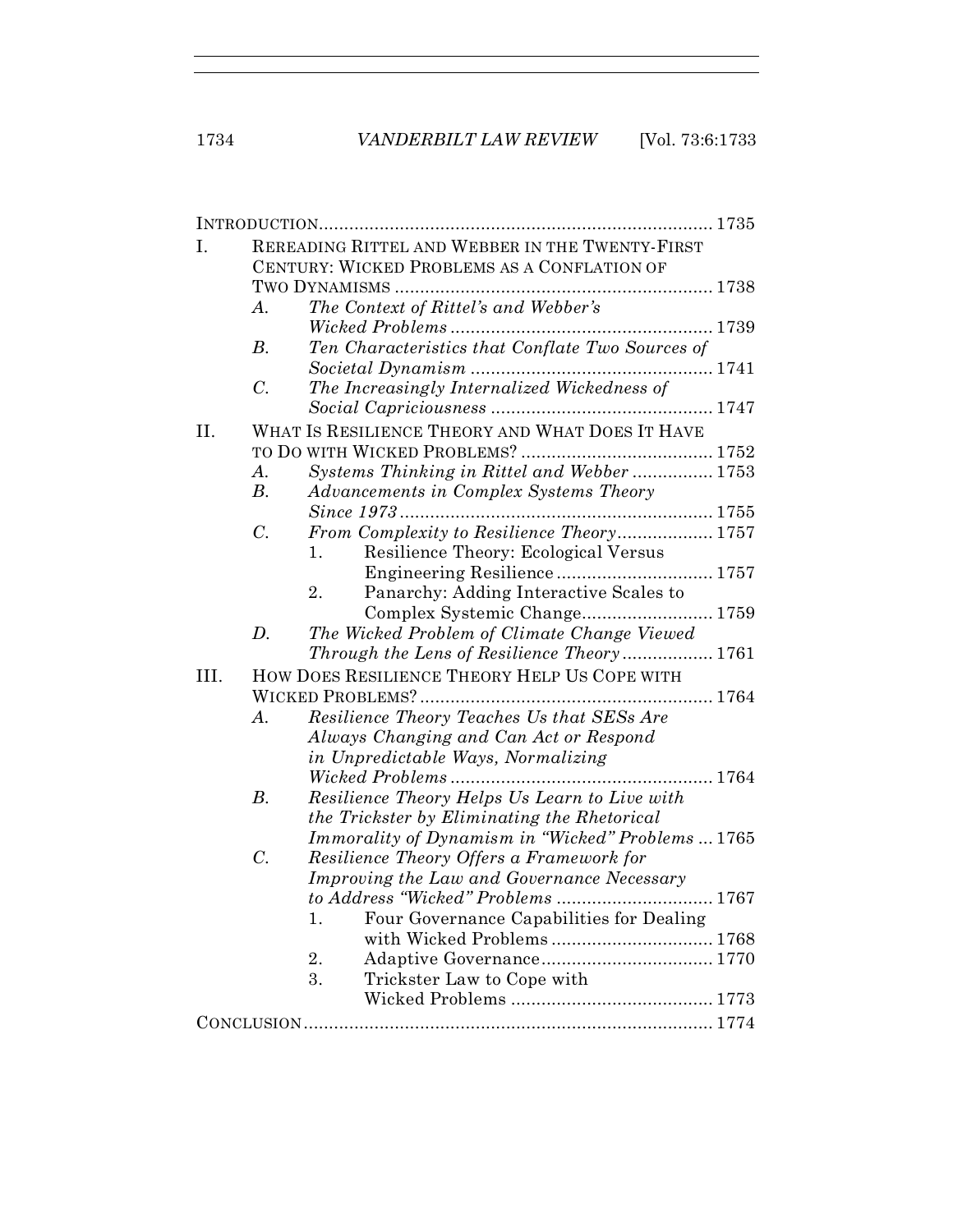#### <span id="page-2-2"></span><span id="page-2-1"></span><span id="page-2-0"></span>**INTRODUCTION**

In 1973, Horst W.J. Rittel and Melvin M. Webber published "Dilemmas in a General Theory of Planning,"<sup>1</sup> generally earning credit for defining the characteristics of a "wicked problem." While Rittel and Webber originally thought of wicked problems in terms of social planning, the concept has now become—appropriately or inappropriately—ubiquitous,<sup>2</sup> describing problems as varied as water management,<sup>3</sup> foreign policy,<sup>4</sup> integration of immigration policies,<sup>5</sup> fisheries management, $6$  and climate change.<sup>7</sup>

The fiftieth anniversary of Rittel's and Webber's seminal article is quickly approaching, suggesting an appropriate occasion for reexamining their understanding of wicked problems in light of the twenty-first century and the increasing embrace of the concept of the "Anthropocene"8—the realization that humans have set in motion planetary-scale changes in almost every life-support system, from the atmosphere and climate change<sup>9</sup> to the ocean and ocean acidification<sup>10</sup>

3. *E.g.*, Denise Lach, Steve Rayner & Helen Ingram, *Taming the Waters: Strategies to Domesticate the Wicked Problems of Water Resource Management*, 3 INT'L J. WATER 1, 7 (2005).

4. *E.g.*, Nancy Roberts, *Wicked Problems and Network Approaches to Resolution*, 1 INT'L PUB. MGMT. REV. 1, 7 (2000).

5. *E.g.*, Caelesta Poppelaars & Peter Scholten, *Two Worlds Apart: The Divergence of National and Local Immigrant Integration Policies in the Netherlands*, 40 ADMIN. & SOC'Y 335, 337 (2008).

6. *E.g.*, Ahmed S. Khan & Barb Neis, *The Rebuilding Imperative in Fisheries: Clumsy Solutions for a Wicked Problem?*, 87 PROGRESS OCEANOGRAPHY 347, 347 (2010); Svein Jentoft & Ratana Chuenpagdee, *Fisheries and Coastal Governance as a Wicked Problem*, 33 MARINE POL'Y 553, 553 (2009).

7. *E.g.*, David G. Angeler, Craig R. Allen, Ahjond S. Garmestani, Lance H. Gunderson & Igor Linkov, *Panarchy Use in Environmental Science for Risk and Resilience Planning*, 36 ENV'T SYS. DECISIONS 225, 225 (2016); Catrien Termeer, Art Dewulf & Gerard Breeman, *Governance of Wicked Climate Adaptation Problems*, *in* CLIMATE CHANGE GOVERNANCE 27, 28 (J. Knieling & W. Leal Filho eds., 2013); Richard J. Lazarus, *Super Wicked Problems and Climate Change: Restraining the Present to Liberate the Future*, 94 CORNELL L. REV. 1153, 1159 (2009).

8. Joseph Stromberg, *What Is the Anthropocene and Are We in It?*, SMITHSONIAN MAG. (Jan. 2013), https://www.smithsonianmag.com/science-nature/what-is-the-anthropocene-and-are-we-init-164801414/ [https://perma.cc/P248-9FG2].

E.g., INTERGOVERNMENTAL PANEL ON CLIMATE CHANGE, CLIMATE CHANGE 2014: SYNTHESIS REPORT 2–31 (The Core Writing Team, Rajendra K. Pachauri & Leo Meyer eds., 2015).

10. *E.g.*, INTERGOVERNMENTAL PANEL ON CLIMATE CHANGE, IPCC SPECIAL REPORT ON THE OCEAN AND CRYOSPHERE IN A CHANGING CLIMATE 6–35 (Hans-Otto Pörtner et al. eds., 2019).

<span id="page-2-3"></span><sup>1.</sup> Horst W.J. Rittel & Melvin M. Webber, *Dilemmas in a General Theory of Planning*, 4 POL'Y SCIS. 155 (1973).

<sup>2.</sup> *See, e.g.*, Catrien J.A.M. Termeer, Art Dewulf, Gerard Breeman & Sabina J. Stiller, *Governance Capabilities for Dealing Wisely with Wicked Problems*, 47 ADMIN. & SOC'Y 680, 681 (2015) (providing a more comprehensive list than this Article does).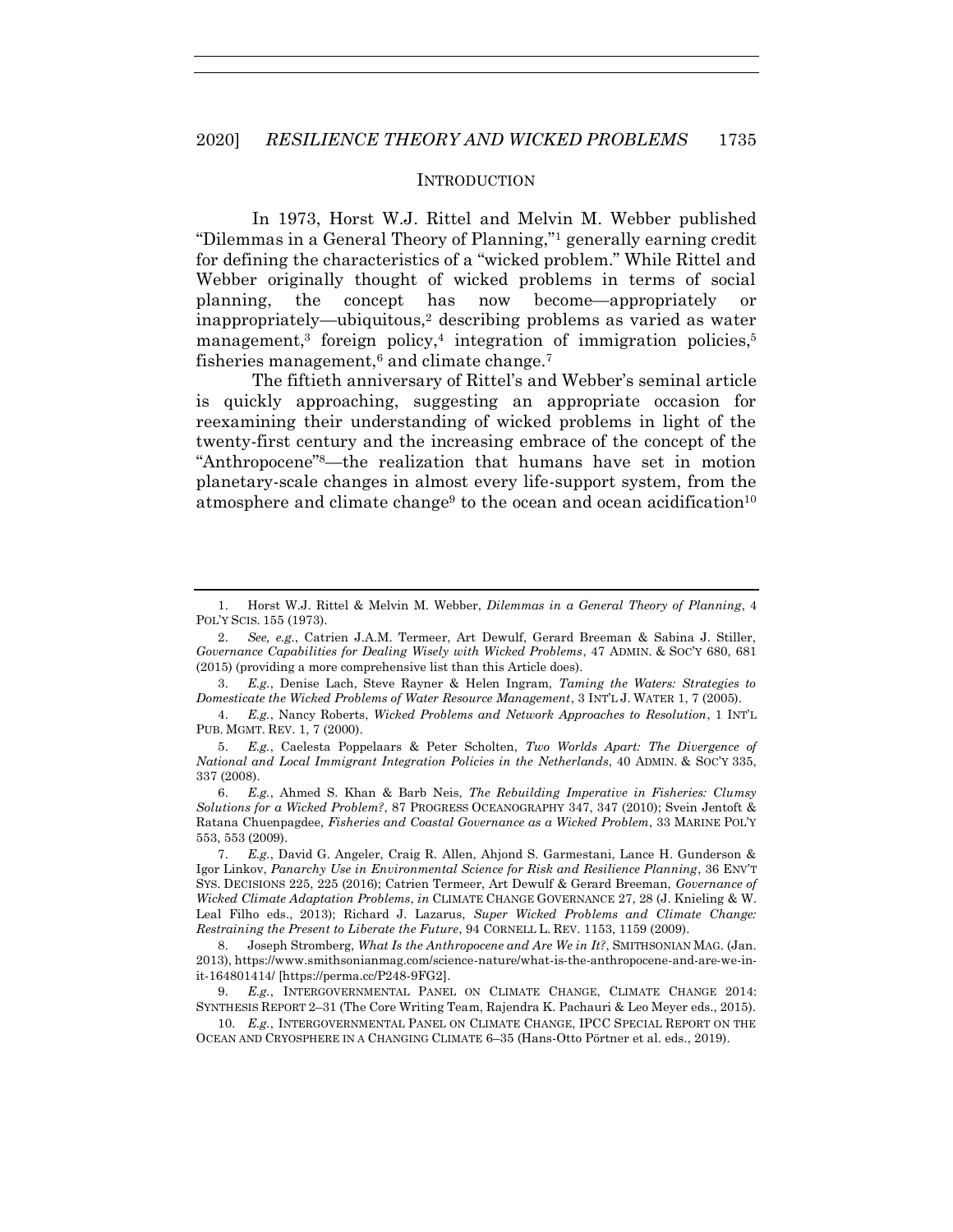to the global distribution of toxics,<sup>11</sup> plastics,<sup>12</sup> and hormone mimickers<sup>13</sup> into nearly every chemical and biological process on the planet, including the (seemingly) remote ecosystems of Antarctica.<sup>14</sup>

From this context, what is most profoundly insightful about Rittel's and Webber's 1973 article is its continual attempts to grapple with the then relatively new perception of social *change*. Indeed, read with Anthropocenic eyes, Rittel's and Webber's characterization of "wicked problems" is a lament over the serious realization that there is no quantifiable, permanent "reality" (as in physics) or unmalleable set of rules (as in chess or math) against which to judge the success of new social policies or planning efforts. Instead, "solutions" to problems like traffic and crime may work for a while, but only until social or political conditions change. Thus, for example, road or freeway systems in cities subject to intensifying population growth and density may come to look like a "bad" choice that makes retrofitting for mass urban public transit harder and more expensive to implement.<sup>15</sup> In addition, implemented solutions may set in motion follow-on problems at different scales or in different policy arenas, as has been the case for almost all water engineering anywhere in the world.<sup>16</sup>

To read Rittel and Webber nearly fifty years later, in other words, is to be transported back to the age, and the worldview, of the Engineer. The Engineer encompasses a perspective on ecosystems and SESs that assumes full human control over natural resources management, including the full reversibility of any changes that humans make.<sup>17</sup> Perhaps more precisely, reading Rittel and Webber

<span id="page-3-0"></span><sup>11.</sup> *E.g.*, Frank Wania & Donald Mackay, *Tracking the Distribution of Persistent Organic Pollutants*, 30 ENV'T SCI. & TECH. 390, 390 (1996).

<sup>12.</sup> *E.g.*, Fauziah Shahul Hamid, Mehran Sanam Bhatti, Norkhairiyah Anuar, Norkhairah Anuar, Priya Mohan & Agamuthu Periathamby, *Worldwide Distribution and Abundance of Microplastic: How Dire Is the Situation?*, 36 WASTE MGMT. & RSCH. 873, 873 (2018).

<sup>13.</sup> *E.g.*, Ioanna Katsikantami, Stavros Sifakis, Manolis N. Tzatzarakis, Elena Vakonaki, Olga-Ioanna Kalantzi, Aristidis M. Tsatsakis & Apostolos K. Rizos, *A Global Assessment of Phthalates Burden and Related Links to Health Effects*, 97 ENV'T INT'L 212, 214 (2016).

<sup>14.</sup> Matthew Taylor, *Antarctica: Plastic Contamination Reaches Earth's Last Wilderness*, GUARDIAN (June 6, 2018, 4:00 PM), https://www.theguardian.com/environment/2018/jun/06/ antarctica-plastic-contamination-reaches-earths-last-wilderness [https://perma.cc/ZU9N-872Y].

<sup>15.</sup> *E.g.*, Sakdirat Kaewunruen, Joseph M. Sussman & Akira Matsumoto, *Grand Challenges in Transportation and Transit Systems*, FRONTIERS BUILT ENV'T, Feb. 24, 2016, at 1, 2–3, https://doi.org/10.3389/fbuil.2016.00004 [https://perma.cc/R9F5-8QCU] (PDF download available at URL provided).

<sup>16.</sup> *E.g.*, Roddy Scheer & Doug Moss, *The Downside of Dams: Is the Environmental Price of Hydroelectric Power Too High?*, SCI. AM. (Sept. 18, 2012), https://www.scientificamerican.com/ article/how-do-dams-hurt-rivers/ [https://perma.cc/5V6B-MUEL].

<sup>17.</sup> For a fuller critique of this engineering perspective, see MELINDA HARM BENSON & ROBIN KUNDIS CRAIG, THE END OF SUSTAINABILITY: RESILIENCE AND THE FUTURE OF ENVIRONMENTAL GOVERNANCE IN THE ANTHROPOCENE 14–18, 24–47, 56–60 (2017).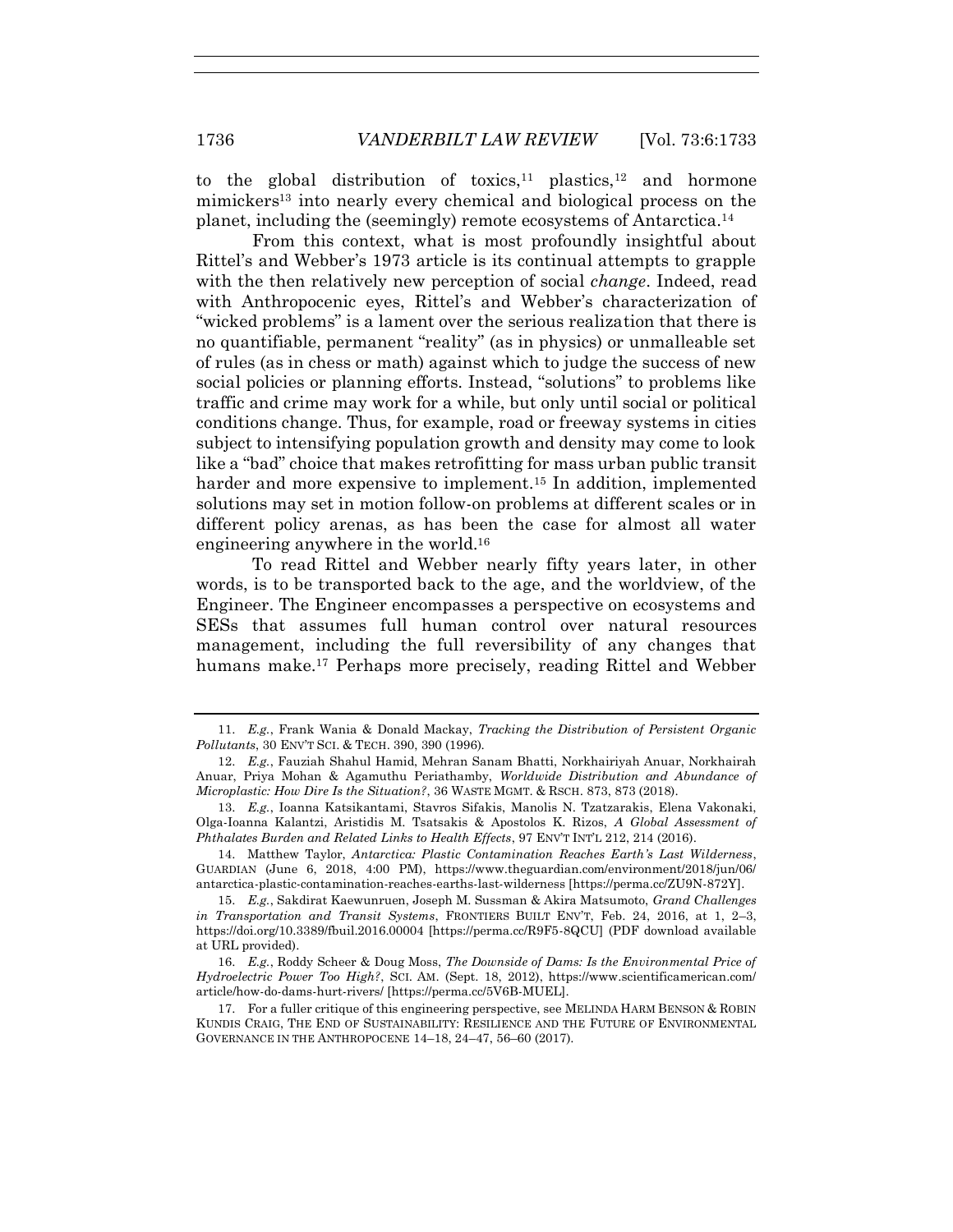now allows one to experience the initial anxiety attending the discovery that engineering solutions were never going to be enough to (permanently) "solve" social problems. Writing at a moment of particularly acute and obvious social upheaval in the United States—a factual context fully incorporated into their article—Rittel and Webber describe wicked problems as, essentially, the result of both social change, which provides the focus for Part II, and complex systems and their dynamism, which Part III will explore in more detail.

<span id="page-4-0"></span>Rittel's and Webber's conflation of two sources of dynamism in wicked problems, which this Article labels as "social capriciousness"<sup>18</sup> and "ecological panarchy," is important. These two dynamisms represent the two components of social-ecological systems, or SESs. The term "SES" acknowledges that human social systems always exist embedded within and interacting with a series of ecological systems.<sup>19</sup> with both sets of systems operating at a variety of spatial and temporal scales.<sup>20</sup> As Part II will explore in more detail, Rittel's and Webber's social capriciousness dynamic is a recognition that in a pluralistic and diverse society such as the United States, social goals and the metrics for evaluating "progress" are themselves often contested and hence are subject to both rapid changes (as after elections) and more gradual evolution. Notably, since 1973, most Americans have come to accept at least some level of social and cultural change as normal and expected whether such change takes the form of new technology, evolving civil rights, acceptable social behavior, or any number of other continually evolving aspects of being a twenty-first-century resident of the United States.<sup>21</sup> In other words, in the five decades since Rittel and Webber described wicked problems, American society has begun to internalize

<sup>18.</sup> "Capriciousness" here attempts to capture Rittel's and Webber's palpable uneasiness about both the loss of social consensus (as Part II notes, their "blacks" and "students" are "revolting") and the attendant loss of an *uber* normative/ethical/religious framework against which to evaluate the emerging new values and priorities as against the old—i.e., the growing inability to assert with any clear authority whether values like "efficiency" are "better" than values like "equity."

<sup>19.</sup> BRIAN WALKER & DAVID SALT, RESILIENCE THINKING: SUSTAINING ECOSYSTEMS AND PEOPLE IN A CHANGING WORLD 32–34 (2006).

<sup>20.</sup> *Id.* at 88–93.

<sup>21.</sup> Many of this Article's observations are not idiosyncratic to the United States and will apply in many societies. However, because Rittel and Webber themselves focused on the United States and because this Article cannot possibly adequately identify, let alone discuss, important variations in social worldviews around the world, it remains focused on the United States—with acute awareness that it is backgrounding important social variation even within the United States. Nevertheless, while important, these variations do not undermine the main points of this Article regarding the importance of resilience theory to our concepts of wicked problems. However, implementing the required new mindset will inevitably vary in response to differing existing cultural norms and narratives.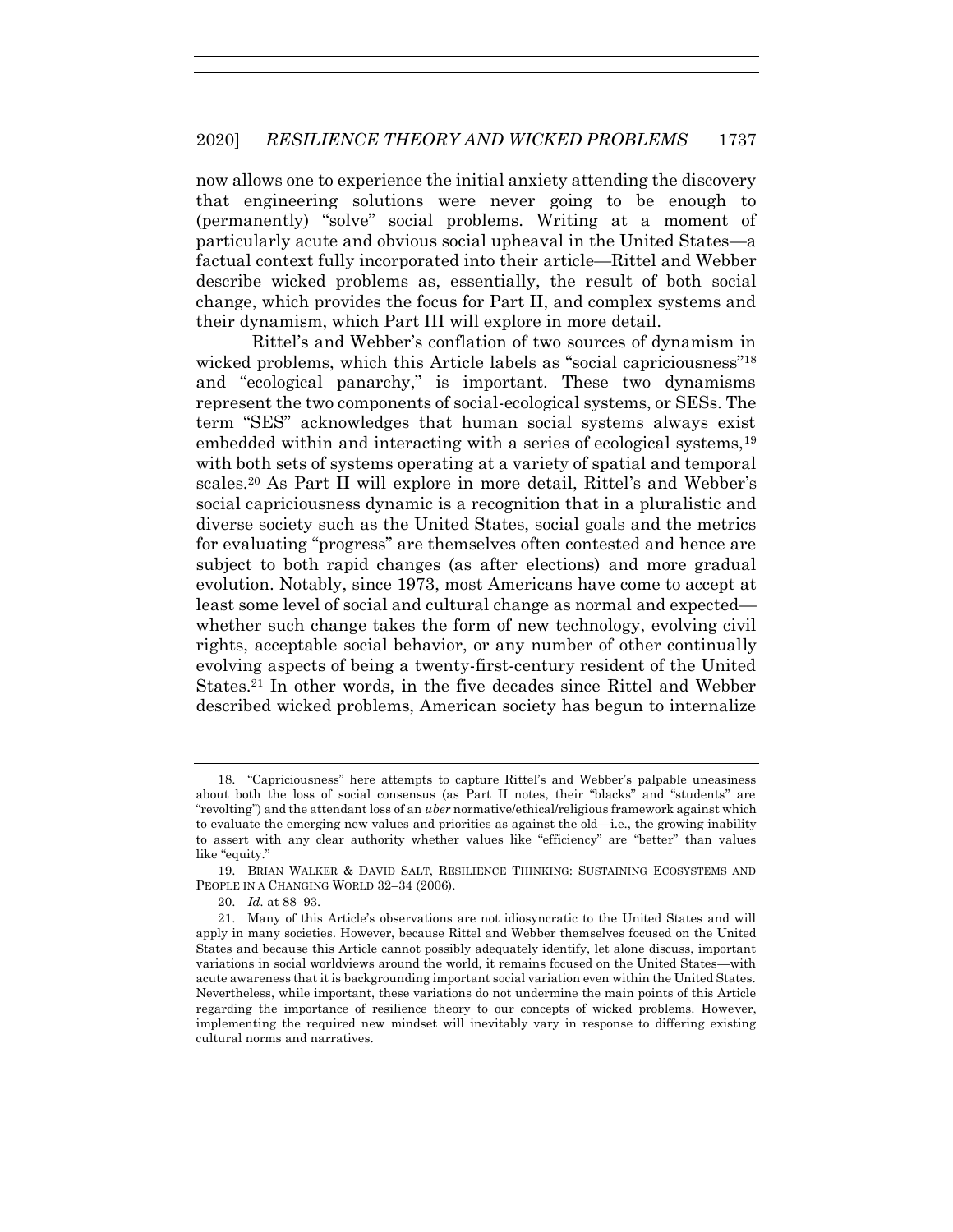the social capriciousness dynamic, somewhat taming the "wickedness" of some wicked problems.

The same cannot (yet) be said for the ecological panarchy dynamic; similar expectations that significant change is an expected component of natural systems and SESs have not yet been fully internalized into Americans' mental models of reality—including into law. However, that is exactly where resilience theory provides useful new models to better contextualize wicked problems. Indeed, the fact that Rittel and Webber began to articulate the challenges that complex systems pose to social problem solving underscores why resilience theory is relevant to wicked problems.

Thus, after Part II separates Rittel's and Webber's ten characteristics of wicked problems into the categories of social capriciousness and ecological panarchy, Part III explains resilience theory and its relevance to the ecological panarchy components of wicked problems. It ends by examining the most widely accepted twenty-first-century example of a wicked problem—climate change—to demonstrate how resilience theory can both deepen our understanding of and help shape our responses to that problem.

Part IV then examines approaches to governance and law that are emerging as social scientists and legal scholars seek to address both wicked problems and the Anthropocene. Given that continual change is a critical component of both phenomena, it is perhaps unsurprising that these scholars have repeatedly found resilience theory a helpful model of reality from which to work. At the same time, however, the progress from Rittel and Webber to these newer scholars also makes increasingly clear that one's view of reality—a complex of expectations and explanations generally denominated a "cultural narrative"22—shapes one's ability to cope with wicked problems. This Article thus concludes that, just as acceptance of social change can temper the "wickedness" of the social capriciousness components of wicked problems, so internalization of resilience theory can temper the apparent "wickedness" stemming from ecological panarchy.

## I. REREADING RITTEL AND WEBBER IN THE TWENTY-FIRST CENTURY: WICKED PROBLEMS AS A CONFLATION OF TWO DYNAMISMS

As the Introduction pointed out, to say that the concept of a "wicked problem" has caught on is a bit of an understatement. Indeed,

<sup>22.</sup> "Cultural narratives are stories told at the societal level, deeply embedded stories that frame and contextualize events within a particular culture to help give them meaning. . . . [O]ur cultural narratives of change—what might be termed the cultural psychology of change—influence how we actually deal with ecological change." BENSON & CRAIG, *supra* note [17,](#page-3-0) at 8.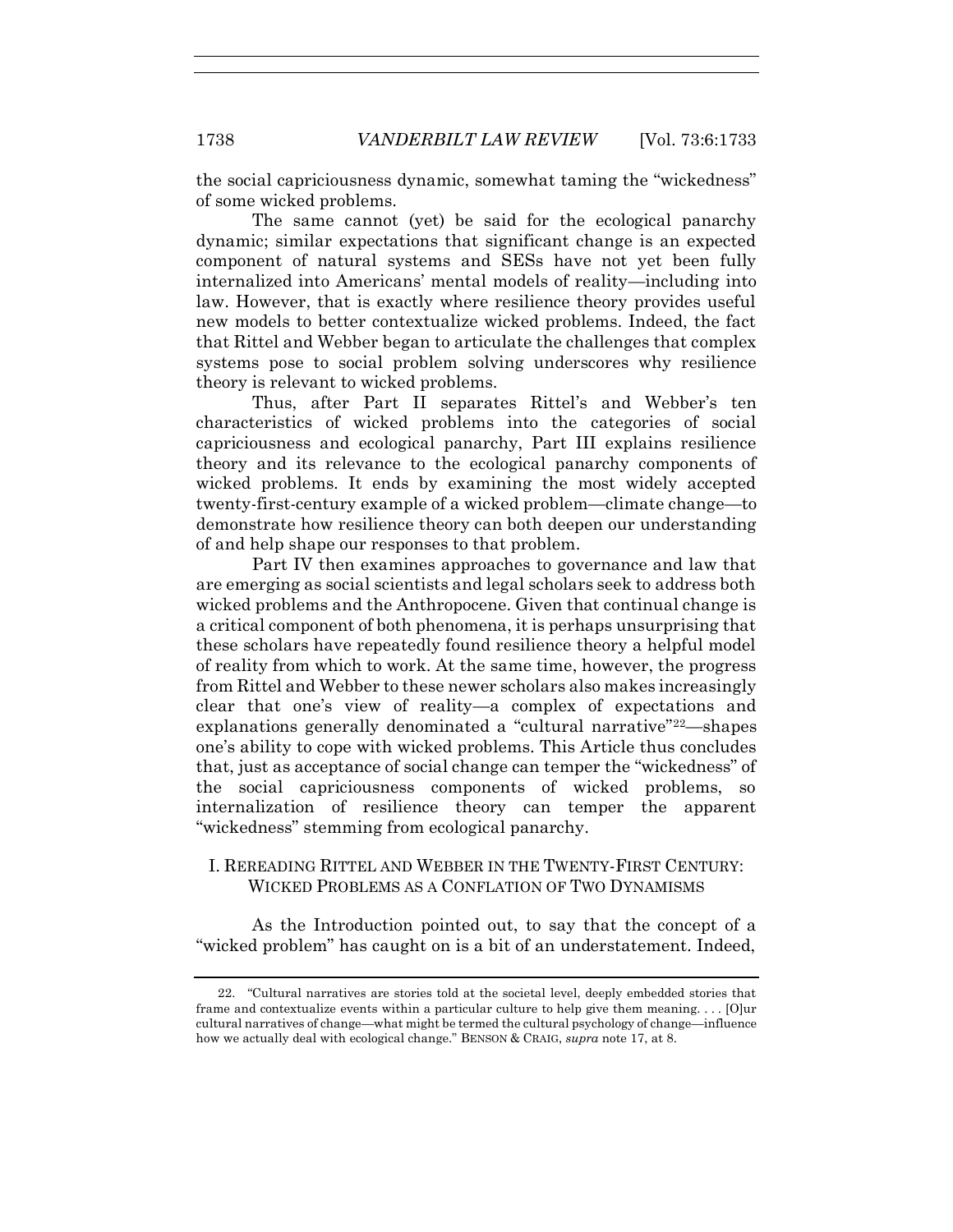<span id="page-6-0"></span>the adoption of this popular term into so many disciplines, with uses both technical and colloquial, has obscured its original context.<sup>23</sup> That context, however, reveals much about how we might more productively think about wicked problems in the twenty-first century. In particular, this Article suggests that it is important to remember that "wicked" problems are a human construct or perception, not an immutable facet of reality, like the speed of light in a vacuum. Rittel and Webber described wicked problems from a particular cultural moment, and failure to appreciate that moment can reify the construct of "wicked problem" in ways that actually impede society's ability to effectively deal with problems so labeled. This Part seeks to recapture the context of Rittel's and Webber's 1973 article in order to then tease apart two very different dynamisms that are at work in their concept of a wicked problem—social capriciousness and ecological panarchy.

## *A. The Context of Rittel's and Webber's Wicked Problems*

Rittel and Webber characterized "wicked" problems in response to what they perceived as an attack by the popular laity on professionals—Rittel's and Webber's specific list includes "social workers, educators, housers, public health officials, policemen, city planners, highway engineers or physicians,"<sup>24</sup> but they also invite a generalization beyond those named professions—and these professionals' proffered solutions to a variety of social ills. Indeed, "Dilemmas in a General Theory of Planning" identifies these attacks as the occasion of its writing, noting from the beginning that "we've been hearing ever-louder public protests against the professions' diagnoses of the clients' problems, against professionally designed governmental programs, against professionally certified standards for the public services."<sup>25</sup>

The general public, clearly, was restless—no longer content that professionals had greatly improved, if not actually solved, the relatively easy, consensus social ills: "The streets have been paved, and roads now connect all places; houses shelter virtually everyone; the dread diseases are virtually gone; clean water is piped into nearly every building;

<sup>23.</sup> Kate Crowley & Brian Head, *The Origins, Impact and Significance of "Wicked Problems*,*"* POL'Y SPACE (Nov. 22, 2017), https://www.thepolicyspace.com.au/2017/22/230-the-origins-impactand-significance-of-wicked-problems [https://perma.cc/565V-XBNR]:

However whilst wicked problem terminology has been widely applied to diverse policy issues, there has been less interest in why it was developed, namely in response to the radically disrupted American society of the 1960s and 1970s and the authors' rejection of technological fixes being advanced to solve complex, chaotic problems.

<sup>24.</sup> Rittel & Webber, *supra* not[e 1,](#page-2-0) at 155.

<sup>25.</sup> *Id.*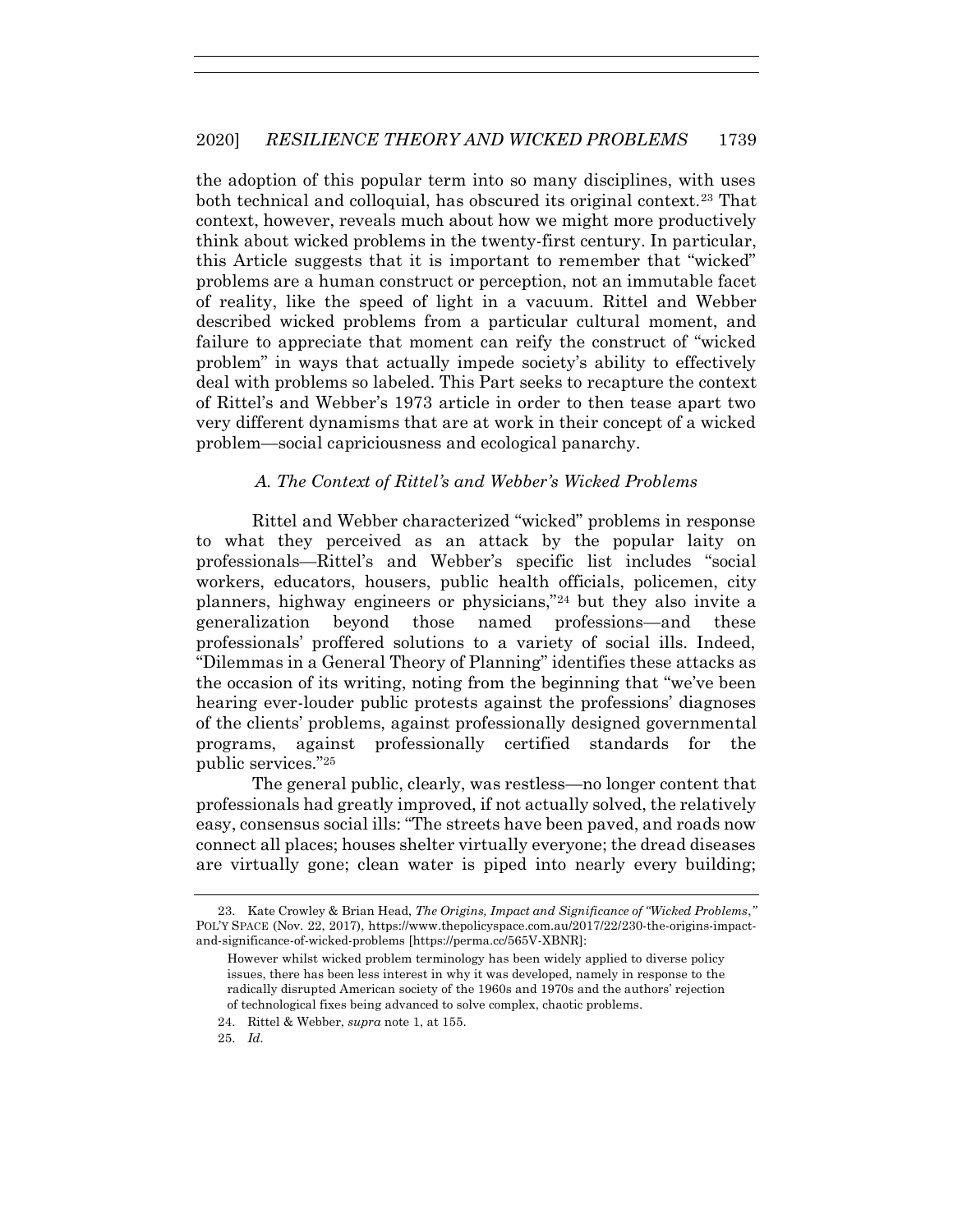sanitary sewers carry wastes from them; schools and hospitals serve virtually every district; and so on."<sup>26</sup> Instead, "the Americans' traditional faith in a guaranteed Progress is being eroded by the same waves that are wearing down old beliefs in the social order's inherent goodness and in history's intrinsic benevolence."<sup>27</sup>

Indeed, just as multiple entities were completing efforts to define the next sets of consensus national goals,<sup>28</sup> the whole notion of "national consensus" was falling apart. Critically, at the time Rittel and Webber described wicked problems, cultural diversity was not yet widely accepted as a positive value. As the authors themselves note, "[t]here was a time during the 'Fifties when the quasi-sociological literature was predicting a Mass Society—foreseen as a rather homogeneously shared culture in which most persons would share values and beliefs, would hold to common aims, would follow similar life-styles, and thus would behave in similar ways."<sup>29</sup> By 1973, however, cultural diversity was becoming visible—sometimes violently so—as an American reality, and "the nation was buffeted by the revolt of the blacks, then by the revolt of the students, then by the widespread revolt against the war, more recently with a new consumerism and conservationism. All these movements were striking out at the underlying systemic processes of contemporary American society."<sup>30</sup> Moreover, "[i]n a style rather different from those of the systems analysts and the Presidential commissioners, participants in these revolts were seeking to restructure the value and goal systems that affect the distribution of social product and shape the directions of national policy."<sup>31</sup> The prior perception of a social consensus—in hindsight, probably best characterized as the white, male, and middleclass norm enshrined in "Leave It to Beaver" and other such cultural icons—was dissolving in the face of "the growing awareness of the nation's pluralism and of the differentiation of values that accompanies differentiation of publics."<sup>32</sup> In short, Rittel and Webber concluded, the very metrics that the public used to evaluate "progress" had changed:

- 31. *Id.*
- 32. *Id.* at 156.

<sup>26.</sup> *Id.* at 156. Notably, this Article was written during the COVID-19 pandemic that began in the winter of 2019–2020, a fact that both casts an interesting gloss on Rittel's and Webber's assertion that professionals had eliminated the "dread diseases" and emphasizes the reality of social-ecological change. The homelessness problem that emerged after 1973 and water disasters such as occurred in Flint, Michigan, similarly underscore the impermanence of engineered solutions to even consensus problems.

<sup>27.</sup> *Id.* at 157.

<sup>28.</sup> *Id.*

<sup>29.</sup> *Id.* at 167.

<sup>30.</sup> *Id.* at 157.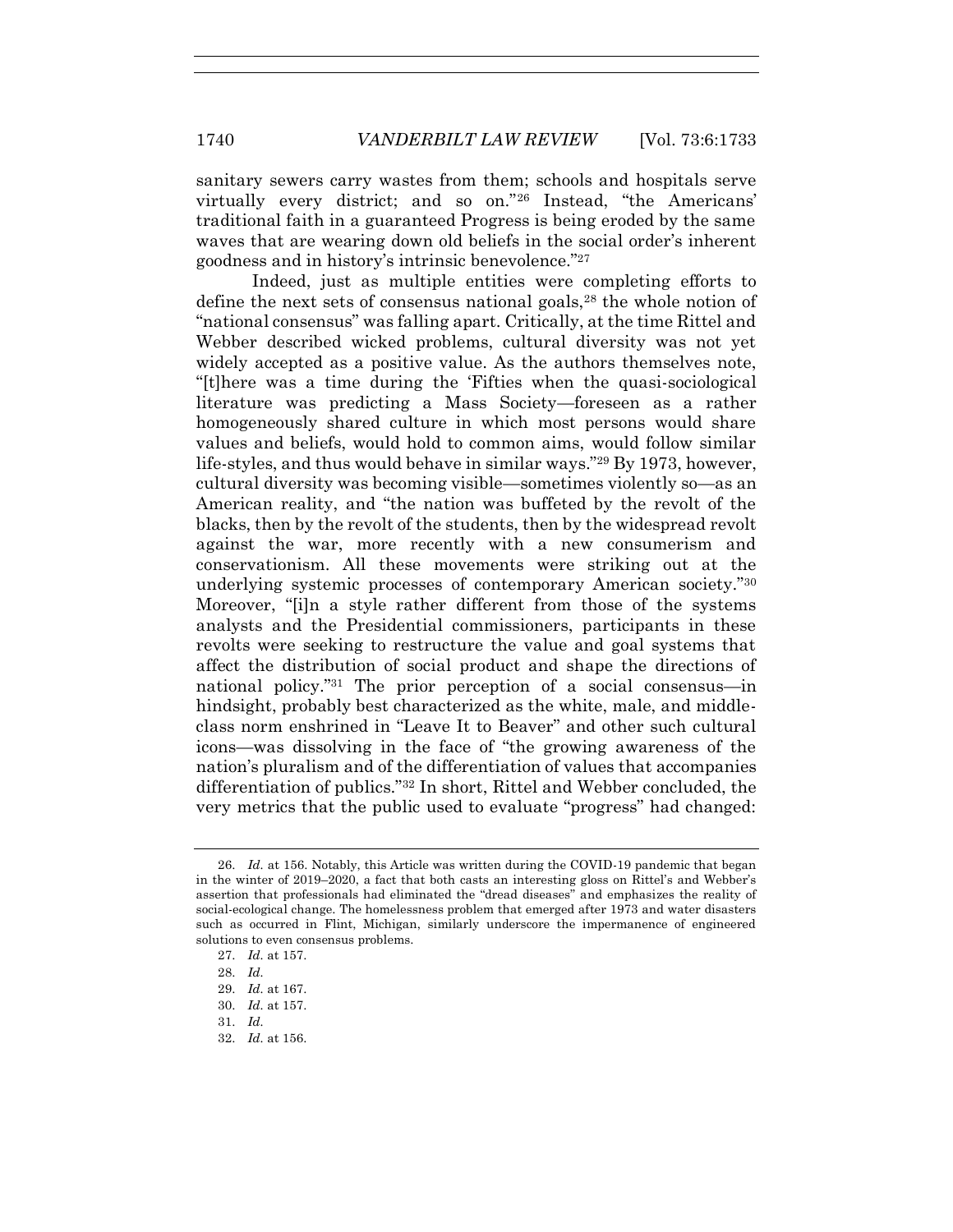"The tests for efficiency, that were once so useful as measures of accomplishment, are being challenged by a renewed preoccupation with consequences for equity."<sup>33</sup>

Rittel and Webber, in other words, were acutely conscious of the social changes occurring around them. These changes, moreover, had profound implications for the engineering view of social progress and the ability of society to mechanistically advance to "perfection." As the authors themselves pointed out:

Professionalism has been understood to be one of the major instruments for perfectability, an agent sustaining the traditional American optimism. Based in modern science, each of the professions has been conceived as the medium through which the knowledge of science is applied. In effect, each profession has been seen as a subset of engineering.  $34$ 

Rittel and Webber then enact the transition from this simplistic worldview of continuous progress to one grounded in complexity<sup>35</sup>—the transition from Newtonian physics to Einstein and quantum theory, from engineering to ecology. The world of the Newtonian Engineer was a relatively simple place, where cause and effect were relatively easy to discern, explain, and tinker with, and where

efficiency was seen as a condition in which a specified task could be performed with low inputs of resources. . . . Because it was fairly easy to get consensus on the nature of problems during the early industrial period, the task could be assigned to the technically skilled, who in turn could be trusted to accomplish the simplified end-in-view.  $36$ 

However, "the classical paradigm of science and engineering—the paradigm that has underlain modern professionalism—is not applicable to the problems of open societal systems."<sup>37</sup> These non-Newtonian social planning problems were instead "inherently wicked."<sup>38</sup>

## *B. Ten Characteristics that Conflate Two Sources of Societal Dynamism*

To recap, then: social planning problems constitute wicked problems because they are not amenable to relatively simple engineering solutions grounded in Newtonian physics. Moreover, the fact that Rittel and Webber described wicked problems in the context of

<sup>33.</sup> *Id.*

<sup>34</sup>*. Id.* at 158.

<sup>35.</sup> Crowley & Head, *supra* note [23.](#page-6-0)

<sup>36.</sup> Rittel & Webber, *supra* not[e 1,](#page-2-0) at 158.

<sup>37.</sup> *Id.* at 160.

<sup>38.</sup> *Id.*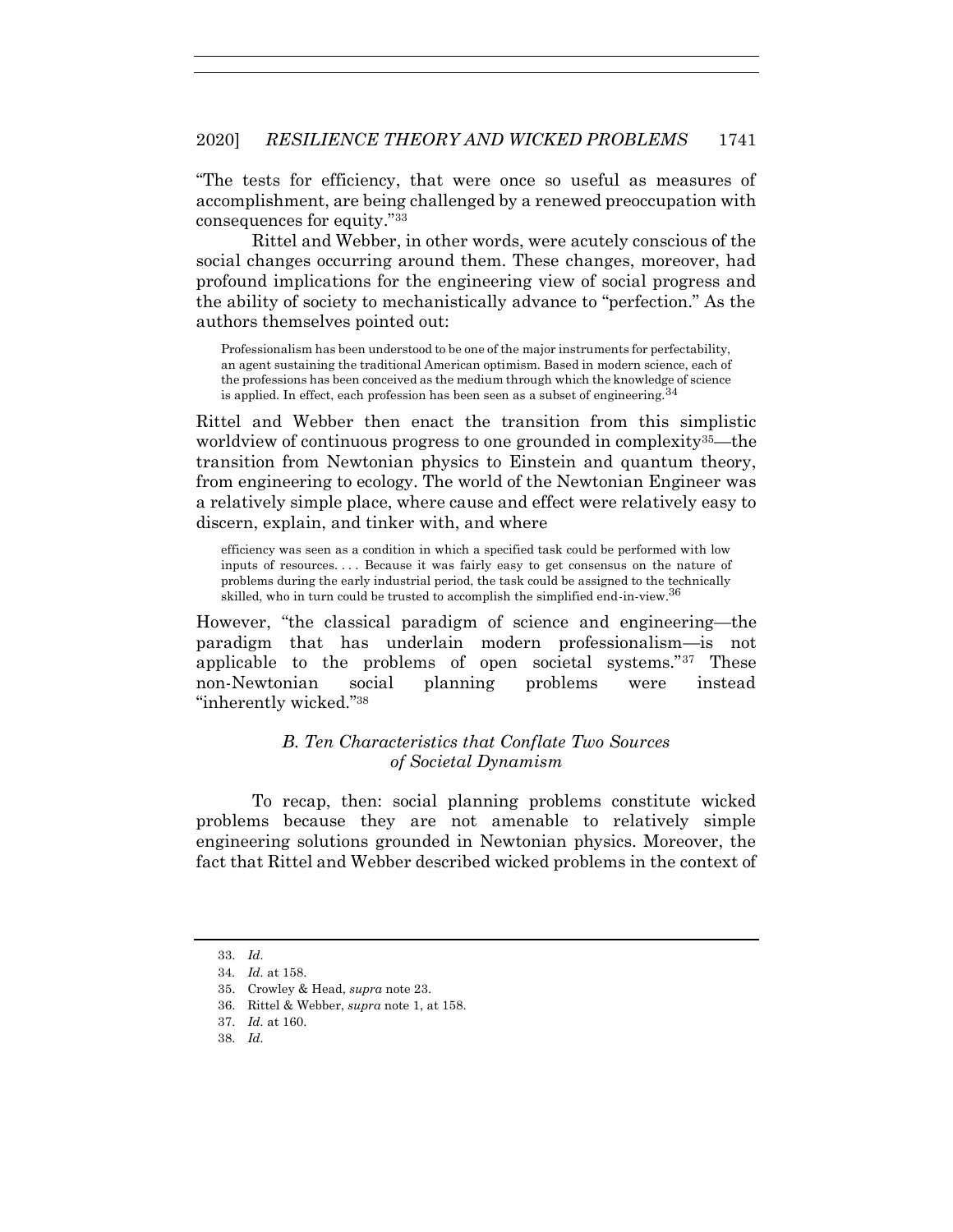social upheaval and changing social values is important, because social dynamism is one of the sources of a problem's "wickedness."

Within this context of ever-more-visible cultural diversity, dissent, and complexity, Rittel and Webber famously identified ten characteristics of wicked problems:

'1. There is no definitive formulation of a wicked problem.' 39

'2. Wicked problems have no stopping rule.<sup>'40</sup>

'3. Solutions to wicked problems are not true-or-false, but good-or-bad.' $41$ 

'4. There is no immediate and no ultimate test of a solution to a wicked problem.<sup>'42</sup>

'5. Every solution to a wicked problem is a 'one-shot operation'; because there is no opportunity to learn by trial-and-error, every attempt counts significantly.<sup>43</sup>

'6. Wicked problems do not have an enumerable (or an exhaustively describable) set of potential solutions, nor is there a well-described set of permissible operations that may be incorporated into the plan.<sup>'44</sup>

'7. Every wicked problem is essentially unique.' 45

'8. Every wicked problem can be considered to be a symptom of another problem.' 46

'9. The existence of a discrepancy representing a wicked problem can be explained in numerous ways. The choice of explanation determines the nature of the problem's resolution.' 47

'10. The planner has no right to be wrong.' $48$ 

Rittel and Webber presented these ten characteristics as a unifying description of wicked problems. From a twenty-first-century perspective, however, these characteristics conflate two aspects of social-ecological reality with respect to social problems. First, Rittel and Webber characterize social problems as wicked because society, social norms, and social goals themselves change and evolve in the face of a diversifying populace, making it impossible to fully and finally define, let alone completely solve, those problems.<sup>49</sup> This aspect of wicked problems acknowledges the social capriciousness dynamism—the idea that social norms, social values, and hence social goals and prioritizations can both generally evolve over time and, particularly in

39*. Id.* at 161. 40. *Id.* at 162. 41. *Id.* 42. *Id.* at 163. 43. *Id.* 44. *Id.* at 164. 45. *Id.* 46. *Id.* at 165. 47. *Id.* at 166. 48. *Id.* 49. *Id.* at 160.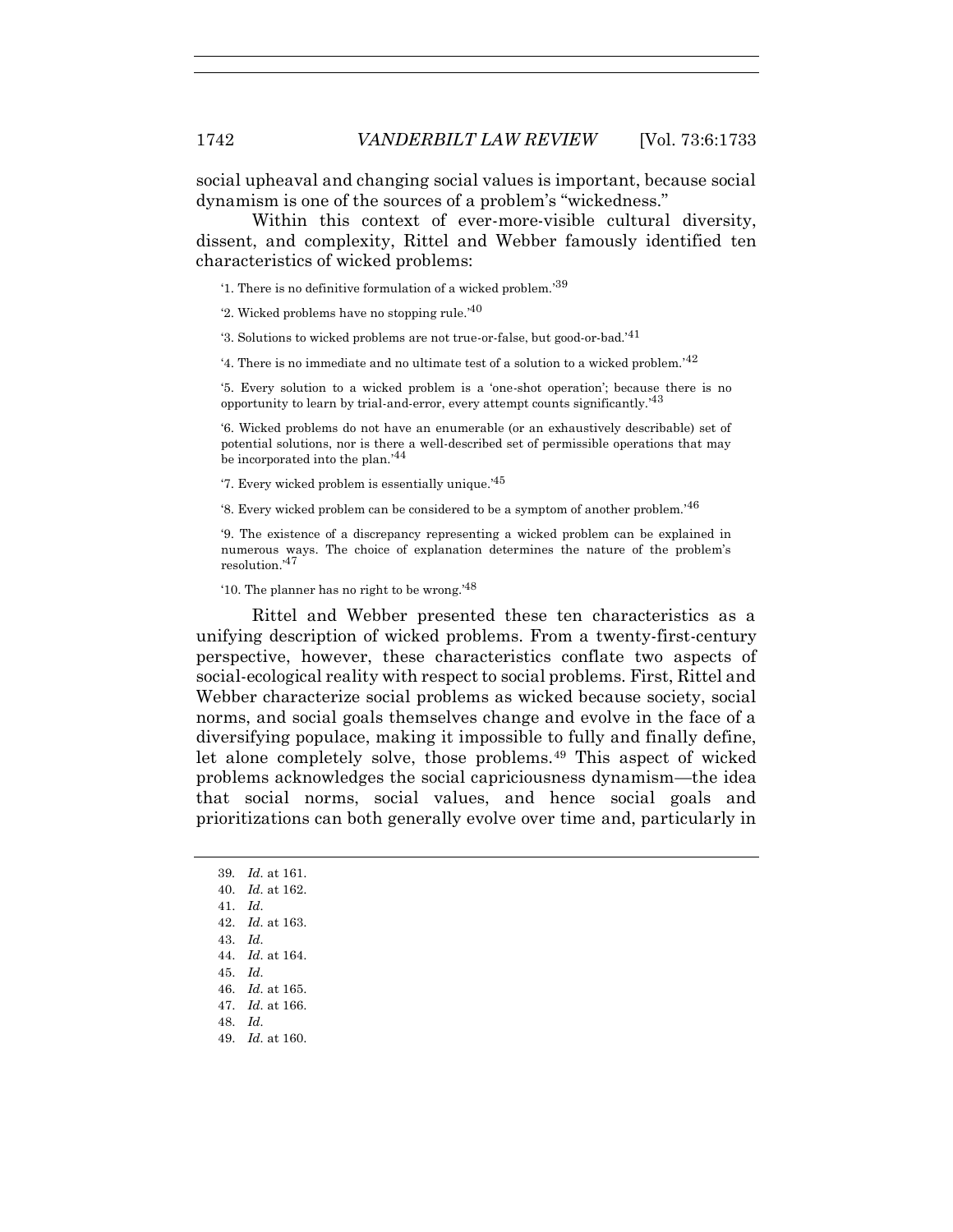a pluralistic society like the United States, be the objects of ongoing political contest. Second, and more important for the role of resilience theory. Rittel and Webber characterize social problems as wicked because the world works not just through linear and mechanistic causation but also through complex systems and systems of such systems.<sup>50</sup> Table 1 sorts Rittel's and Webber's ten characteristics into these two sources of "wickedness." However, by including different aspects of Characteristics #4 and #7 in both columns, it also acknowledges that the sources of dynamism do overlap (social systems are also complex systems) but nevertheless can be meaningfully distinguished.

| <b>SOCIAL CAPRICIOUSNESS:</b>            | <b>ECOLOGICAL PANARCHY:</b>              |
|------------------------------------------|------------------------------------------|
| <b>Characteristics Deriving from the</b> | <b>Characteristics Deriving from the</b> |
| <b>Fact that Society Evolves and Is</b>  | <b>Fact that Social-Ecological</b>       |
| Political                                | <b>Problems Participate in Complex</b>   |
|                                          | <b>Systems</b>                           |
| 1. There is no definitive formulation    | 4. There is no immediate and no          |
| of a wicked problem.                     | ultimate test of a solution to a         |
| In Rittel's and Webber's conception, no  | wicked problem.                          |
| one can definitively formulate what a    | Planning and management actions occur    |
| social problem is because diverse        | within complex systems, leading to       |
| perspectives matter to the very          | unpredictable results, such that "any    |
| construction of the problem and its      | solution, after being implemented, will  |
| potential solutions. As a result, that   | generate waves of consequences over an   |
| formulation<br>change—either<br>can      | extended—virtually an unbounded—         |
| generally over time, as social norms     | period of time." <sup>52</sup>           |
| evolve, or specifically and relatively   |                                          |
| suddenly in response to cultural         |                                          |
| inflection points, such as elections,    |                                          |
| where new political and social goals     |                                          |
| displace the old ones. <sup>51</sup>     |                                          |

## TABLE 1: CLASSIFYING THE SOURCES OF WICKED PROBLEMS' CHARACTERISTICS

<sup>50.</sup> See discussion infra Part III.A (discussing systems theory).

<sup>51. &</sup>quot;The information needed to *understand* the problem depends upon one's idea for *solving* it.... Problem understanding and problem resolution are concomitant to each other." Rittel & Webber, *supra* note 1, at 161.

<sup>52.</sup> Id. at 163.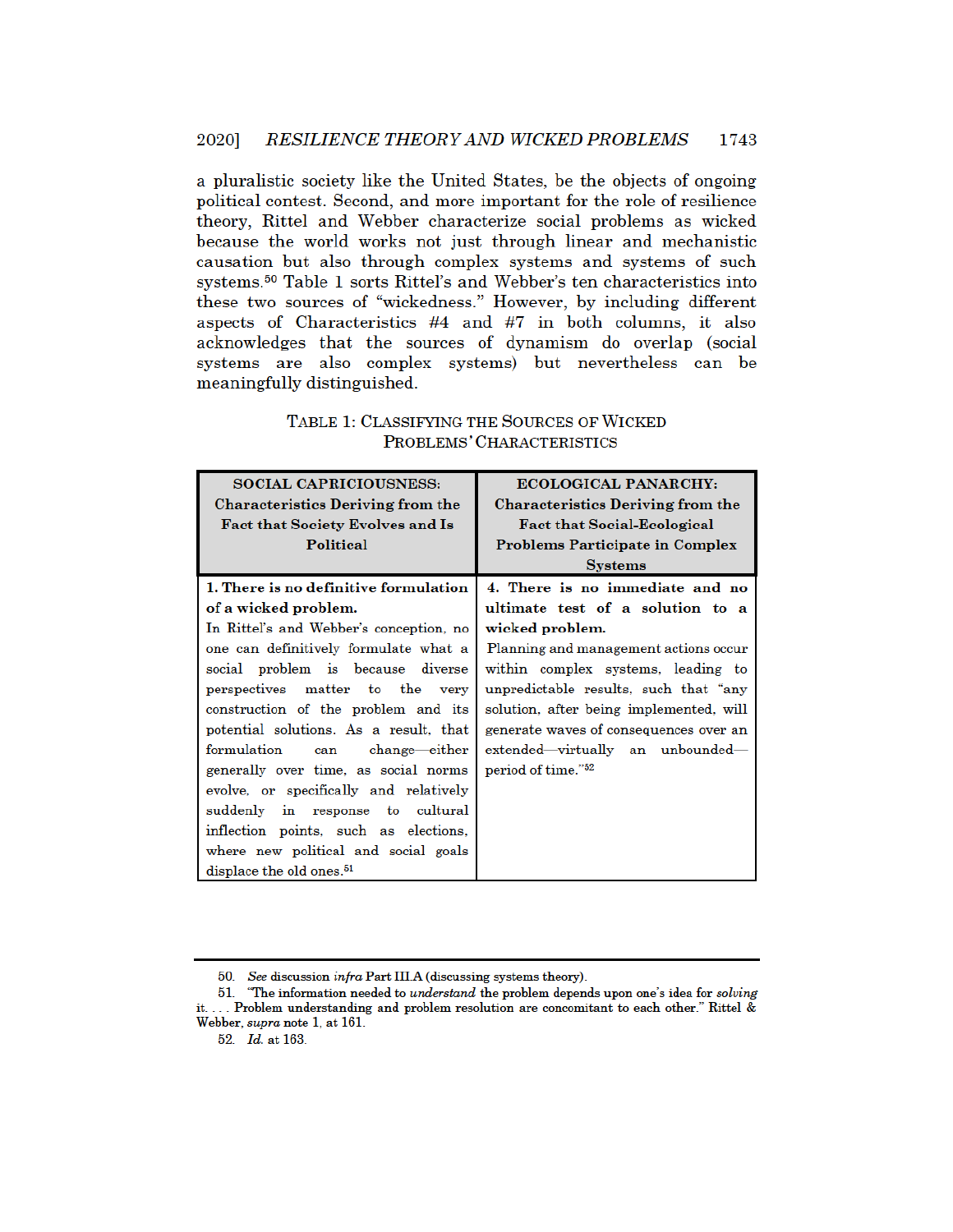| <b>SOCIAL CAPRICIOUSNESS:</b>                           | <b>ECOLOGICAL PANARCHY:</b>                        |  |
|---------------------------------------------------------|----------------------------------------------------|--|
| <b>Characteristics Deriving from the</b>                | <b>Characteristics Deriving from the</b>           |  |
| Fact that Society Evolves and Is                        | <b>Fact that Social-Ecological</b>                 |  |
| <b>Political</b>                                        | <b>Problems Participate in Complex</b>             |  |
|                                                         | <b>Systems</b>                                     |  |
| Wicked<br>2.<br>problems<br>have<br>no                  | 5.<br>Every solution to a wicked                   |  |
| stopping rule.                                          | problem is a "one-shot operation";                 |  |
| Social problems have no stopping rule                   | because there is no opportunity to                 |  |
| because they are generally subject to                   | by trial-and-error, every<br>learn                 |  |
| changing social and political demands                   | attempt counts significantly.                      |  |
| over time, and "the would-be planner can                | Because they occur in complex systems,             |  |
| always try to do better."53                             | every management action potentially                |  |
|                                                         | alters system dynamics, and "every                 |  |
|                                                         | implemented solution is consequential.             |  |
|                                                         | leaves 'traces' that<br>It<br>cannot be            |  |
|                                                         | undone." <sup>54</sup> Such alterations often make |  |
|                                                         | it impossible to fully reverse or undo a           |  |
|                                                         | prior decision.                                    |  |
| 3. Solutions to wicked problems are                     | Every wicked<br>7.<br>problem<br>is                |  |
| not true-or-false, but good-or-bad.                     | essentially unique.                                |  |
| In a diverse society, "assessments of                   | Every problem is embedded in a                     |  |
| proposed solutions are expressed as                     | particular set of complexly interacting            |  |
| 'good' or 'bad' or, more likely, as 'better or          | complex systems that is unlikely to be             |  |
| worse' or 'satisfying' or 'good enough.'" <sup>55</sup> | duplicated elsewhere. Thus, "[i]n the              |  |
| For example, it is a complete non                       | more complex world of social policy                |  |
| <i>sequitur</i> to describe any demand for civil        | planning, every situation is likely to be          |  |
| rights as "true" or "false"; instead, any               | one-of-a-kind."56                                  |  |
| step in broadening or limiting those                    |                                                    |  |
| rights can only be "good" or "bad" in                   |                                                    |  |
| achieving progress toward some socially                 |                                                    |  |
| and politically defined goal, which itself              |                                                    |  |
| might change.                                           |                                                    |  |

<sup>53.</sup> *Id.* at 162.

<sup>54.</sup> *Id.* at 163.

<sup>55.</sup> Id.

<sup>56.</sup> Id. at 165.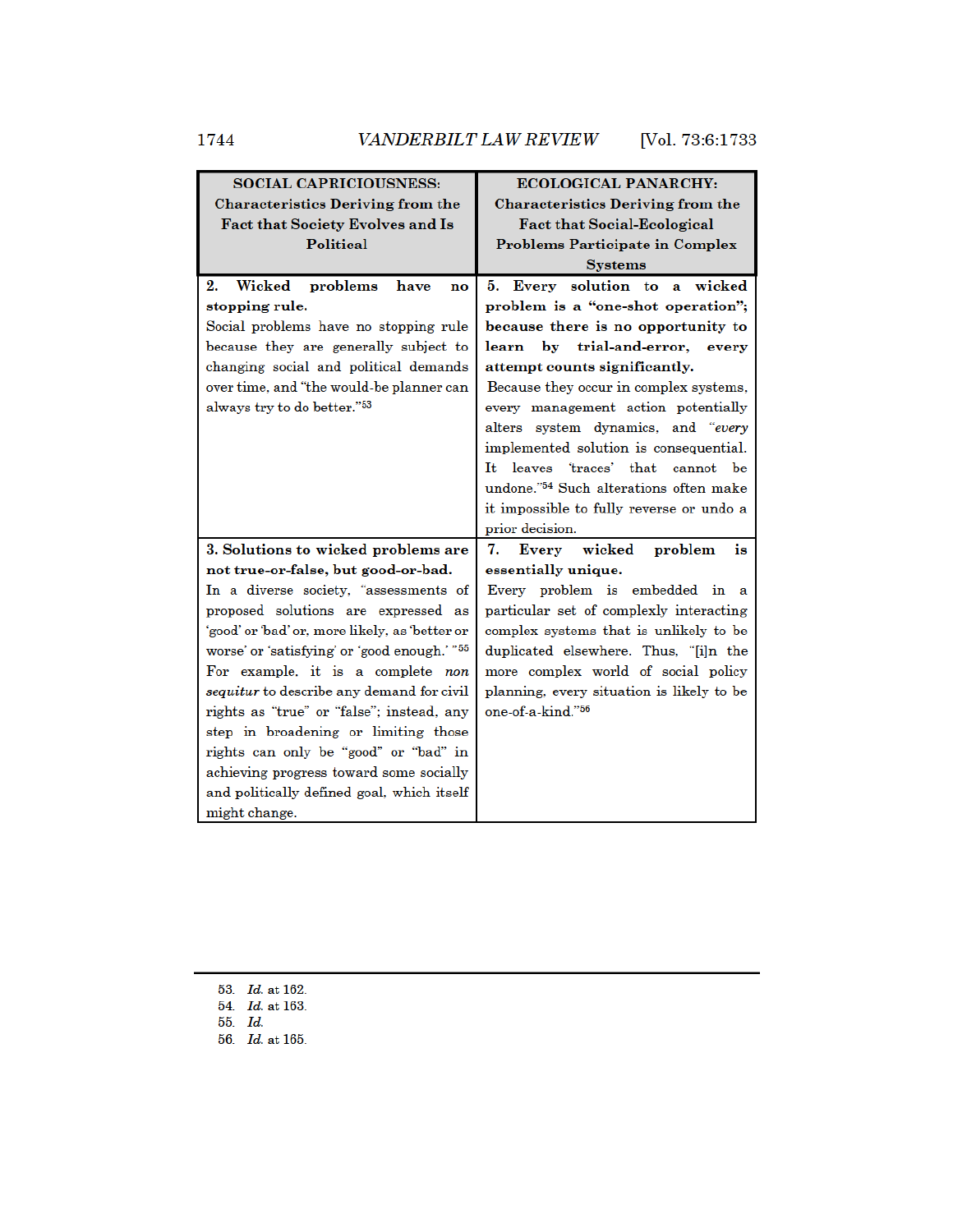# 2020] RESILIENCE THEORY AND WICKED PROBLEMS 1745

| <b>SOCIAL CAPRICIOUSNESS:</b>                    | <b>ECOLOGICAL PANARCHY:</b>                         |
|--------------------------------------------------|-----------------------------------------------------|
| <b>Characteristics Deriving from the</b>         | <b>Characteristics Deriving from the</b>            |
| <b>Fact that Society Evolves and Is</b>          | <b>Fact that Social-Ecological</b>                  |
| Political                                        | <b>Problems Participate in Complex</b>              |
|                                                  | <b>Systems</b>                                      |
| 4. There is no immediate and no                  | 8. Every wicked problem can be                      |
| ultimate test of a solution to a                 | considered to be a symptom of                       |
| wicked problem.                                  | another problem.                                    |
| Every attempted solution<br>and its              | In acknowledging that wicked problems               |
| consequences, intended or not. <sup>57</sup> are | can be attacked "on too low a level (an             |
| subject to perpetual reevaluation as a           | increment)," <sup>58</sup> Rittel and Webber        |
| result of increased understanding of             | acknowledged that scale, and how                    |
| those consequences and changing social           | systems operating at different scales               |
| norms.                                           | interact, are important components of               |
|                                                  | wicked problems.                                    |
| 6. Wicked problems do not have an                | 9. The existence of a discrepancy                   |
| enumerable (or an exhaustively                   | representing a wicked problem can                   |
| describable) set<br>$\bf of$<br>potential        | be explained in numerous ways. The                  |
| solutions, nor is there a well-                  | choice of explanation determines                    |
| described<br>set of<br>permissible               | nature of the<br>problem's<br>the                   |
| that<br>be<br>operations<br>may                  | resolution.                                         |
| incorporated into the plan.                      | Because of complexity, the world is not             |
| The<br>of solutions<br>deemed<br>types           | entirely predictable or explainable, and            |
| acceptable, or even possible, depend on          | "[p]eople choose those explanations                 |
| cultural<br>norms and technological              | which are most plausible to them." <sup>60</sup> As |
| capability that themselves change over           | a result, the choice of worldview                   |
| time, and "any new idea for a planning           | heuristic (or cultural narrative) is                |
| may become<br>serious<br>measure<br>a            | critical to how problems are perceived              |
| candidate for a re-solution."59                  | and addressed.                                      |

57. *Id.* at 163. 58. Id. at 165. 59. Id. at 164. 60. Id. at 166.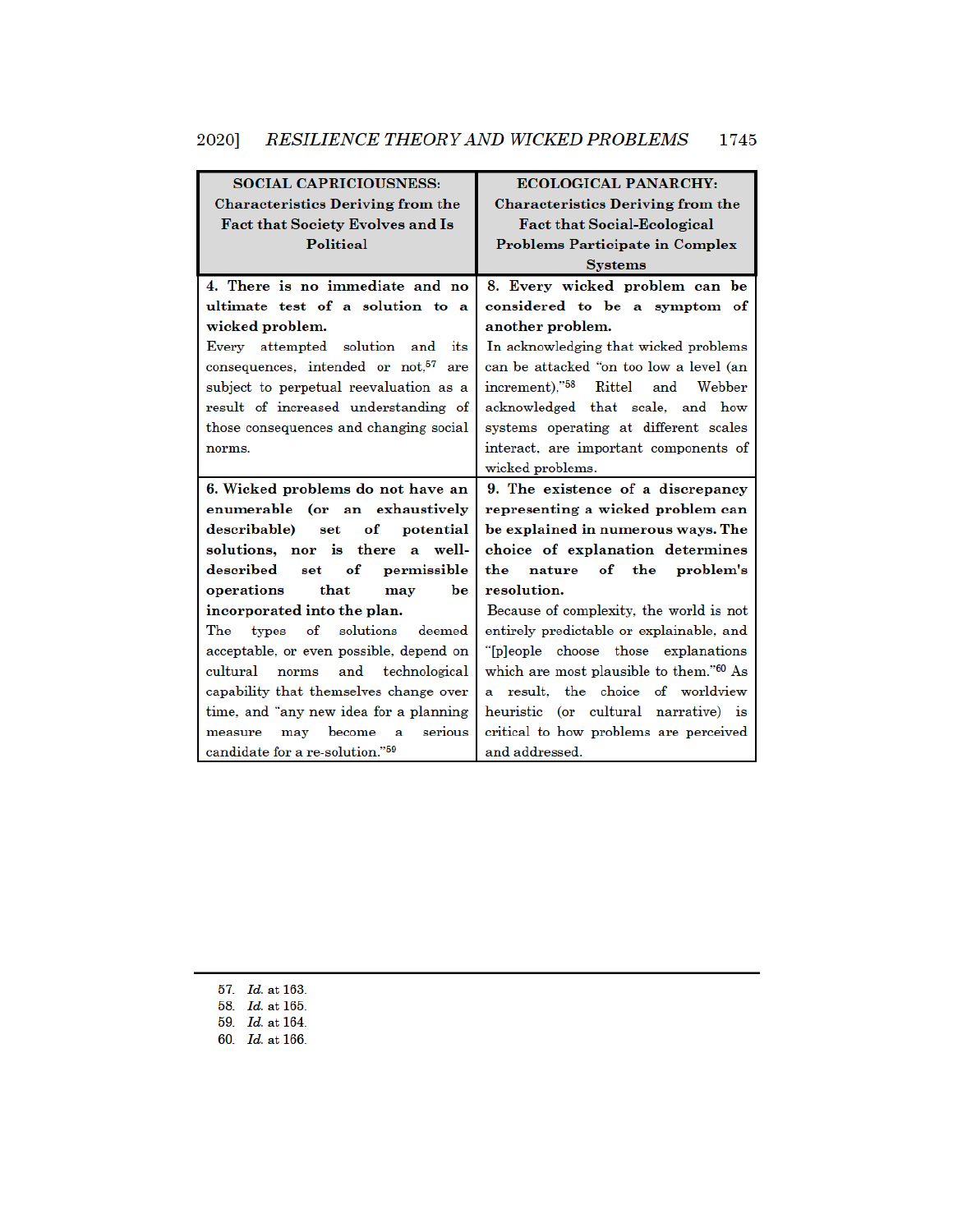| <b>SOCIAL CAPRICIOUSNESS:</b>                        | <b>ECOLOGICAL PANARCHY:</b>              |
|------------------------------------------------------|------------------------------------------|
| <b>Characteristics Deriving from the</b>             | <b>Characteristics Deriving from the</b> |
| Fact that Society Evolves and Is                     | <b>Fact that Social-Ecological</b>       |
| Political                                            | <b>Problems Participate in Complex</b>   |
|                                                      | <b>Systems</b>                           |
| Every wicked<br>7.<br>problem<br>is                  |                                          |
| essentially unique.                                  |                                          |
| Cultural norms at different places and               |                                          |
| times are simply too individualistic to              |                                          |
| support "one size fits all" solutions. "The          |                                          |
| conditions in a city constructing a                  |                                          |
| subway may look similar to the                       |                                          |
| conditions in San Francisco, say; but                |                                          |
| planners would be ill-advised to transfer            |                                          |
| the San Francisco solutions directly." <sup>61</sup> |                                          |
| 10. The planner has no right to be                   |                                          |
| wrong.                                               |                                          |
| "Planners are liable for the consequences            |                                          |
| of the actions they generate; the effects            |                                          |
| can matter a great deal to those people              |                                          |
| that are touched by those actions." <sup>62</sup>    |                                          |
| Thus, because social norms can change,               |                                          |
| hero<br>become<br>today's<br>easily<br>can           |                                          |
| tomorrow's scapegoat.                                |                                          |

As a result of social capriciousness, problems become "wicked" because societies, unlike physics, have few if any universal and unchanging truths or goals.<sup>63</sup> As Richard David Coyne observed, "Problem setting is a contingent, fraught, and sometimes consensual process for which there is no authoritative set of rules, criteria, or methods."<sup>64</sup> For example, concepts of "equity" and "justice" in the United States have been subject to almost continuously changing norms throughout the twentieth and twenty-first centuries with respect to Native Americans, African Americans, women, Hispanics, the LGBTQIA+65 community, and immigrants, among other groups.

<sup>61.</sup> Id. at 165.

<sup>62.</sup> Id. at 167.

<sup>63.</sup> Id. at 160.

<sup>64.</sup> Richard Coyne, Wicked Problems Revisited, 26 DESIGN STUD. 5, 6 (2005).

<sup>65.</sup> The very fact that this acronym and the recognition of the different categories of sexuality behind it both keep expanding underscores the basic point. The expanded acronym stands for Lesbian, Gay, Bisexual, Transgender, Queer, Intersex, and Asexual; the "+" acknowledges that sexual identity is still expanding. Glossary, LGBTQIA RES. CTR.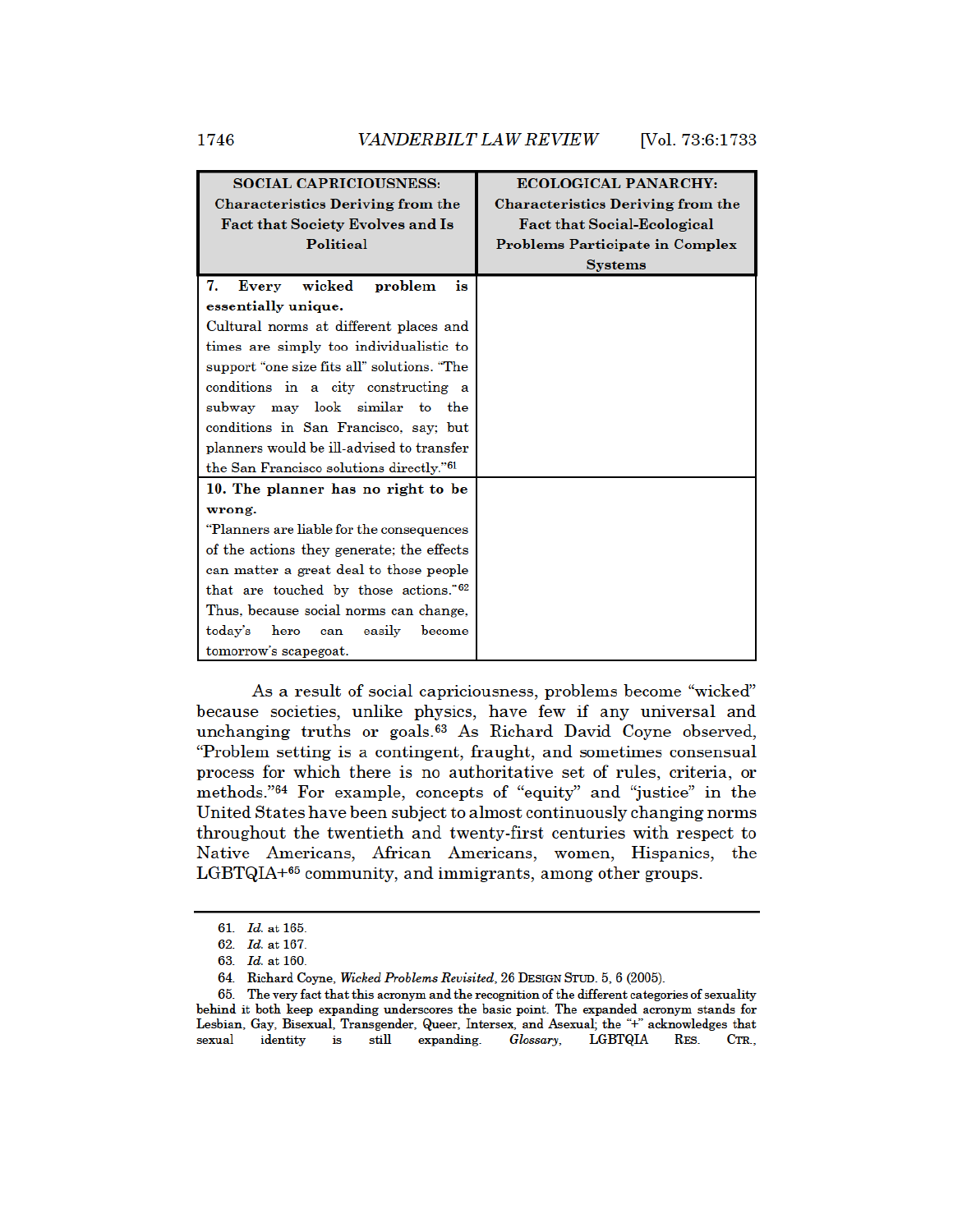Conversely, problems can be classified as wicked because social ecological problems partake of complex systems, where the whole is not only *greater* than the sum of its parts<sup>66</sup> but also *different* from the sum of its parts and where complex adaptive systems inject elements of unpredictability and surprise.<sup> $67$ </sup> Understanding that there are at least two dynamisms involved in wicked problems facilitates the search for solutions by, at minimum, focusing attention into different disciplinary arenas—politics, sociology, cultural studies, anthropology, civil rights, and political science for wicked problems sounding in social capriciousness; systems theory, complexity science, and ecology for systems sounding in ecological panarchy. Before Part III more fully describes this ecological panarchy dynamism, however, the next Section will close out the discussion of social capriciousness.

#### *C. The Increasingly Internalized Wickedness of Social Capriciousness*

As Rittel and Webber make clear from the beginning of "Dilemmas in a General Theory of Planning," social capriciousness is the dynamism at work in wicked problems that concerns them the most. Notably, they wrote during a cultural inflection point in the United States,<sup>68</sup> where public attention was shifting from challenges that resonated in physics, chemistry, and engineering—World War II mobilization,<sup>69</sup> "better living through chemistry,"<sup>70</sup> the Cold War arms

https://lgbtqia.ucdavis.edu/educated/glossary (last updated Jan. 14, 2020) [https://perma.cc/R2EN-ZE9L].

<sup>66.</sup> DONELLA H. MEADOWS, THINKING IN SYSTEMS: A PRIMER 11–12 (Diana Wright ed., 2008).

<sup>67.</sup> *Id.* at 86–87.

<sup>68.</sup> Notably, both 1968 and 1969 have been identified as watershed years for the United States, when "there was a sense of the country having just gone through an enormous upheaval a paradigm shift . . . ." ROB KIRKPATRICK, 1969: THE YEAR EVERYTHING CHANGED, at xvi (2009).

<sup>69.</sup> Historians have proclaimed that "no war was as profoundly affected by science, math, and technology than WWII." David Mindell, *The Science and Technology of World War II*, NCPEDIA, https://www.ncpedia.org/anchor/science-and-technology-world (last visited Sept. 11, 2020) [https://perma.cc/X8XH-ESMQ].

<sup>70.</sup> "The slogan, 'Better Living Through Chemistry,' was a popular variant of an advertising slogan by the DuPont Company that was used from the mid 1930s until the early 1980s." Sylvia R. Karasu, *It's Not Exactly Better Living Through Chemistry*, PSYCH. TODAY (Aug. 9, 2013), https://www.psychologytoday.com/us/blog/the-gravity-weight/201308/its-not-exactly-better-livingthrough-chemistry [https://perma.cc/5LSM-EJRV].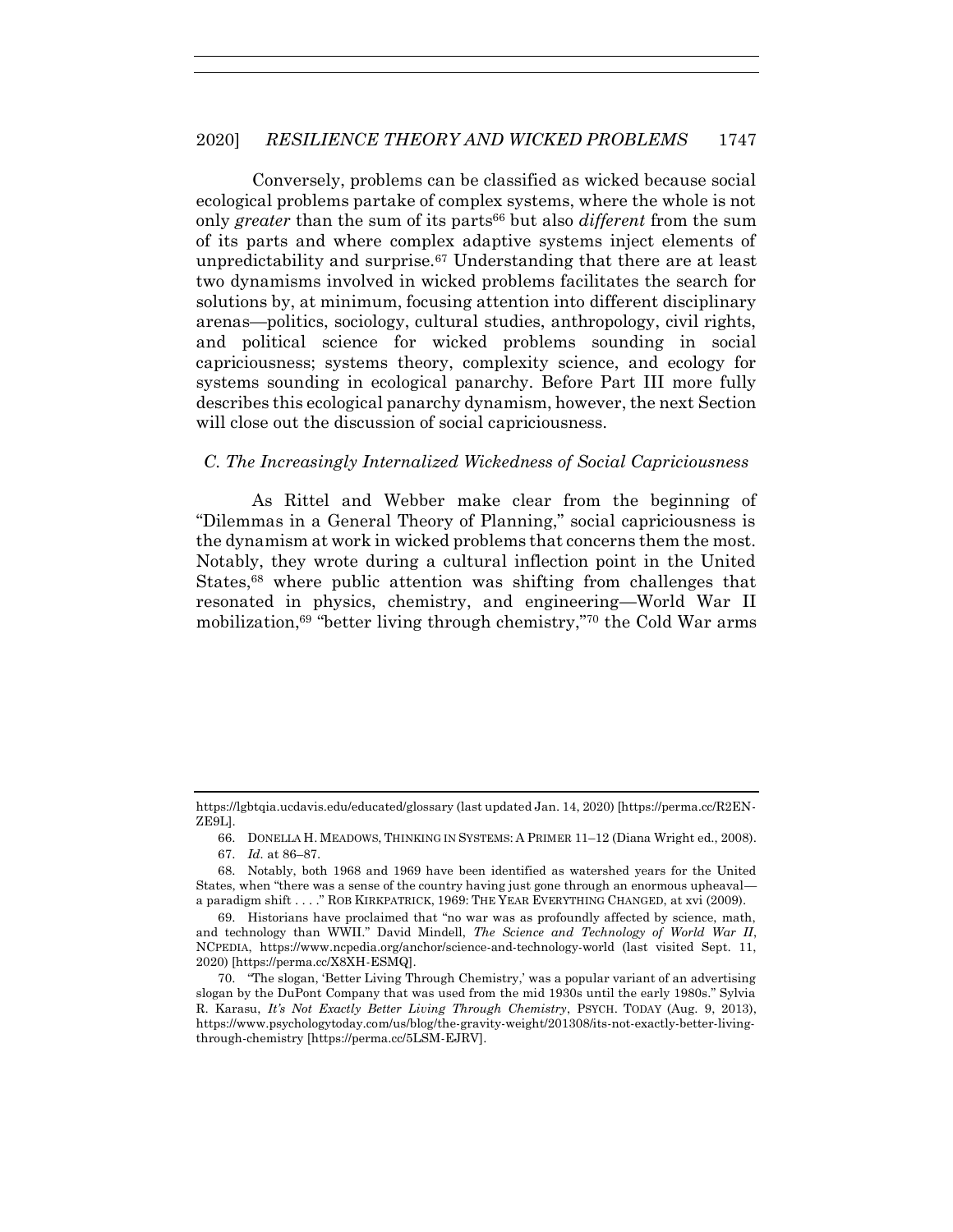race,<sup>71</sup> the space race and the first landing on the moon in  $1969$ ,<sup>72</sup> and the Vietnam War73—to challenges that were social, political, and ecological in nature. Socially, as Rittel and Webber emphasize, the Civil Rights movement was prominent.<sup>74</sup> The U.S. Supreme Court had decided *Brown v. Board of Education*<sup>75</sup> in 1954. Dr. Martin Luther King, Jr., delivered his "I Have a Dream" speech on August 28, 1963, as part of the March on Washington<sup>76</sup> and was assassinated less than five years later, on April 4, 1968.<sup>77</sup> Recent political turmoil was also significant. President John F. Kennedy, Jr., was assassinated on November 22, 1963.<sup>78</sup> Student protests of the Vietnam War started in October 1963

72. Referring to the 1969 moon landing as "the greatest engineering adventure ever taken," the American Society of Mechanical Engineers also notes that:

When President John F. Kennedy announced in 1961 his goal of sending a man to the moon, the United States had accomplished exactly 15 minutes of human spaceflight. America's space program had already absorbed several high-profile embarrassments and the Soviet Union was winning the "space race." Many thought that the president's incredibly challenging deadline of a decade was setting America up for another humbling loss.

America's political/Cold War fortunes were now in the hands of its top engineers. At the moment of Kennedy's announcement, the technology, infrastructure, hardware, and technical workforce needed to achieve this goal did not yet exist!

Burton Dicht, *The Greatest Engineering Adventure Ever Taken*, AM. SOC'Y MECH. ENG'RS (Dec. 28, 2010), https://www.asme.org/topics-resources/content/the-greatest-engineering-adventure-evertaken [https://perma.cc/29LS-CLZ5].

73. David Biggs, for example, has referred to the Vietnam War as "The Chemical War." David Biggs, Opinion, *Vietnam: The Chemical War*, N.Y. TIMES: (Nov. 24, 2017), https://www.nytimes.com/2017/11/24/opinion/vietnam-the-chemical-war.html [https://perma.cc/ 28NE-99A9]. Alexis Madrigal, in turn, emphasizes the new role that computers and data crunching played in that conflict. Alexis C. Madrigal, *The Computer that Predicted the U.S. Would Win the Vietnam War*, ATLANTIC (Oct. 5, 2017), https://www.theatlantic.com/ technology/archive/2017/10/the-computer-that-predicted-the-us-would-win-the-vietnam-war/ 542046/ [https://perma.cc/7NU7-6YAT].

74. Rittel & Webber, *supra* not[e 1,](#page-2-0) at 157.

75. 347 U.S. 483, 495 (1954) (declaring that "separate but equal" education of black children in public schools violates the Fourteenth Amendment of the U.S. Constitution).

76. *"I Have a Dream," Address Delivered at the March on Washington for Jobs and Freedom*, STAN. UNIV. MARTIN LUTHER KING, JR., RSCH. & EDUC. INST., https://kinginstitute. stanford.edu/king-papers/documents/i-have-dream-address-delivered-march-washington-jobsand-freedom (last visited Sept. 11, 2020) [https://perma.cc/D8DK-FSHM].

77. *Martin Luther King, Jr. Assassination*, HISTORY, https://www.history.com/topics/blackhistory/martin-luther-king-jr-assassination (last updated Feb. 10, 2020) [https://perma.cc/SGH4- XBMQ].

78. *President John F. Kennedy Is Assassinated*, HISTORY, https://www.history.com/this-dayin-history/john-f-kennedy-assassinated (last updated Nov. 19, 2019) [https://perma.cc/Y9F4- WEY3].

<sup>71.</sup> "The Cold War period saw a dramatic expansion of state-funded science and technology research. . . . These changes affected not just the arms race and the space race but also research in agriculture, biomedicine, computer science, ecology, meteorology, and other fields." *Summary* of SCIENCE AND TECHNOLOGY IN THE GLOBAL COLD WAR (Naomi Oreskes & John Krige eds., 2014), https://mitpress.mit.edu/books/science-and-technology-global-cold-war (last visited Sept. 11, 2020) [https://perma.cc/XN29-9QKM].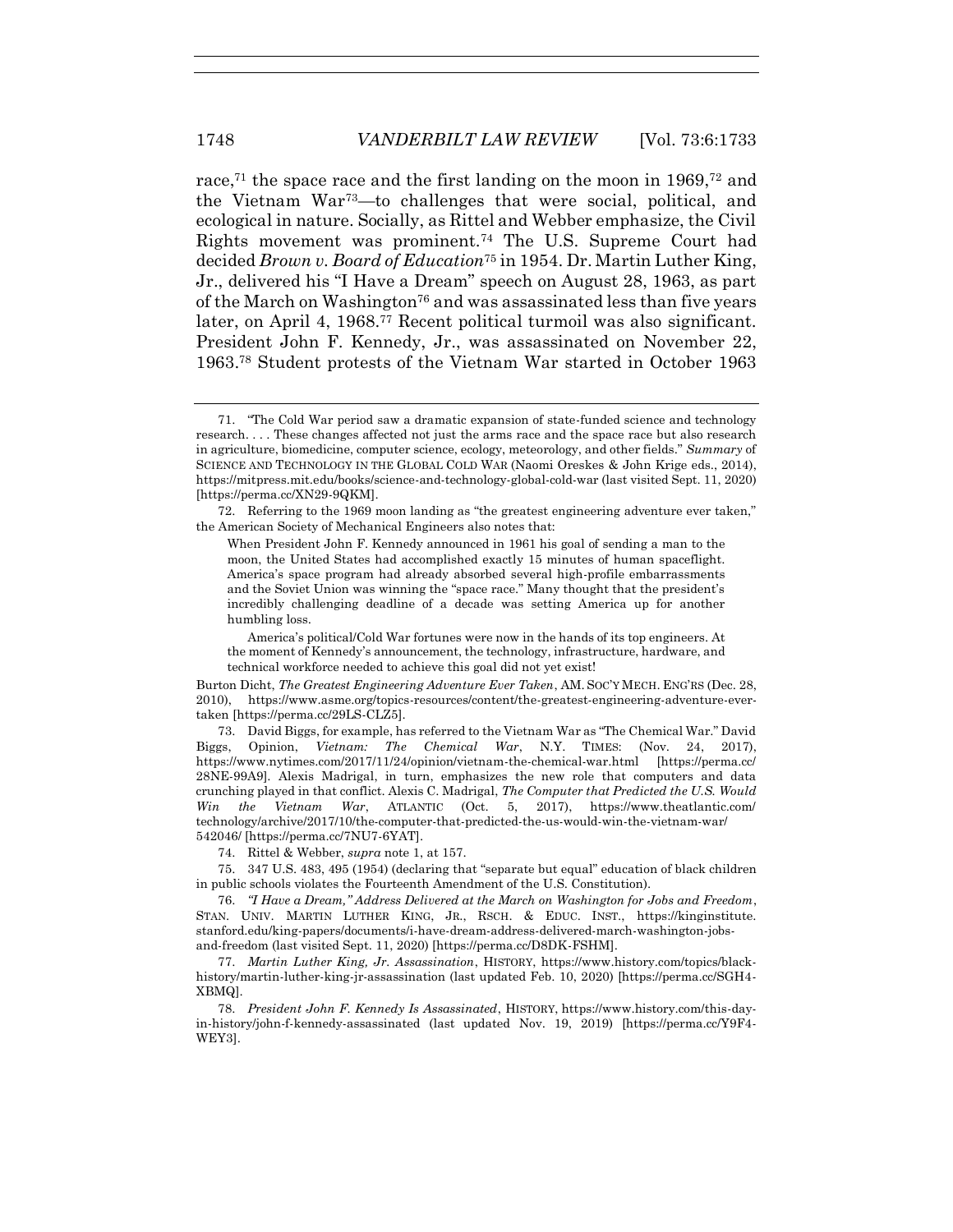and "culminat[ed] most horribly in the May 1970 shooting of thirteen Kent State University students by National Guardsmen."<sup>79</sup> Senator and presidential candidate Robert F. Kennedy was shot on June 5, 1968, and died the next day.<sup>80</sup> The Watergate break-in occurred in 1972, sparking investigations that led to the "Saturday Night Massacre" in October 1973 and President Richard M. Nixon's resignation on August, 8, 1974.<sup>81</sup> Finally, on the ecological front, Rachel Carson published *Silent Spring* in 1962,<sup>82</sup> challenging the assumption that "advances" in chemistry truly led to "better living," followed in 1970 by Congress's enactment of the National Environmental Policy Act<sup>83</sup> (NEPA) and the Clean Air Act<sup>84</sup> and the first Earth Day on April  $22.85$ 

As Table 1 emphasizes, many of Rittel's and Webber's characteristics of wicked problems are essentially acknowledgements that social systems and SESs, unlike the physical universe, have few if any universal and unchanging truths. The Civil Rights Movement and other social upheavals from the 1960s play prominently in Rittel's and Webber's contextualization of wicked problems, underscoring their perceived "problem" that yesterday's social norms, such as slavery and segregation, will yield to tomorrow's—equality and integration. As Termeer et al. observed, "wicked problems are highly resistant to solutions because today's problems emerge as a result of trying to understand and solve yesterday's problems."<sup>86</sup> Leaders who fail to accept social capriciousness as its own reality, in other words, construct "wicked" problems for themselves and their followers when in fact other segments of society have just moved on to new priorities.

However, rereading Rittel and Webber fifty years later also suggests that the social capriciousness component of wicked problems has itself, to a large extent, been internalized as a new cultural norm,

<sup>79.</sup> *Protests and Backlash*, PUB. BROAD. SERV., https://www.pbs.org/wgbh/ americanexperience/features/two-days-in-october-student-antiwar-protests-and-backlash/ (last visited Sept. 11, 2020) [https://perma.cc/9GTW-3X88].

<sup>80.</sup> *Robert F. Kennedy Is Fatally Shot*, HISTORY, https://www.history.com/this-day-inhistory/bobby-kennedy-is-assassinated (last updated June 17, 2020) [https://perma.cc/S2DF-8XJG].

<sup>81.</sup> *Watergate Scandal*, HISTORY, https://www.history.com/topics/1970s/watergate (last updated Sept. 25, 2019) [https://perma.cc/3YP6-XTZD].

<sup>82.</sup> *Silent Spring*, RACHEL CARSON, https://www.rachelcarson.org/SilentSpring.aspx (last visited Sept. 11, 2020) [https://perma.cc/C9LS-K79N].

<sup>83.</sup> National Environmental Policy Act of 1969, Pub. L. No. 91-190, 83 Stat. 852 (1970) (codified as amended at 42 U.S.C. §§ 4321-4370m).

<sup>84.</sup> Clean Air Amendments of 1970, Pub. L. No. 91-604, 84 Stat. 1676 (codified as amended at 42 U.S.C. §§ 7401-7671q).

<sup>85.</sup> *The First Earth Day*, AM.'S LIBR., http://www.americaslibrary.gov/jb/modern/jb\_modern\_ earthday\_1.html (last visited Sept. 11, 2020) [https://perma.cc/G3NQ-FZAD].

<sup>86.</sup> Termeer et al., *supra* not[e 2,](#page-2-1) at 681.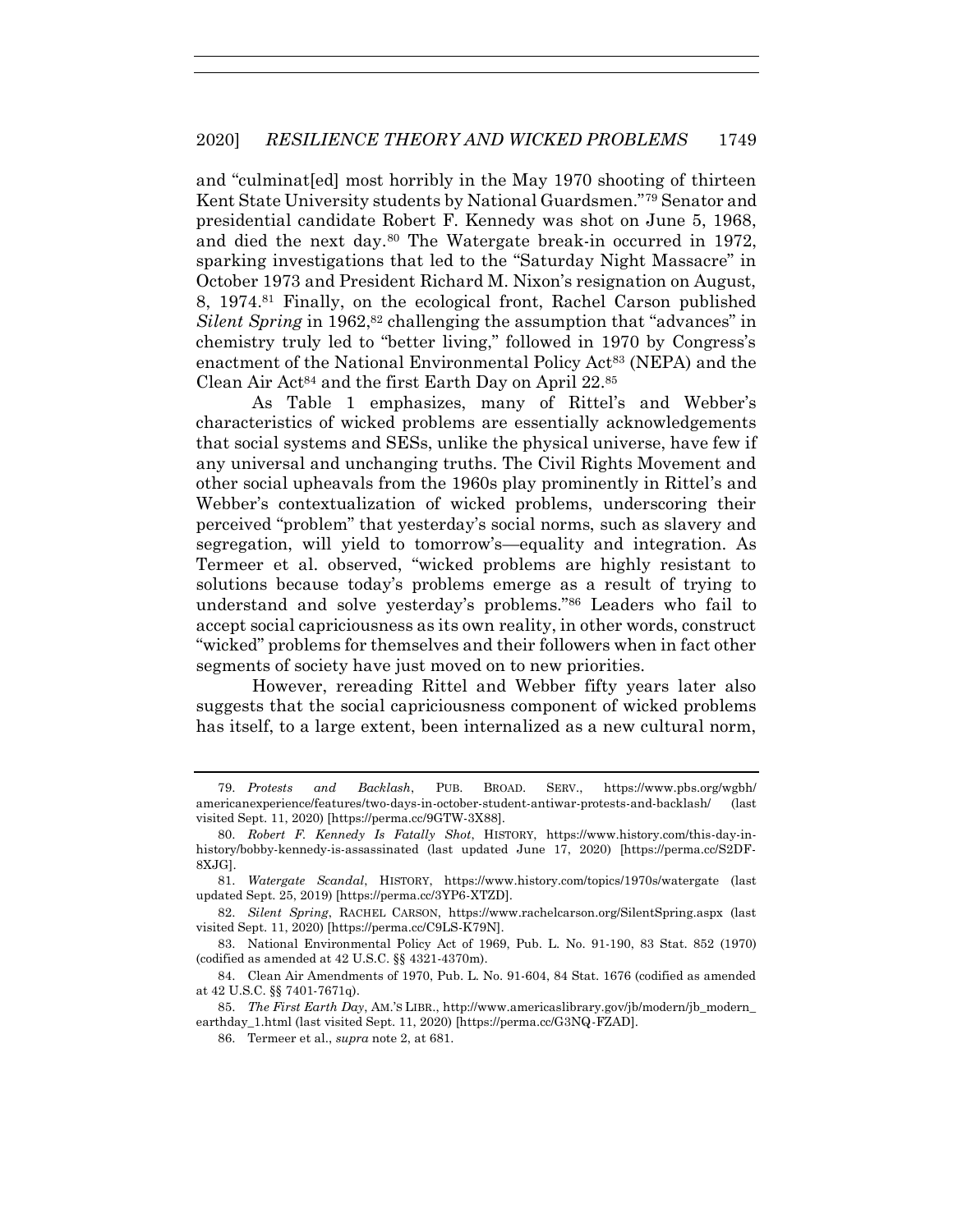lessening the perceived "wickedness" of the fact that social norms and priorities change and hence require ever-evolving solutions. For example, the authors' identification of "equity" as a new consideration that contributes to the wickedness of planning problems now reads as naïve and tips off the reader that the authors were caught in the transition away from the post-World War II era of assumed social uniformity and order.<sup>87</sup> The entire final part of their article is a meditation on the new diversity, noting that "[w]e have come to realize that the melting pot never worked for large numbers of immigrants to America, and that the unitary conception of '*The* American Way of Life' is now giving way to a recognition that there are numerous ways of life that are also American."<sup>88</sup> Rittel and Webber end their article by wondering:

In a setting in which a plurality of publics is politically pursuing a diversity of goals, how is the larger society to deal with its wicked problems in a planful way? How are goals to be set, when the valuative bases are so diverse? Surely a unitary conception of *a* unitary "public welfare" is an anachronistic one.<sup>89</sup>

This Article makes absolutely no claim that U.S. society has answered Rittel's and Webber's concerns or figured out how to make a diverse society functional, productive, and equitable over the long term. Notably, the U.S. Supreme Court continues to adjust how businesses and educational institutions may both acknowledge and resist diversity.<sup>90</sup> At the same time, the gulf between the rich and the poor in the United States continues to widen,  $91$  indicating that social and economic equity remain significant problems.

Nevertheless, this Article does make the far more modest claim that the *fact* of social and cultural diversity has become a social, cultural, and political given in the United States. The very fact that the issue of diversity continues to reach the Supreme Court is evidence of this internalization, and even the generally divisive terminology of "Red State" and "Blue State" simultaneously operates as an acceptance of pluralism. In other words, while the United States still struggles to

<sup>87.</sup> *See* Rittel & Webber, *supra* note [1,](#page-2-0) at 156 (noting equity as a growing concern).

<sup>88.</sup> *Id.* at 167 (footnote omitted).

<sup>89.</sup> *Id.* at 168.

<sup>90.</sup> *E.g.*, Regents of the Univ. of Cal. v. Bakke, 438 U.S. 265, 319–20 (1978) (declaring a medical school's special admissions category for racial minorities unconstitutional); Johnson v. Transp. Agency, 480 U.S. 616, 636 (1987) (upholding agency's consideration of gender and affirmative action in promoting a female employee over a man with a higher test score); Masterpiece Cakeshop, Ltd. v. Colo. C.R. Comm'n, 138 S. Ct. 1719, 1731 (2018) (holding that the Colorado Civil Rights Commission violated its duty of religious neutrality in prosecuting a bakery for refusing to make a wedding cake for a homosexual couple on religious grounds).

<sup>91.</sup> Lola Fadulu, *Study Shows Income Gap Between Rich and Poor Keeps Growing, with Deadly Effects*, N.Y. TIMES, https://www.nytimes.com/2019/09/10/us/politics/gao-income-gap-richpoor.html (last updated June 11, 2020) [https://perma.cc/4TEN-8BHM].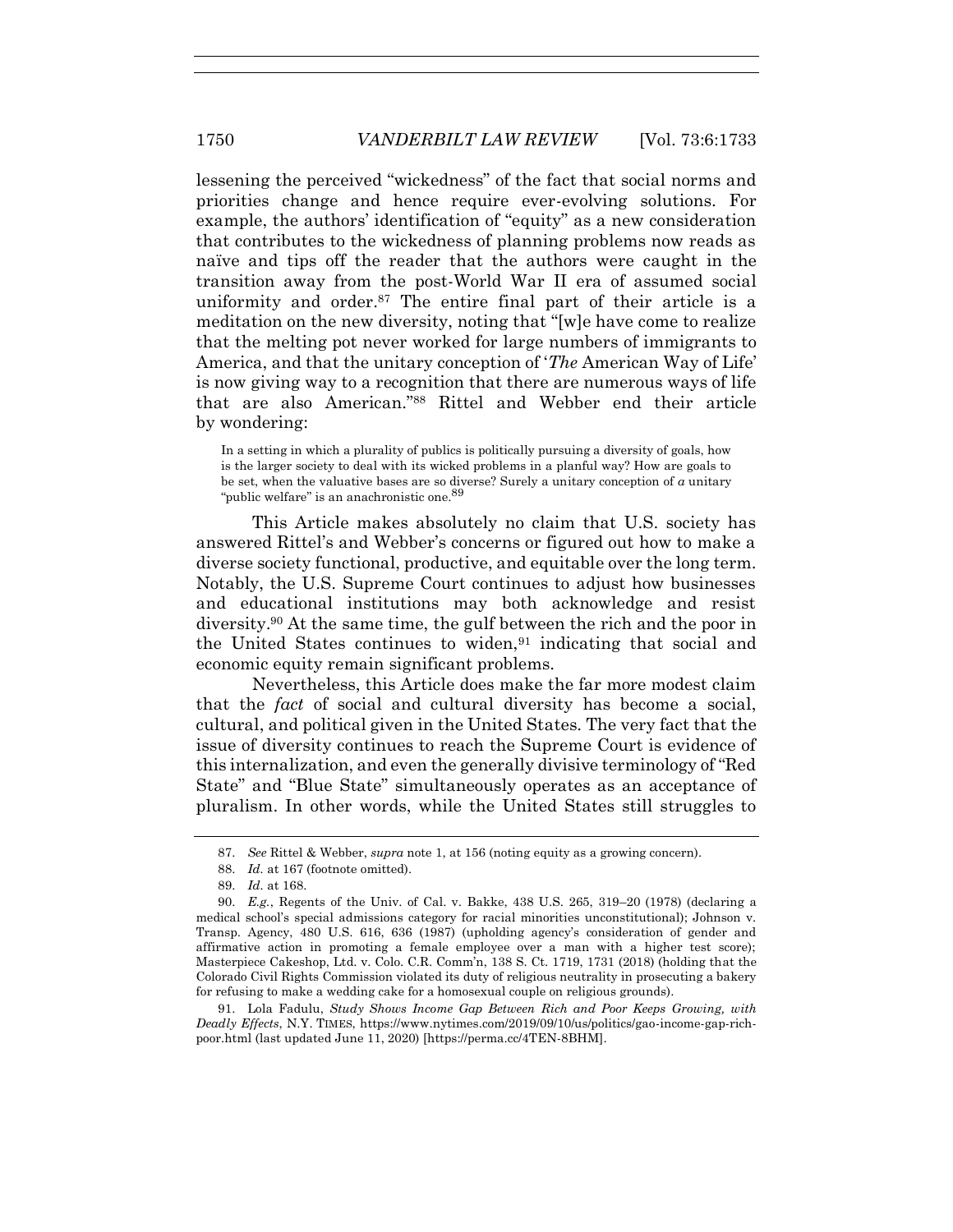engage its various forms of diversity into a positive and productive national conversation, virtually no one expects this acknowledged diversity to disappear into a unitary culture.

Relatedly, the social capriciousness dynamic has also been absorbed into the United States' collective cultural narrative. This dynamism has been so thoroughly absorbed, in fact, that it hardly warrants the label "wicked" any longer.<sup>92</sup> Rittel's and Webber's categorization of "wickedness" derives, recall, from a prior expectation that goals remain static, allowing progress to perfection.<sup>93</sup> We now *expect* society to change in ways that Rittel and Webber did not, with concomitant acceptance of goal evolution. We name generations of children<sup>94</sup> and, more importantly, expect them to exhibit different behavioral and educational patterns from other generations throughout their lives,<sup>95</sup> a conscious acknowledgement that norms, expectations, and to some extent even lived realities change continually. We are acutely aware of technology's rapid evolution and its continuous influence on cultural norms96—and maybe even on how our brains work.<sup>97</sup> Indeed, knowledge about which communications technologies an individual has used, can use, and prefers to use can support a decent ballpark guess on how old that person is <sup>98</sup>—as can an individual's expectations regarding which activities and information are or should

<sup>92.</sup> This cultural internalization is in effect a combination of the potential responses to wicked problems that Coyne laid out in 2005, particularly the pragmatic response. Coyne, *supra* not[e 64,](#page-13-0) at 7–10.

<sup>93.</sup> Rittel & Webber, *supra* not[e 1,](#page-2-0) at 156–58.

<sup>94.</sup> *E.g.*, *Boomers, Gen X, Gen Y, and Gen Z Explained*, KASASA, https://www.kasasa.com/articles/generations/gen-x-gen-y-gen-z (last updated Aug. 20, 2020) [https://perma.cc/9DPX-PLK7].

<sup>95.</sup> *E.g.*, *Are You Ready to Support 4 Generations of Learners?*, PANOPTO (Aug. 29, 2019), https://www.panopto.com/blog/are-you-ready-to-support-4-generations-of-learners/ [https:// perma.cc/X6FQ-DN69]; SUSAN EL-SHAMY, HOW TO DESIGN AND DELIVER TRAINING FOR THE NEW AND EMERGING GENERATIONS (2004).

<sup>96.</sup> *See, e.g.*, Mariella Combi, *Cultures and Technology: An Analysis of Some of the Changes in Progress—Digital, Global and Local Culture*, *in* CULTURAL HERITAGE IN A CHANGING WORLD 3, 3–15 (Karol Jan Borowiecki, Neil Forbes & Antonella Fresa eds., 2016) (noting, for example, that "[t]oday cyberspace is a new realm of knowledge. Lévy uses the word cyberculture to mean the set of . . . techniques, practices, attitudes, ways of thinking and values . . . expressed and developed in cyberspace. Cyberculture is an enormous problem seeking solutions to constantly changing situations caused by technical developments and collective reactions.").

<sup>97.</sup> The evidence to support this concern is still limited, however. Elena Pasquinelli, *Are Digital Devices Altering Our Brains?*, SCI. AM. (Sept. 11, 2018), https:// www.scientificamerican.com/article/are-digital-devices-altering-our-brains/ [https://perma.cc/ N3DR-VWKX].

<sup>98.</sup> *E.g.*, *The Evolution of Communication Across Generations*, NOTRE DAME MD. UNIV. (Feb. 6, 2019), https://online.ndm.edu/news/communication/evolution-of-communication/ [https:// perma.cc/VHR8-93BU]; GENERATIONAL USE OF NEW MEDIA (Eugène Loos, Leslie Haddon & Enid Mante-Meijer eds., 2012).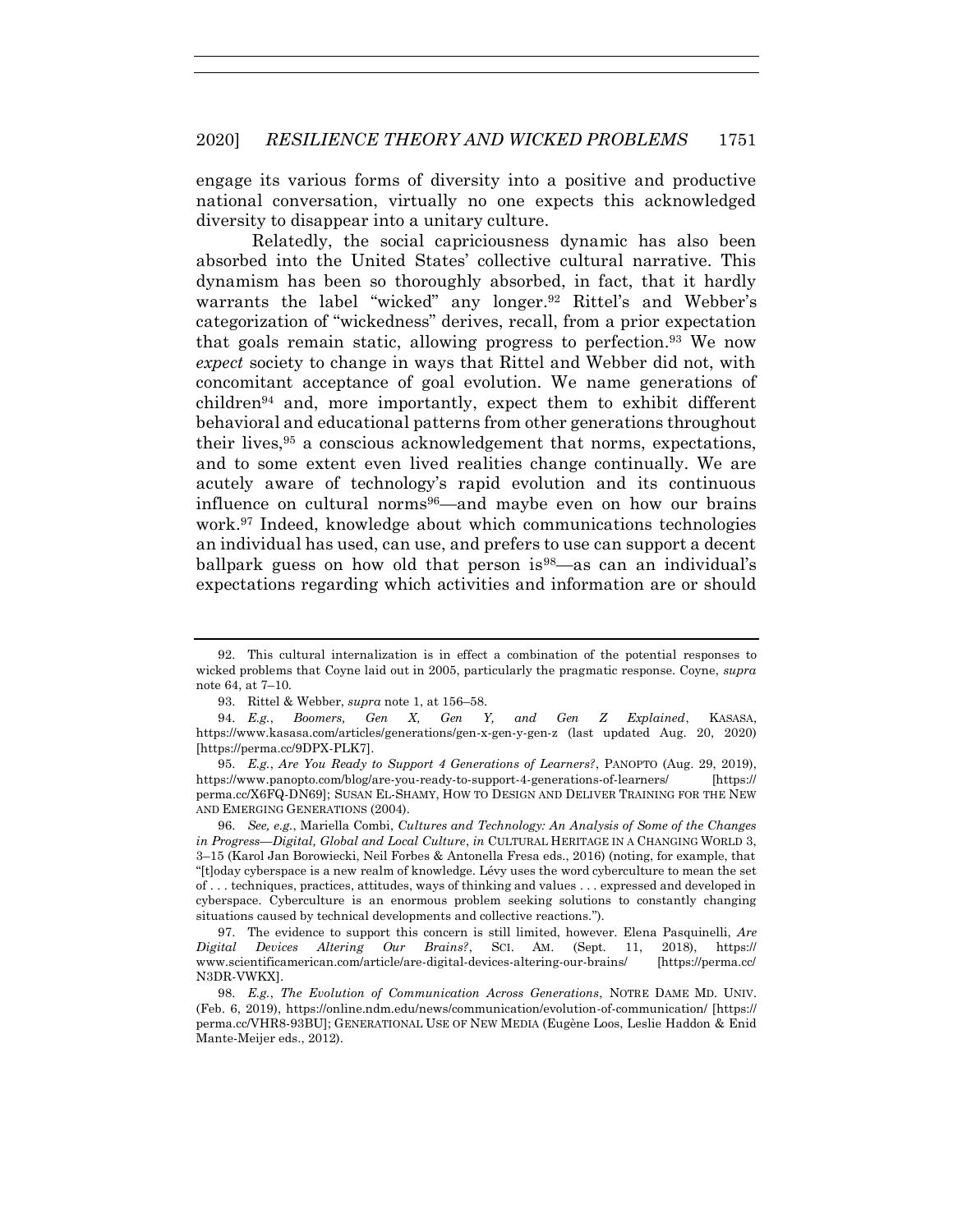be "private."<sup>99</sup> Technological evolution and generational differences merge in the recognition that the youngest inhabitants of the United States are "digital natives," while older generations are "digital immigrants," requiring the latter to face and adapt to this form of continual cultural change on a regular basis.<sup>100</sup>

In other words, some of Rittel's and Webber's "wicked" problems have morphed into, well, just *life*. Get over it. From this perspective, Americans no longer even look for final solutions—a phrase, it is worth noting, that now comes with significant negative connotations<sup>101</sup>—in many contexts. Society is organic and ecological, not mathematically engineered, and "social engineering" also has acquired fairly negative connotations.<sup>102</sup> To view social problems as "wicked" because of increasing diversity and social capriciousness is simply to misapprehend the essential nature of the social realm.

#### II. WHAT IS RESILIENCE THEORY AND WHAT DOES IT HAVE TO DO WITH WICKED PROBLEMS?

Part II suggested that some aspects of Rittel's and Webber's "wicked problems"—those emerging from increased consciousness of

100. Oliver Joy, *What Does It Mean to Be a Digital Native?*, CNN, https://www.cnn.com/2012/12/04/business/digital-native-prensky/index.html (last updated Dec. 8, 2012, 6:47 AM) [https://perma.cc/LF94-3XXR] (noting that digital natives are "those born into an innate 'new culture' " of information technology and social media, "while the digital immigrants are old-world settlers, who have lived in the analogue age and immigrated to the digital world.").

101. Most importantly, "The term 'Final Solution of the Jewish Question' was a euphemism used by Nazi Germany's leaders. It referred to the mass murder of Europe's Jews. It brought an end to policies aimed at encouraging or forcing Jews to leave . . . German[y] . . . . Those policies were replaced by systematic annihilation." *"Final Solution": Overview*, U.S. HOLOCAUST MEM'L MUSEUM: ENCYCLOPEDIA, https://encyclopedia.ushmm.org/content/en/article/final-solutionoverview (last updated Dec. 8, 2006) [https://perma.cc/V27Z-KVMJ]. "Final Solution" then became the title of a 2004 movie; "[s]et in Gujarat during the period Feb/March 2002 - July 2003, the film graphically documents the changing face of right-wing politics in India through a study of the 2002 genocide of Moslems in Gujarat." Citizens for Justice and Peace, *Final Solution - Film by Rakesh Sharma*, YOUTUBE (Feb. 26, 2018), https://www.youtube.com/watch?v=P6yY8DFSnfw [https:// perma.cc/K6N9-AVK2].

102. While "social engineering" means a variety of things to a variety of people, it became associated in the American mind with misguided attempts in Communist Russia and China to forcibly overhaul entire societies. *E.g.*, David Ellerman, *Scientism and Social Engineering: Lessons Learned from the Collapse of Communism and the Western Response*, 1 SOC. SCI. TODAY 1, 1–11 (2004). Most recently, in the cybersecurity context, "[s]ocial engineering is the art of manipulating people so they give up confidential information." *What Is Social Engineering?: Examples and Prevention Tips*, WEBROOT, https://www.webroot.com/us/en/resources/tips-articles/what-is-socialengineering (last visited Sept. 11, 2020) [https://perma.cc/59KX-Q336].

<sup>99.</sup> *E.g.*, Steven D. Zansberg & Janna K. Fischer, *Privacy Expectations in Online Social Media—An Emerging Generational Divide?*, 28 COMMC'NS LAW. 1, 1–26 (2011). Similar diversity occurs in Europe. Caroline Lancelot Miltgen & Dominique Peyrat-Guillard, *Cultural and Generational Influences on Privacy Concerns: A Qualitative Study in Seven European Countries*, 23 EUR. J. INFO. SYS. 103, 103–25 (2019).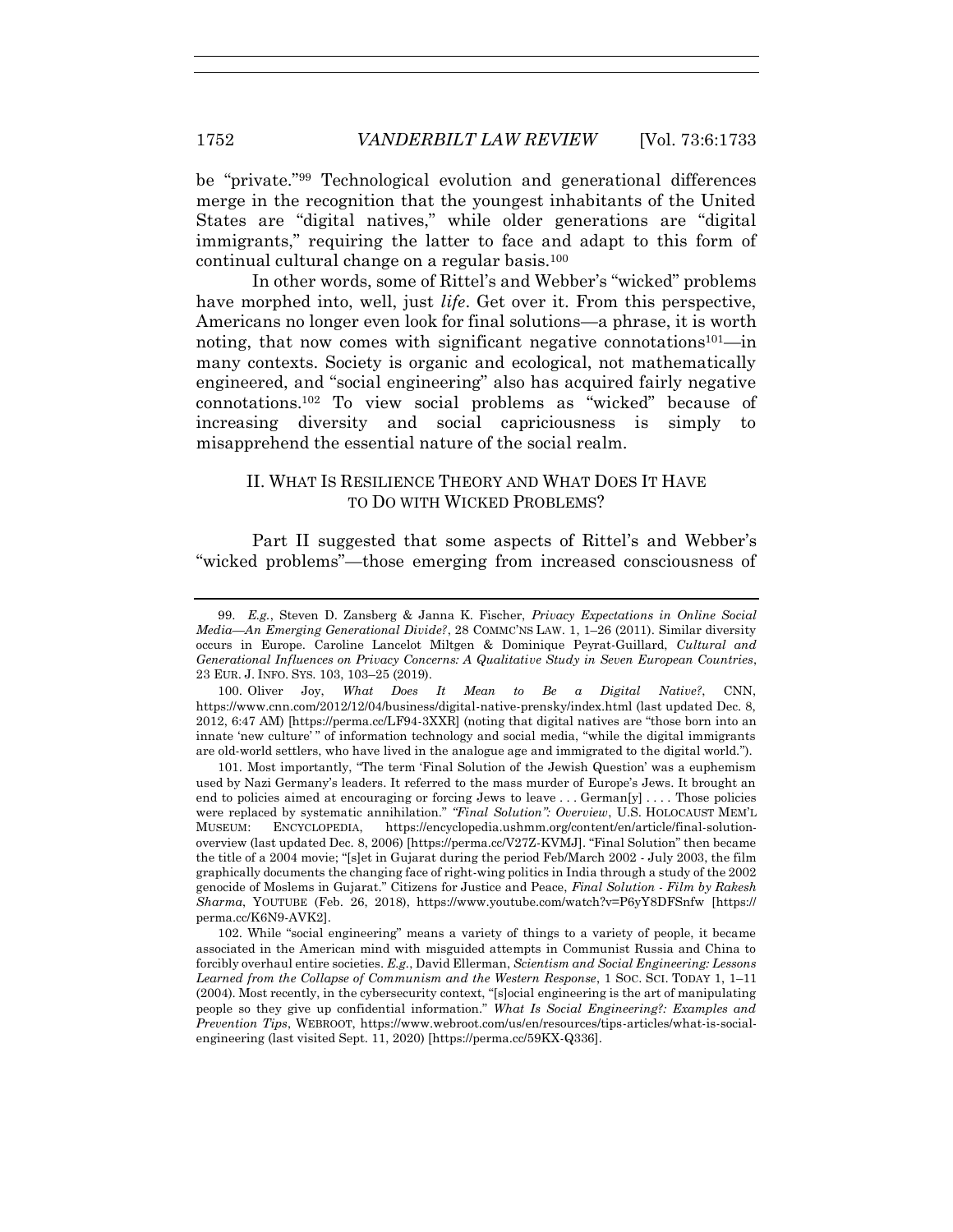social and cultural diversity and the resulting dynamism of social capriciousness—probably seem less wicked today than they did in 1973. However, Rittel and Webber also tapped into an emerging appreciation of complex system dynamics—ecological panarchy—that continues to cause consternation in SES management.<sup>103</sup> Thus, as Table 1 lays out, social problems are also wicked problems because communities and societies intersect and interact with a complex world that includes financial systems, ecosystems, legal systems, political systems, and climate systems. Moreover, from the perspective of the twenty-first century, wicked problems that partake of ecological panarchy tend to remain wicked.

Resilience theory both helps to explain why and offers insights for coping with such problems. Specifically, resilience theory provides a model of complex adaptive SESs that contrasts engineering resilience with ecological resilience, that accepts constant change as normal, and that assumes system interactions across a spectrum of geographic and temporal scales.<sup>104</sup> By accounting for the unpredictability of system perturbations and for system transformation, resilience theory helps to clarify why systems of systems make many kinds of social and socialecological problems wicked. However, it also offers the hope that if society, governance, and law can better internalize this new model of reality, we might be able to better conceptualize and resolve certain kinds of wicked problems.

#### *A. Systems Thinking in Rittel and Webber*

While Rittel and Webber clearly appreciated the planning problems that social dynamism causes, they still clung to a view of nature and the environment as predictable, knowable, and orderly—the realm of the scientific manager and planning engineer. Thus, "*[a]s distinguished from problems in the natural sciences, which are definable and separable and may have solutions that are findable*, the problems of governmental planning—and especially those of social or policy planning—are ill-defined; and they rely upon elusive political judgment for resolution."<sup>105</sup> Notably, Rittel and Webber were writing at the same time that Congress was enacting the iconic federal environmental statutes—the National Environmental Policy Act ("NEPA") <sup>106</sup> and

<sup>103.</sup> Rittel & Webber, *supra* not[e 1,](#page-2-0) at 158–59.

<sup>104.</sup> *See* Angeler et al., *supra* note [7,](#page-2-2) at 225–26 (laying out the potential value of the panarchy model).

<sup>105.</sup> Rittel & Webber, *supra* not[e 1,](#page-2-0) at 160 (emphasis added).

<sup>106.</sup> National Environmental Policy Act of 1969, Pub. L. No. 91-190, 83 Stat. 852 (1970) (codified as amended at 42 U.S.C. §§ 4321-4370m).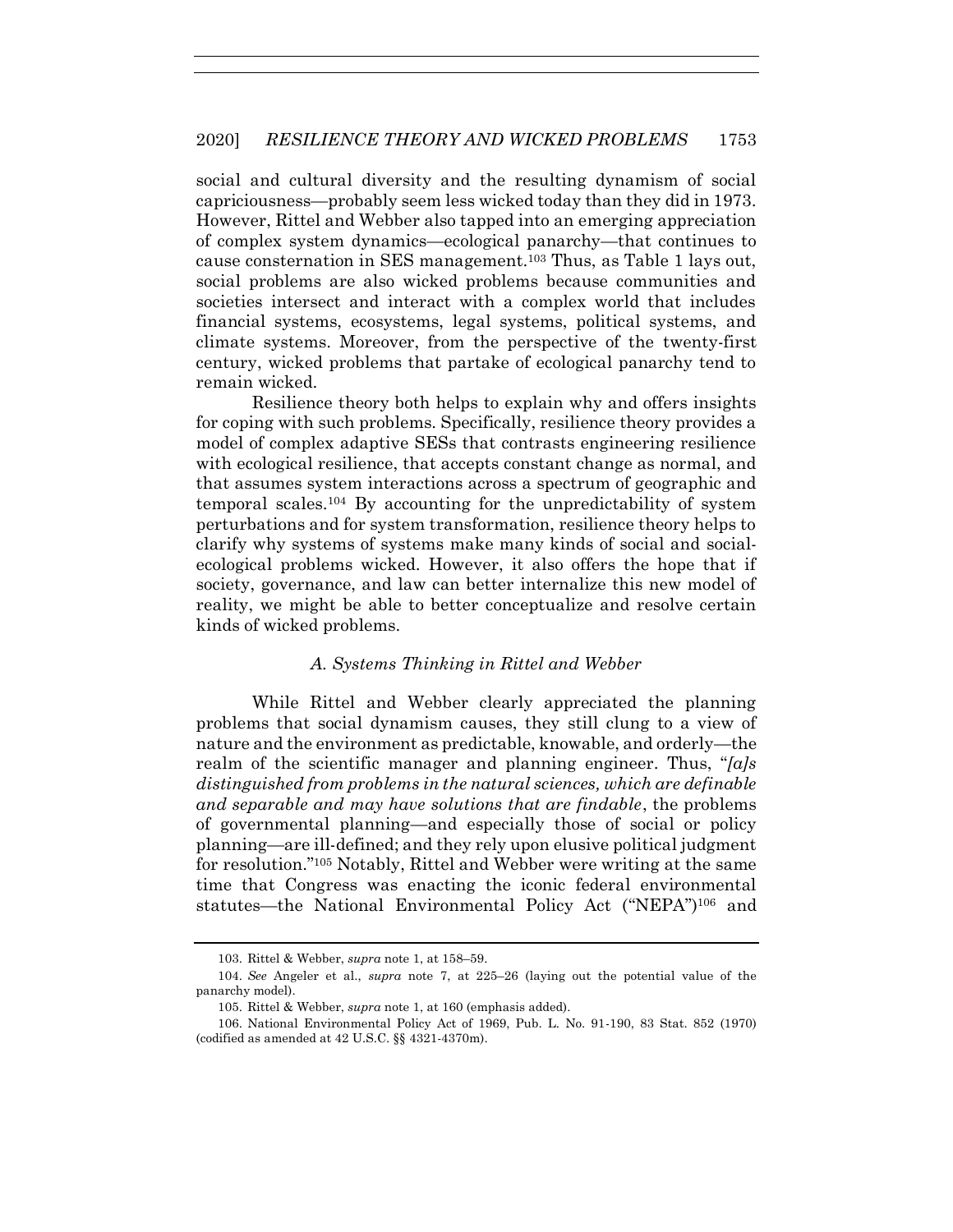Clean Air Act<sup>107</sup> in 1970, the Federal Water Pollution Control Act ("Clean Water Act")<sup>108</sup> in 1972, the Endangered Species Act<sup>109</sup> in 1973, and the Solid Waste Disposal Act<sup>110</sup> and Fisheries Conservation and Management  $Act^{111}$  in 1976, among others. Not coincidentally, those statutes *also* embodied—and to a large extent, still embody—the same mechanistic, Newtonian, "Balance of Nature" view of ecosystems that Rittel and Webber relied upon.<sup>112</sup> Under this model, all managers had to do was find the right set of actions or processes to tweak, and the desired ecological status would inevitably follow, every time. It is this model of natural systems that resilience theory most emphatically replaces.<sup>113</sup>

At the same time, however, Rittel and Webber incorporated, at least in an embryonic form, systems theory, one of the underpinnings of resilience theory;<sup>114</sup> Table 1 emphasizes these links in Characteristics #4, #5, #7, #8, and #9. Indeed, the recognition of the growing importance of systems thinking and the dynamism it adds is one of the more underappreciated aspects of Rittel's and Webber's description of wicked problems. From the beginning of their 1973 discussion, they recognized that the professionals' description of reality was also changing, because

[t]he professionalized cognitive and occupational styles that were refined in the first half of this century, based in Newtonian mechanistic physics, are not readily adapted to *contemporary conceptions of interacting open systems* and to contemporary concerns with equity. A growing sensitivity to the waves of repercussions that ripple *through such systemic networks* and to the value consequences of those repercussions has generated the recent reexamination of received values and the recent search for national goals.<sup>115</sup>

Moreover, they were beginning to appreciate that these complex systems were themselves a source of unpredictability and surprise, noting that "[w]e are now sensitized to the waves of repercussions generated by a problem-solving action directed to any one node in the

<sup>107.</sup> Clean Air Amendments of 1970, Pub. L. No. 91-604, 84 Stat. 1676 (codified as amended at 42 U.S.C. §§ 7401-7671q).

<sup>108.</sup> Federal Water Pollution Control Act Amendments of 1972, Pub. L. No. 92-500, 86 Stat. 816 (codified as amended at 33 U.S.C. §§ 1251-1388).

<sup>109.</sup> Endangered Species Act of 1973, Pub. L. No. 93-205, 87 Stat. 884 (codified as amended at 16 U.S.C. §§ 1531-1540).

<sup>110.</sup> Resource Conservation and Recovery Act of 1976, Pub. L. No. 94-580, 90 Stat. 2795 (codified as amended at 42 U.S.C. §§ 6901-6992k).

<sup>111.</sup> Fishery Conservation and Management Act of 1976, Pub. L. No. 94-265, 90 Stat. 331 (codified as amended at 16 U.S.C. §§ 1801-1882).

<sup>112.</sup> BENSON & CRAIG, *supra* note [17,](#page-3-0) at 29–31; *see also* Rittel & Webber, *supra* note [1,](#page-2-0) at 160 (postulating that the problems in "the natural sciences" are definable and separable).

<sup>113.</sup> BENSON & CRAIG, *supra* note [17,](#page-3-0) at 48–49, 56–57.

<sup>114.</sup> Rittel & Webber, *supra* not[e 1,](#page-2-0) at 160–67.

<sup>115.</sup> *Id.* at 156 (emphasis added).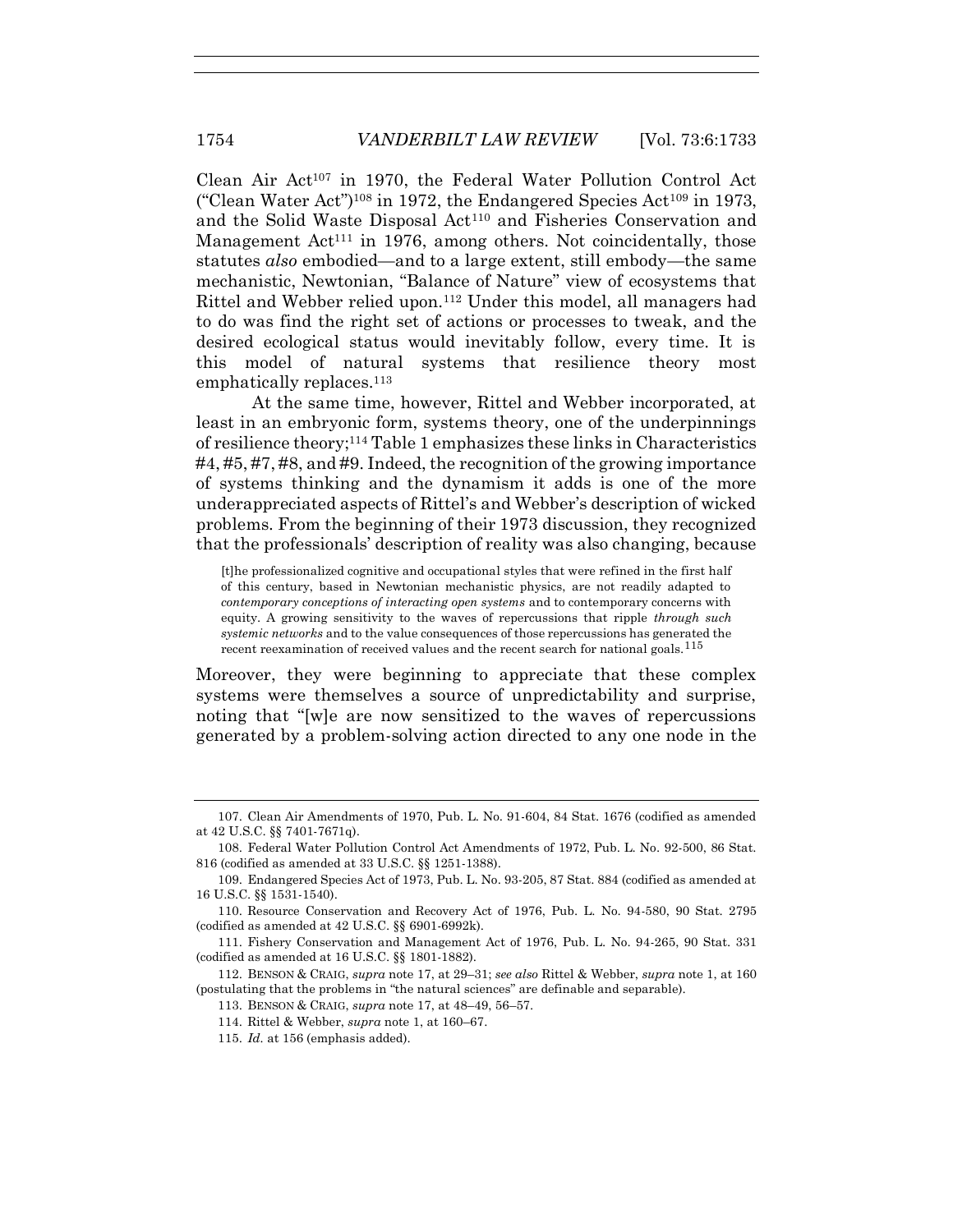network, and we are no longer surprised to find it inducing problems of greater severity at some other node."<sup>116</sup>

These early incursions into systems thinking, furthermore, underscored the dynamic nature of the reality that humans were trying to manage, as well as the difficulty of defining, let alone achieving, national goals. Thus, "[m]en in a wide array of fields were prompted to redefine the systems they dealt with in the syntax of verbs rather than nouns—to ask 'What do the systems do?' rather than 'What are they made of?' " <sup>117</sup> As a result, efforts to define and locate problems within complex systems had themselves become problematic.<sup>118</sup>

Thus, while it is not their main point, Rittel and Webber produced one of the first articles to acknowledge the governance issues that arise in a world of complex systems. Drawing from complexity science and systems theory, ecologists developed resilience theory beginning in the 1980s to better model how real ecosystems—and later SESs—actually behave, rejecting Newtonian mechanism and its comfortable predictability in favor of the far more complex and dynamic surprises that characterize living systems.<sup>119</sup> In offering this new, dynamic, and more realistic model of SESs, resilience theory can help to bridge the gap between our complex reality and new approaches to governance. However, because resilience theory itself grew out of the new sciences of complexity, the next Section will discuss those sciences first.

#### <span id="page-22-1"></span>*B. Advancements in Complex Systems Theory Since 1973*

Complex systems theory, which informs resilience theory, has come a long way since Rittel and Webber delineated wicked problems. Scientists—particularly biologists and ecologists but also computer scientists and information systems analysts—have increasingly recognized that both natural systems and human societies are *complex systems*—that is, systems where seemingly simple entities or components self-organize into intricate and interrelated networks of functions, products, and responses.<sup>120</sup> Thus, "[i]n complex systems, many simple parts are irreducibly entwined, and the field of complexity

<span id="page-22-0"></span><sup>116.</sup> *Id.* at 159.

<sup>117.</sup> *Id.* at 157 (emphasis omitted).

<sup>118.</sup> *Id.* at 159.

<sup>119.</sup> *See generally* C.S. Holling, *Engineering Resilience Versus Ecological Resilience*, *in* ENGINEERING WITHIN ECOLOGICAL CONSTRAINTS 31 (Peter C. Schulze ed., 1996) (detailing resilience theory).

<sup>120.</sup> MELANIE MITCHELL, COMPLEXITY: A GUIDED TOUR 4 (2009).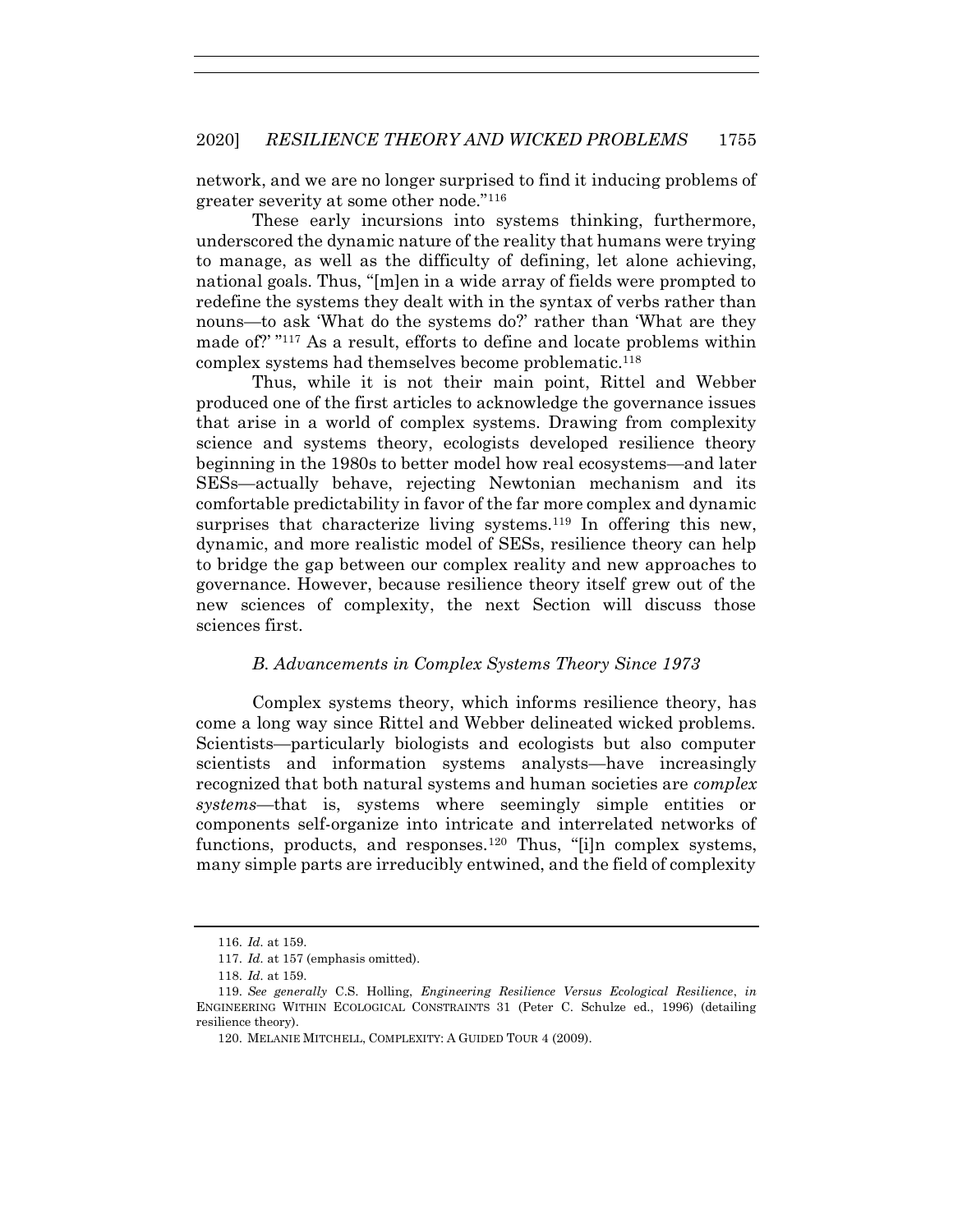is itself an entwining of many different fields."<sup>121</sup> Examples of complex systems include insect colonies, immune systems, brains, economies<sup>122</sup>—and, many would argue,  $law$ <sup>123</sup>

Complexity scientists generally distinguish *complex* systems from *complicated* systems.<sup>124</sup> John Miller and Scott Page have explained:

<span id="page-23-0"></span>In a complicated world, the various elements that make up the system maintain a degree of independence from one another. Thus, removing one such element (which reduces the level of complication) does not fundamentally alter the system's behavior apart from that which directly resulted from the piece that was removed. Complexity arises when the dependencies among the elements become important. In such a system, removing one such element destroys system behavior to an extent that goes well beyond what is embodied by the particular element that is removed.<sup>125</sup>

To dramatize the point: "A complex system dies when an element is removed, but complicated ones continue to live on, albeit slightly compromised."<sup>126</sup>

Complex systems have several distinguishing properties. First, they exhibit complex collective behavior—that is, individual components, following readily discernible rules of behavior, act collectively in vast numbers to "give rise to the complex, hard-to-predict, and changing patterns of behavior that fascinate us."<sup>127</sup> A beehive, for example, is a far more interesting system than an analysis of individual bees' behaviors would suggest. This property is often referred to as the *self-organizing* nature of complex systems, and the difficult-to-predict results are deemed *emergent* behaviors or properties.<sup>128</sup>

124. JOHN H. MILLER & SCOTT E. PAGE, COMPLEX ADAPTIVE SYSTEMS: AN INTRODUCTION TO COMPUTATIONAL MODELS OF SOCIAL LIFE 9 (2007).

<span id="page-23-1"></span><sup>121.</sup> *Id.*

<sup>122.</sup> *Id.* at 4–12.

<sup>123.</sup> Gregory Todd Jones, *Dynamical Jurisprudence: Law as a Complex System*, 24 GA. ST. U. L. REV. 873, 876–78 (2008); J.B. Ruhl, *Law's Complexity: A Primer*, 24 GA. ST. U. L. REV. 885, 885 (2008); Eric Kades, *The Laws of Complexity and the Complexity of Laws: The Implications of Computational Complexity Theory for the Law*, 49 RUTGERS L. REV. 403, 404–05 (1997); J.B. Ruhl, *The Fitness of Law: Using Complexity Theory to Describe the Evolution of Law and Society and Its Practical Meaning for Democracy*, 49 VAND. L. REV. 1407, 1409–10 (1996); J.B. Ruhl, *Complexity Theory as a Paradigm for the Dynamical Law-and-Society System: A Wake-Up Call for Legal Reductionism and the Modern Administrative State*, 45 DUKE L.J. 849, 851–52 (1996).

<sup>125.</sup> *Id.*

<sup>126.</sup> *Id.*

<sup>127.</sup> MITCHELL, *supra* note [120,](#page-22-0) at 12; *see also* NEIL JOHNSON, TWO'S COMPANY, THREE IS COMPLEXITY 13, 15 (2007) (noting that a complex system "contains a collection of many interacting objects or 'agents,' " that it "exhibits emergent phenomena which are generally surprising, and may be extreme," and that "the emergent phenomena typically arise in the absence of any sort of 'invisible hand' or central controller.").

<sup>128.</sup> MITCHELL, *supra* note [120,](#page-22-0) at 13; *see also* MILLER & PAGE, *supra* note [124](#page-23-0), at 9 ("The behavior of many complex systems emerges from the activities of lower-level components."); JOHNSON, *supra* note [127,](#page-23-1) at 5–9 (discussing emergent behavior and giving examples from a number of areas).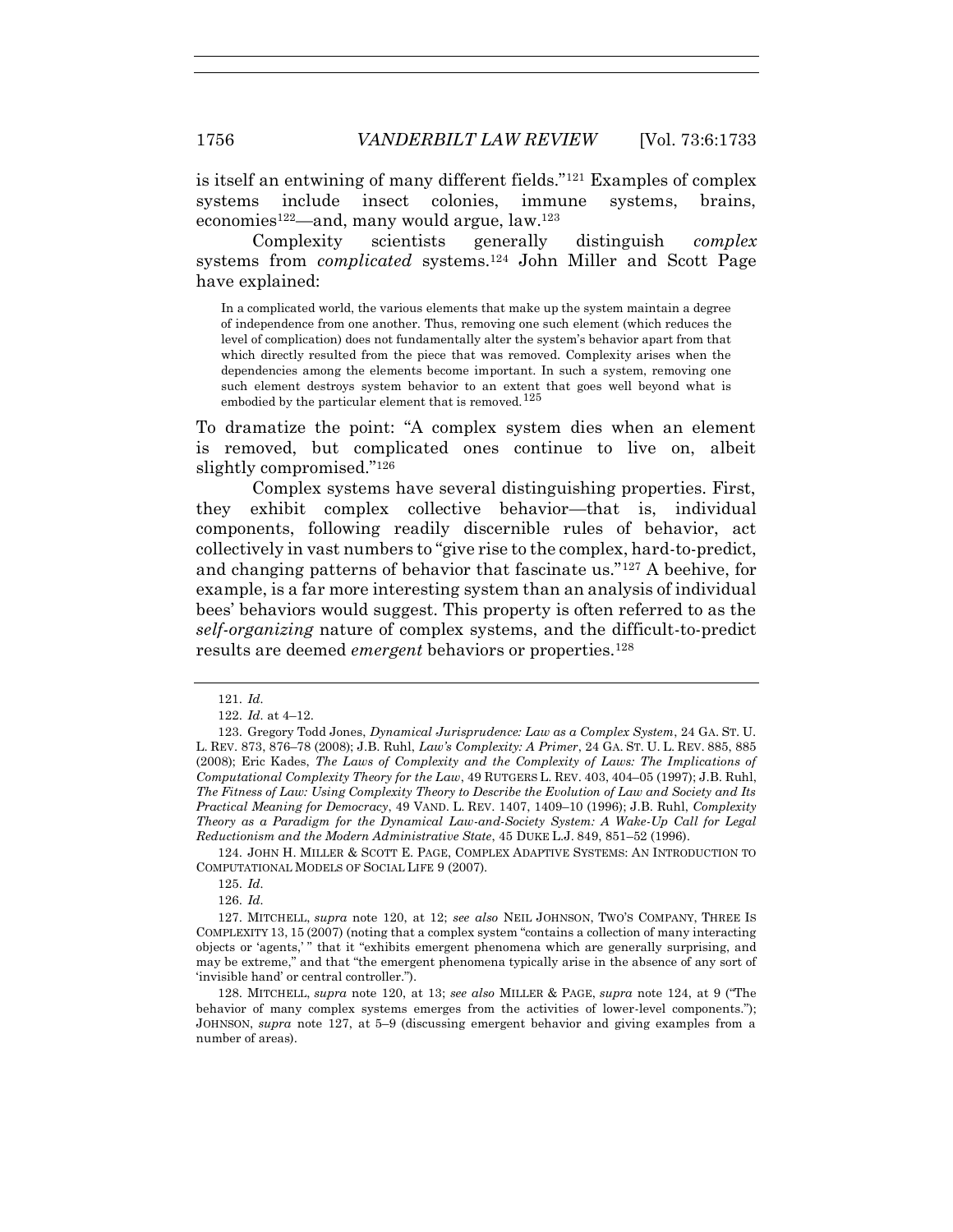Second, complex systems "produce and use information and signals from both their internal and external environments."<sup>129</sup> As Neil Johnson has emphasized, the behavior of objects in a complex system "is affected by memory or 'feedback,' " meaning "that something from the past affects something in the present, or that something going on at one location affects what is happening at another  $\dots$ ."<sup>130</sup> Thus, complex systems are linked systems, both temporally and spatially. Moreover, "the nature of this feedback can change with time."<sup>131</sup>

Finally, complex systems "adapt—that is, change their behavior to improve their chances of survival or success—through learning or evolutionary processes."<sup>132</sup> As a result, complex systems—sometimes more specifically referred to as "complex adaptive systems"133—are dynamic systems because they "change over time in some way."<sup>134</sup> The dynamic capabilities of complex systems, combined with their emergent behaviors, can give these systems a certain degree of resilience, or ability to cope with changes to and around the system.<sup>135</sup> Specifically, these systems' emergent properties are "the result of a very powerful organizing force that can overcome a variety of changes to the lowerlevel components."<sup>136</sup>

#### *C. From Complexity to Resilience Theory*

Acknowledging complexity sheds light on some reasons why wicked problems are wicked: they involve complex systems and interactions among complex systems that do not always respond as human managers want and intend them to. This new understanding of social-ecological reality demands that planners and managers work from a new framework or model in order to more effectively address wicked problems. Resilience theory provides one such model.

1. Resilience Theory: Ecological Versus Engineering Resilience

The concept of resilience offers a new and potentially more productive orientation to wicked problems. Employing a complex systems approach, resilience theory emphasizes the qualities of

<sup>129.</sup> MITCHELL, *supra* not[e 120,](#page-22-0) at 13.

<sup>130.</sup> JOHNSON, *supra* note [127,](#page-23-1) at 14.

<sup>131.</sup> *Id.*

<sup>132.</sup> MITCHELL, *supra* note [120,](#page-22-0) at 13; *see also* JOHNSON, *supra* note [127,](#page-23-1) at 14 ("The objects can adapt their strategies according to their history.").

<sup>133.</sup> MITCHELL, *supra* not[e 120,](#page-22-0) at 13 (emphasis omitted).

<sup>134.</sup> *Id.* at 15.

<sup>135.</sup> MILLER & PAGE, *supra* note [124,](#page-23-0) at 9.

<sup>136.</sup> *Id.*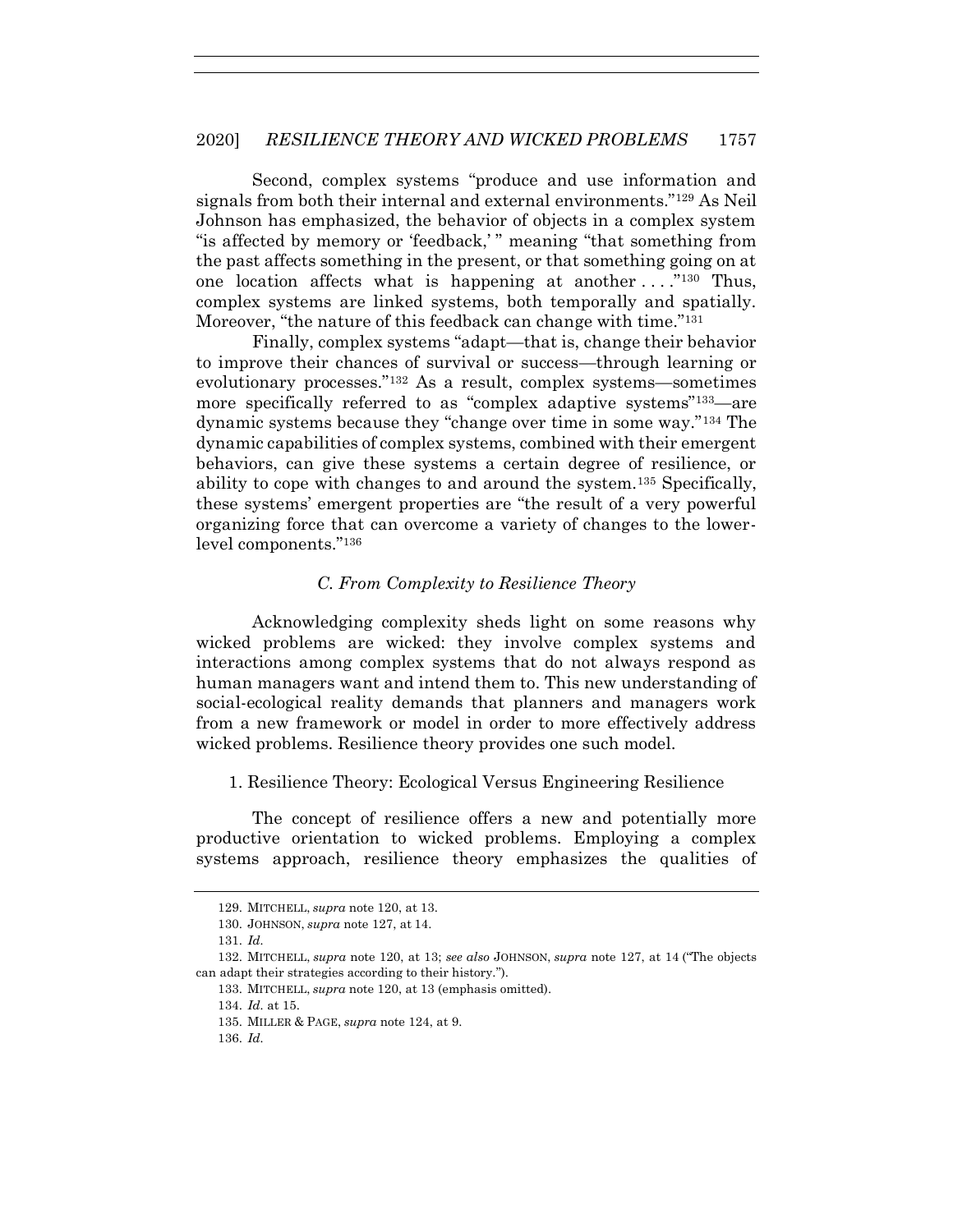ecological—as opposed to engineering—resilience. "Resilience" usually invokes what theorists call *engineering resilience*—that is, the ability of a person, thing, or system to *resist* a shock or disturbance in the first place or to *bounce back* to its former state.<sup>137</sup> This definition "focuses on efficiency, constancy, and predictability—all attributes at the core of engineers' desires for fail-safe design."<sup>138</sup> Engineering resilience also embodies an expectation that natural systems have a preferred equilibrium to which they will return after a shock or disturbance, and hence that preservation and restoration are and will always remain rational legal and policy goals.<sup>139</sup> Engineering resilience, in other words, is one of the core properties of the world Rittel and Webber saw disappearing from their profession, replaced by the wicked problems that are not amenable to traditional professional (i.e., engineered) solutions.

In contrast, *ecological resilience* describes a system's ability to absorb and adapt to change without losing its fundamental structures and functions<sup>140</sup> or transforming into a qualitatively different state that is controlled by a different set of processes.<sup>141</sup> For example, a person's immune system generally can fight off invading viruses and bacteria without permanently fundamentally altering that person—but the person *will* have new antibodies in the bloodstream after the infection, leaving the person better able to fight the same disease the next time. As defined by one of resilience theory's founders, the late C.S "Buzz" Holling, ecological "[r]esilience determines the persistence of relationships within a system and is a measure of the ability of these systems to absorb change of state variables, driving variables, and parameters, and still persist."<sup>142</sup> This ability reflects a system's adaptive capacity—that is, the "capacity of actors, both individuals and groups, to respond to, create, and shape variability and change in the state of the system."<sup>143</sup> Adaptive capacity exploits a system's flexibility

<sup>137.</sup> Holling, *supra* not[e 119,](#page-22-1) at 33.

<sup>138.</sup> *Id.*

<sup>139.</sup> BENSON & CRAIG, *supra* note [17,](#page-3-0) at 30.

<sup>140.</sup> *Id.* at 58.

<sup>141.</sup> Steve Carpenter, Brian Walker, J. Marty Anderies & Nick Abel, *From Metaphor to Measurement: Resilience of What to What?*, 4 ECOSYSTEMS 765, 766 (2001).

<sup>142.</sup> C.S. Holling, *Resilience and Stability of Ecological Systems*, 4 ANN. REV. ECOLOGY & SYSTEMATICS 1, 17 (1973).

<sup>143.</sup> F. Stuart Chapin, III, Carl Folke & Gary P. Kofinas, *A Framework for Understanding Change*, *in* PRINCIPLES OF ECOSYSTEM STEWARDSHIP: RESILIENCE-BASED NATURAL RESOURCE MANAGEMENT IN A CHANGING WORLD 3, 23 (F. Stuart Chapin, III, Gary P. Kofinas & Carl Folke eds., 2009).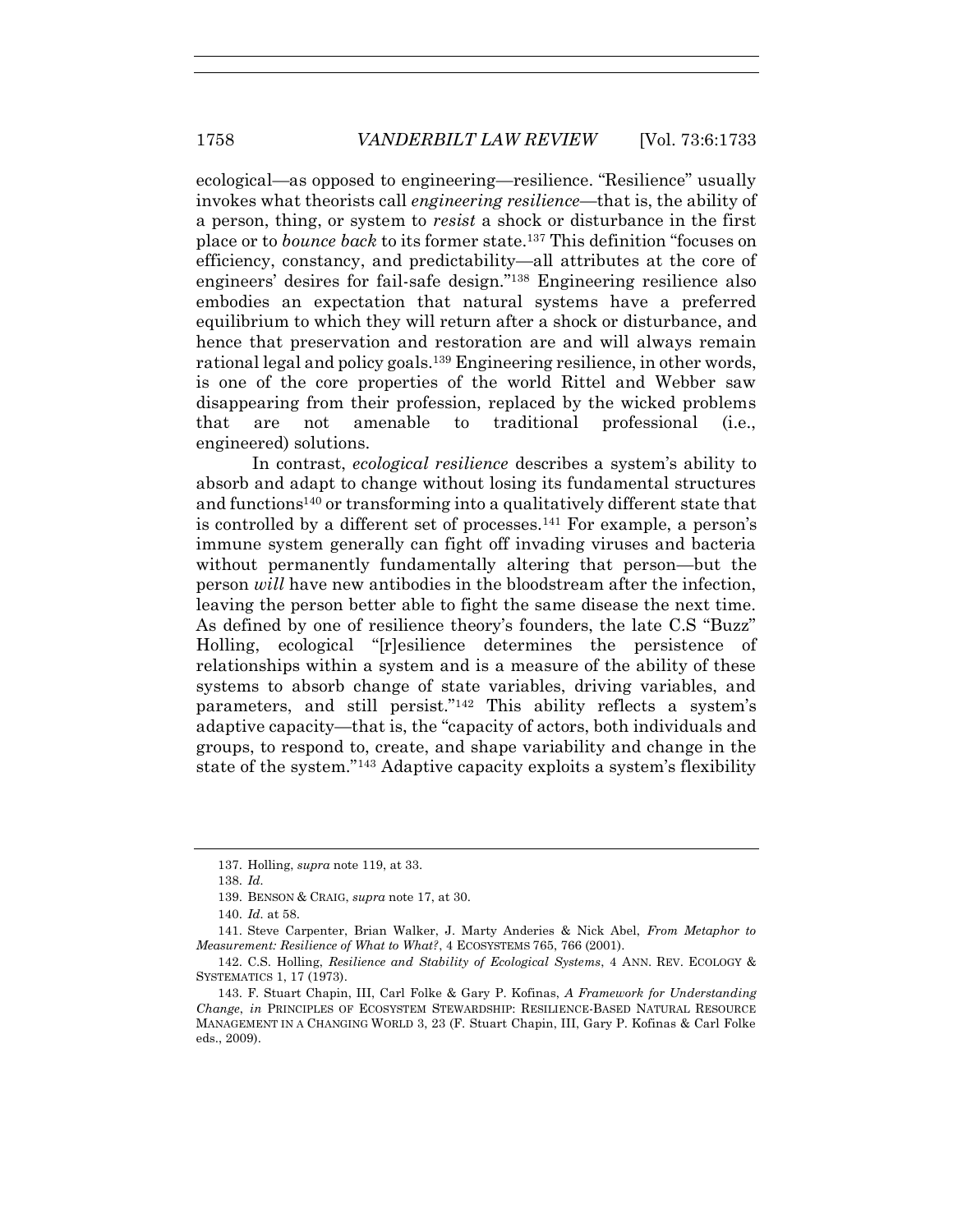and often indicates both functional diversity and redundancies within a system.<sup>144</sup>

However, resilience theory also acknowledges that complex systems do transform—undergo regime shifts—resulting in system processes that are so altered that the system now exists in a new system state.<sup>145</sup> For example, a disease can overwhelm a person's immune system, resulting in death. Similarly, in response to nutrient pollution, a freshwater lake can undergo a regime shift that transforms it from a clear, cold, trout-supporting ecosystem to a warm, algae-dominated eutrophic system.<sup>146</sup> A social system dominated by a dictatorial political regime can reach a "tipping point" when levels of education and economic opportunity in a society prompt democratic regime changes.<sup>147</sup>

Finally, ecological resilience is also related to how much external stabilization a system requires.<sup>148</sup> A system that needs continual external support in order to persist in its current configuration is less ecologically resilient than one that can survive without human intervention.<sup>149</sup> For example, most salmon runs in the Pacific Northwest survive only through yearly stocking from hatcheries, acknowledging the greatly reduced ecological resilience of the region's dammed river systems.<sup>150</sup>

2. Panarchy: Adding Interactive Scales to Complex Systemic Change

In 2002, Lance Gunderson and C.S. "Buzz" Holling described a four-phase infinity-loop cycle of change in ecological systems, which they termed the adaptive cycle.<sup>151</sup> The four phases are rapid growth,

- 149. Holing, *supra* note [119,](#page-22-1) at 36.
- 150*. See id.* at 37 (discussing the effect of fish hatcheries on wild salmon in North America).
- 151. BENSON & CRAIG, *supra* note [17,](#page-3-0) at 61.

<sup>144.</sup> *See* Carl Folke, Johan Colding & Fikret Berkes, *Synthesis: Building Resilience and Adaptive Capacity in Social-Ecological Systems*, *in* NAVIGATING SOCIAL-ECOLOGICAL SYSTEMS: BUILDING RESILIENCE FOR COMPLEXITY AND CHANGE 352, 362 (Fikret Berkes, Johan Colding & Carl Folke eds., 2002) (explaining that diversity and redundancy of institutions are key to adapting to change).

<sup>145.</sup> Carl Folke, F. Stuart Chapin, III & Per Olsson, *Transformations in Ecosystem Stewardship*, *in* PRINCIPLES OF ECOSYSTEM STEWARDSHIP: RESILIENCE-BASED NATURAL RESOURCE MANAGEMENT IN A CHANGING WORLD 103, 110 (F. Stuart Chapin, III, Gary P. Kofinas & Carl Folke eds., 2009).

<sup>146.</sup> *See* Motomi Genkai-Kato & Stephen R. Carpenter, *Eutrophication Due to Phosphorus Recycling in Relation to Lake Morphometry, Temperature, and Macrophytes*, 86 ECOLOGY 210 (2005) (discussing regime shifts in ecosystems).

<sup>147.</sup> Recent political events in Egypt and Tunisia provide possible examples. *See* Robert L. Tignor, *Can a New Generation Bring About Regime Change?*, 43 INT'L J. MIDDLE E. STUD. 384, 384 (2011) (discussing the circumstances surrounding the toppling of longstanding dictators in Egypt and Tunisia).

<sup>148.</sup> BENSON & CRAIG, *supra* note [17,](#page-3-0) at 58–59.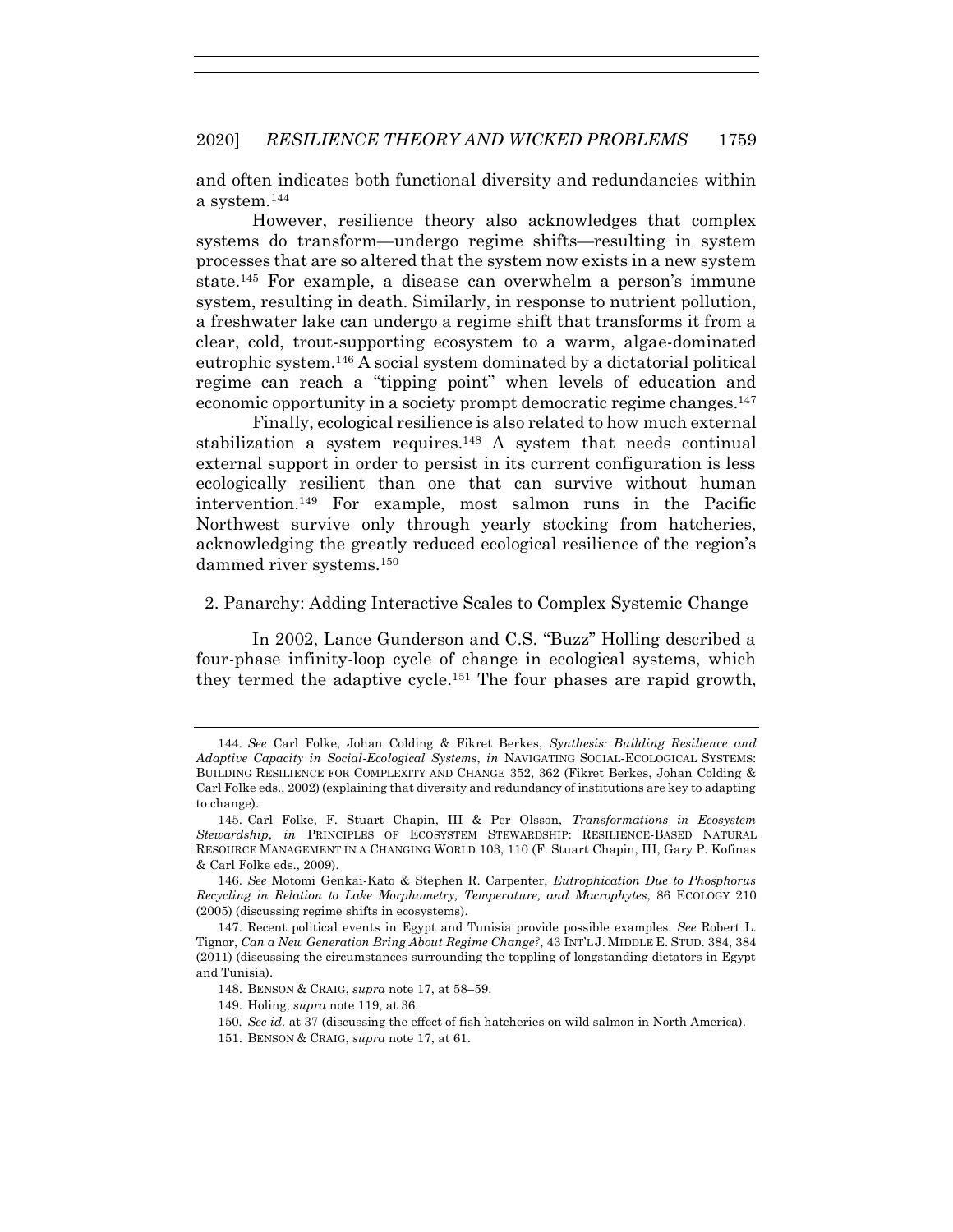<span id="page-27-0"></span>conservation, release, and reorganization.<sup>152</sup> A forest provides a good example. A young forest proceeds through rapid growth to a mature conservation phase, when large trees tie up nutrients and limit further growth in the understory. A forest fire triggers the release phase, destroying structure and releasing nutrients, and the area will reorganize and begin to grow again. All else being equal, the area is likely to regenerate a new forest that looked a lot like the last one—but maybe not.

The chaos and potential unpredictability of the release and reorganization phases of the adaptive cycle are one source of dynamism within resilience theory.<sup>153</sup> In addition, adaptive cycles operating at different temporal and geographic scales interact with each other, a model of system complexity that Gunderson and Holling termed "panarchy."<sup>154</sup> Panarchy incorporates a systems perspective on natural resources,<sup>155</sup> reflecting the fact that ecological and social-ecological systems are complex adaptive systems.<sup>156</sup> The panarchical interactions of nested adaptive cycles thus model the very real complexity and unpredictability of natural systems, revealing an unavoidable element of management chaos that Rittel and Webber lamented.<sup>157</sup>

This model of ecological and social-ecological panarchy offers two main insights into the nature of wicked problems. First, panarchy means that any given approach to a particular problem will not always generate the same response, requiring that managers and governance systems be flexible and nimble in generating solutions over time. Second, panarchical interactions among different scales of systems, combined with the feedback loops and nonlinear responses that characterize complex adaptive systems, mean that the conditions in which wicked problems operate—and potentially some facets of the wicked problem itself—are themselves changing over time. As such, the managers pursuing solutions must themselves adapt over time. Thus, as was true for social capriciousness, wicked problems that participate in panarchical systems—as most do—are not amenable to once-anddone solutions. Indeed, their "solution" may not be an answer at all, but rather a continual adaptive process.

<sup>152.</sup> C.S. Holling & Lance H. Gunderson, *Resilience and Adaptive Cycles*, *in* PANARCHY: UNDERSTANDING TRANSFORMATIONS IN HUMAN AND NATURAL SYSTEMS 25, 33–35 (Lance H. Gunderson & C.S. Holling eds., 2002).

<sup>153.</sup> WALKER & SALT, *supra* note [19,](#page-4-0) at 78.

<sup>154</sup>*. Id.* at 72–76.

<sup>155.</sup> BENSON & CRAIG, *supra* note [17,](#page-3-0) at 63.

<sup>156</sup>*. Id.* at 61.

<sup>157</sup>*. See id.* at 61–64 (illustrating how nested adaptive cycles can result in unpredictable changes to ecosystems); Rittel & Webber, *supra* note [1,](#page-2-0) at 160.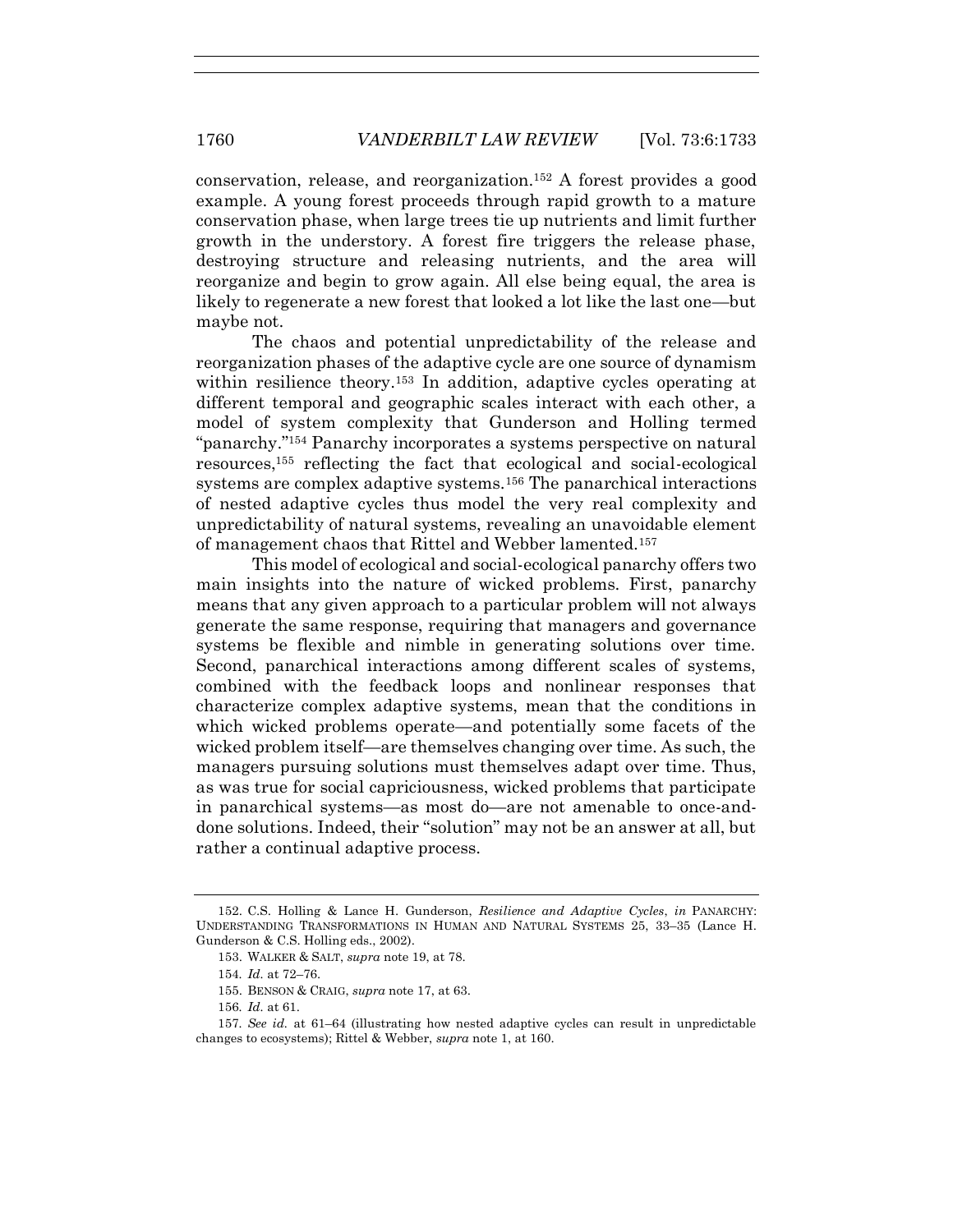## <span id="page-28-0"></span>*D. The Wicked Problem of Climate Change Viewed Through the Lens of Resilience Theory*

Climate change is a leading contender for "world's worst wicked problem." Indeed, many scholars have labeled climate change a "super wicked problem."<sup>158</sup> According to Levin et al., "Super wicked problems comprise four key features: time is running out; those who cause the problem also seek to find a solution; the central authority needed to address them is weak or nonexistent; and irrational discounting occurs that pushes responses into the future."<sup>159</sup> In other words, super wicked problems like climate change suffer from two challenges in addition to social capriciousness and ecological panarchy (which extends to "time is running out," the result of complex systemic feedback loops): they occupy governance gaps<sup>160</sup> and they trip human cognitive psychology in highly unproductive ways.<sup>161</sup>

While not a panacea, resilience theory helps to model the complex dynamics of climate change, allowing resilience theory to both support a new cultural narrative<sup>162</sup> and, as Part IV will explore in more detail, allow a variety of new approaches to governance and law to emerge. With respect to climate change in particular, resilience theory helps to model the multiscalar dynamics of climate change: because carbon participates in adaptive cycles operating at all scales, a panarchical conception of the planet readily explains how humans burning fossil fuels could perturb large-scale systems like the climate and the planetary carbon cycle out of their relatively stable conservation phases.

Earth's carbon system is in fact an array of different components that operate on a variety of temporal and spatial scales.<sup>163</sup> Fast

<sup>158.</sup> Lazarus, *supra* note [7,](#page-2-2) at 1159; Kelly Levin, Benjamin Cashore, Steven Bernstein & Graeme Auld, *Overcoming the Tragedy of Super Wicked Problems: Constraining Our Future Selves to Ameliorate Global Climate Change*, 45 POL'Y SCIS. 123, 124 (2012).

<sup>159.</sup> Levin et al., *supra* note [158,](#page-28-0) at 124; *see also* Lazarus, *supra* note [7,](#page-2-2) at 1160–61 (listing three of these features).

<sup>160</sup>*. See* Levin et al., *supra* not[e 158,](#page-28-0) at 124 (noting that "our governance institutions, and the policies they generate (or fail to generate), largely respond to short-term time horizons even when the catastrophic implications of doing so are far greater than any real or perceived benefits of inaction"); Lazarus, *supra* note [7,](#page-2-2) at 1161–73 (describing carbon dioxide's behavior and the legal mismatches that arise).

<sup>161</sup>*. See* Lazarus, *supra* note [7,](#page-2-2) at 1173–79 (discussing the effects of the science of climate change on human psychology); GEORGE MARSHALL, DON'T EVEN THINK ABOUT IT: WHY OUR BRAINS ARE WIRED TO IGNORE CLIMATE CHANGE (2014) (providing an extensive exegesis of the behavioral psychology problems that hamper effective responses to climate change).

<sup>162</sup>*. See* BENSON & CRAIG, *supra* note [17,](#page-3-0) at 48–78, 135–59 (discussing how resilience theory impacts cultural narratives).

<sup>163.</sup> Holli Riebeek, *The Carbon Cycle*, NASA: EARTH OBSERVATORY (June 16, 2011), http://earthobservatory.nasa.gov/Features/CarbonCycle/ [https://perma.cc/5U53-X5M2].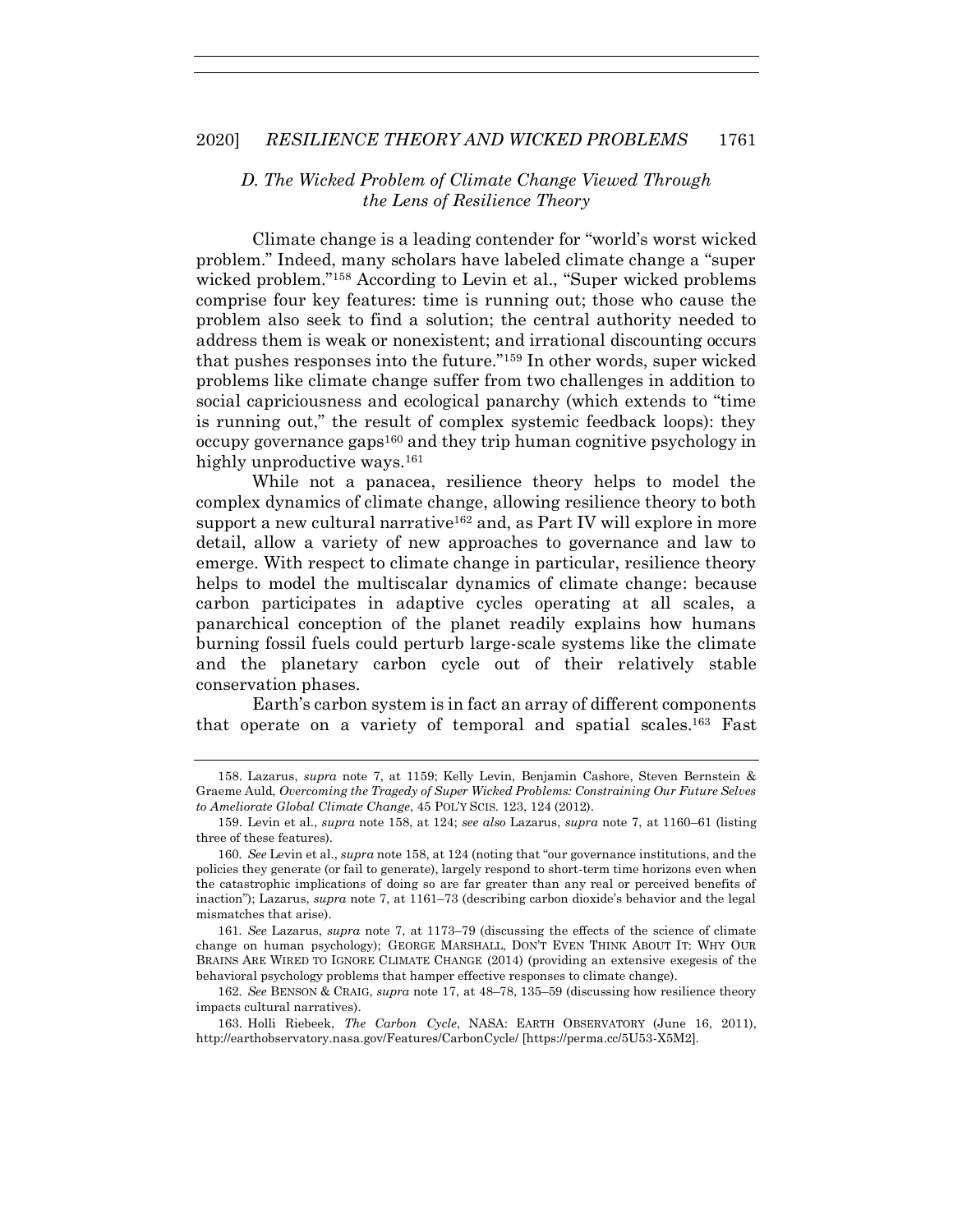components of this cycle move carbon biologically through life forms and ecosystems, while the slowest components take millions to tens of millions of years to cycle carbon through rocks and the planetary crust and then into volcanoes, which return the carbon to the atmosphere as carbon dioxide.<sup>164</sup> The ocean's gas exchange with the atmosphere at the ocean's surface and its absorption of carbon dioxide is one of the faster elements of the slow carbon cycle.<sup>165</sup> Rocks, the ocean, and the atmosphere are all carbon reservoirs, balancing the location and reactivity of carbon on Earth at any given time.<sup>166</sup> Importantly, removing carbon (including carbon dioxide) from one reservoir simply shifts it to a different reservoir.<sup>167</sup> Viewed from this global earth science perspective, humans using fossil fuels actively disrupt the normal balance of carbon cycle components, accelerating the return of carbon to the atmosphere from oil and coal deposits through the very fast processes of mining, drilling, and burning, compared to the very slow geological processes that would normally govern those deposits.<sup>168</sup>

Thus, when humans burn fossil fuels and otherwise emit carbon dioxide and methane, they perturb adaptive cycles at multiple temporal and spatial scales, the responses of which similarly vary in scale. The most immediate and local result of the Industrial Revolution's accelerated use of fossil fuels was air pollution. "Killer fog" events in industrialized cities such as Donora, Pennsylvania (1948),<sup>169</sup> and London, England (1952), <sup>170</sup> epitomized the disruption of local and shortterm adaptive cycles governing air quality and led directly to air quality legislation—in the United States, the Clean Air Act of 1970.<sup>171</sup> Responses to the COVID-19 pandemic incidentally demonstrated how fast clean air can return in response to reduced car and airplane traffic.<sup>172</sup> In contrast, climate change reflects increased atmospheric

170. Christopher Klein, *The Great Smog of 1952*, HISTORY (last updated Aug. 22, 2018), https:// www.history.com/news/the-killer-fog-that-blanketed-london-60-years-ago [https://perma.cc/2E44- 5SJ2].

171. 42 U.S.C. §§ 7401-7671q.

172. Beth Gardiner, *Pollution Made COVID-19 Worse. Now, Lockdowns Are Clearing the Air*, NAT'L GEOGRAPHIC (Apr. 8, 2020), https://www.nationalgeographic.com/science/2020/04/pollutionmade-the-pandemic-worse-but-lockdowns-clean-the-sky/ [https://perma.cc/6SN6-8NNF].

<sup>164</sup>*. Id.*

<sup>165</sup>*. Id.*

<sup>166</sup>*. Id.*

<sup>167</sup>*. Id.*

<sup>168</sup>*. See* Peter M. Cox, Richard A. Betts, Chris D. Jones, Steven A. Spall & Ian J. Totterdell, *Acceleration of Global Warming Due to Carbon-Cycle Feedbacks in a Coupled Climate Model*, 408 NATURE 184, 184–87 (2000) (explaining this acceleration).

<sup>169.</sup> Lorraine Boissoneault, *The Deadly Donora Smog of 1948 Spurred Environmental Protection—But Have We Forgotten the Lesson?*, SMITHSONIAN MAG. (Oct. 26, 2018), https://www.smithsonianmag.com/history/deadly-donora-smog-1948-spurred-environmentalprotection-have-we-forgotten-lesson-180970533/ [https://perma.cc/2YY5-DLH7].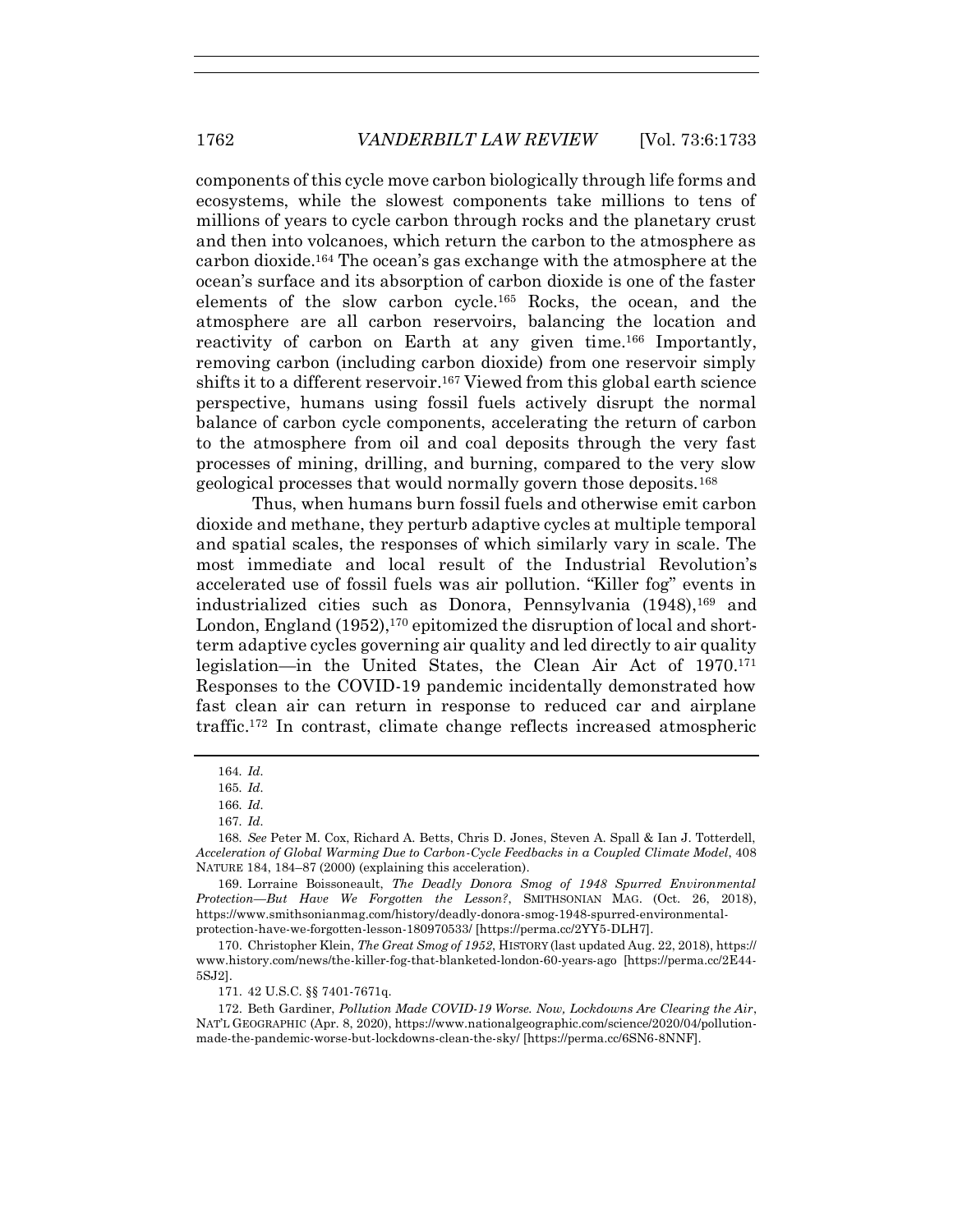concentrations of carbon dioxide (and other greenhouse gases) operating at a global scale to disrupt the adaptive cycle of the planetary climate, disruptions that will take centuries to return to normal levels even if all carbon dioxide emissions cease tomorrow.<sup>173</sup> The global climate adaptive cycle, notably, has been in a relatively stable conservation phase for the entire roughly 12,000 years of human civilization.<sup>174</sup> Because the climate is a higher-order adaptive cycle, its perturbations, releases, and reorganizations affect all of the adaptive cycles below it—that is, all of the SESs that humans live within, as the Intergovernmental Panel on Climate Change and a variety of other researchers document on an increasingly regular basis.<sup>175</sup> Finally, the ocean absorbs carbon dioxide as part of the millennial-scale global carbon cycle, resulting in marine pH levels dropping at a rate unseen for 20 million years, with significant follow-on changes to the chemical and biological functioning of the ocean.<sup>176</sup>

This is a lot of change, but "panarchy theory accounts for feedbacks that can stabilize or destabilize system configurations due to cross-scale interactions."<sup>177</sup> Resilience theory and panarchy also help to model the more subtle workings of climate change. Angeler et al. provide one extended example for methane production in lakes. "[M]ethane emission in a single lake . . . contributes to the global carbon balance in the atmosphere" while at the same time "further atmospheric carbon enrichment boosts local emission of methane from lakes."<sup>178</sup> Over the course of a year, moreover, both seasonal adaptive cycling and large-scale weather patterns like the El Niño Southern Oscillation influence the lake's methane production, demonstrating that "dynamic patterns are linked across scales (from local, to regional, to global), making patterns at one scale dependent on those at other scales."<sup>179</sup>

<sup>173.</sup> INTERGOVERNMENTAL PANEL ON CLIMATE CHANGE, *supra* note [9,](#page-2-3) at 16 (2014) ("A large fraction of anthropogenic climate change resulting from  $CO<sub>2</sub>$  emissions is irreversible on a multicentury to millennial timescale, except in the case of a large net removal of  $CO<sub>2</sub>$  from the atmosphere over a sustained period.").

<sup>174.</sup> James E. Hansen & Makiko Sato, *Earth's Climate History: Implications for Tomorrow*, NAT'L AERONAUTICS & SPACE ADMIN. 2 (July 2011), https://www.giss.nasa.gov/research/ briefs/hansen\_15/PaleoImplications.pdf [https://perma.cc/AZ4W-EMDY] ("Civilization developed during the Holocene, the interglacial period of the past 10,000 years during which global temperature and sea level have been unusually stable.").

<sup>175</sup>*. See* INTERGOVERNMENTAL PANEL ON CLIMATE CHANGE, *supra* note [9,](#page-2-3) at 12–15.

<sup>176.</sup> Richard A. Kerr, *Ocean Acidification Unprecedented, Unsettling*, 328 SCIENCE 1500, 1500–01 (2010) (emphasizing the speed of current ocean acidification).

<sup>177.</sup> Angeler et al., *supra* note [7,](#page-2-2) at 226.

<sup>178</sup>*. Id.*

<sup>179</sup>*. Id.*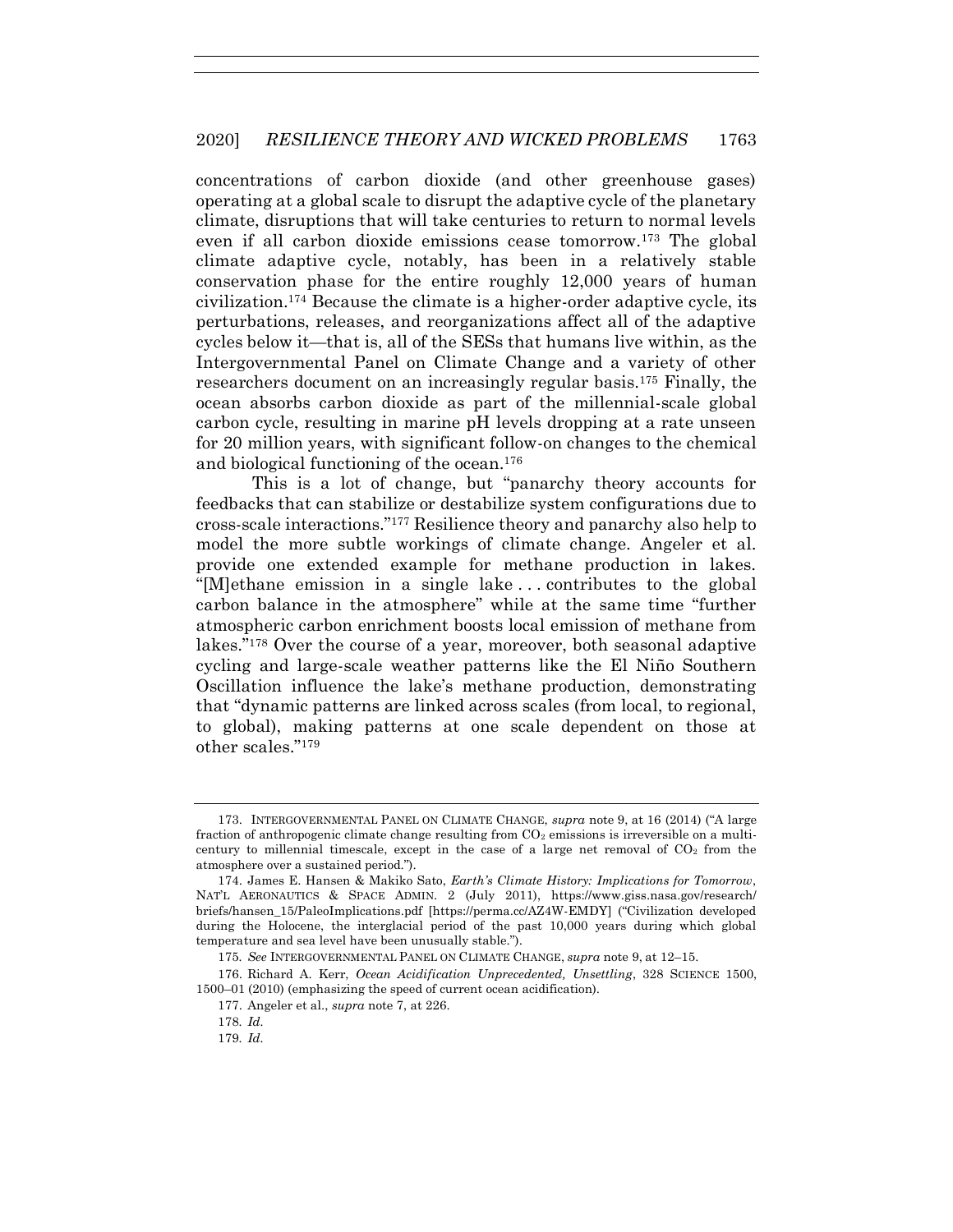Thus, through adaptive cycles and panarchy, resilience theory offers a model of reality in which climate change "makes sense"—a reality in which puny humans acting locally can in fact disrupt the entire planet. While of course no single model or heuristic can overcome *all* of the psychological challenges to effective climate change governance and action, resilience theory nevertheless offers a helpful adjustment to prior cultural narratives.<sup>180</sup>

#### III. HOW DOES RESILIENCE THEORY HELP US COPE WITH WICKED PROBLEMS?

As Part III indicated, resilience theory offers a new model of complex systems and their interactions that allows system managers to reconceptualize Rittel's and Webber's ecological panarchy as normal and expected. As happened with the normalization of social capriciousness, therefore, resilience theory can become a tool for taming wicked problems by reconceptualizing the problem-solving task from the very beginning: the goal is not finding a once-and-done "solution," but rather achieving the ability to adapt to a constantly changing world in productive ways.

This Part expands upon this core insight, detailing three more specific ways in which resilience theory might aid the approach to wicked problems.

*A. Resilience Theory Teaches Us that SESs Are Always Changing and Can Act or Respond in Unpredictable Ways, Normalizing Wicked Problems*

Politicians and legal systems have long treated the environment—landscapes and public lands, ecosystems, watersheds as *complicated* systems capable of being managed for individual components, when in fact they have always been complex adaptive systems. This worldview—Rittel's and Webber's world of the Engineer—may make wicked problems seem worse than they actually are: problems are "wicked" in part because they are an affront to settled expectations of how reality will function, making it all the more difficult to conceptualize how to solve them.

Thus, as Angeler et al. have observed from the science side of wicked problems, "Coping with and managing the challenges at hand requires integrative models that account for this complexity and

<sup>180</sup>*. See* BENSON & CRAIG, *supra* note [17,](#page-3-0) at 7–21 (explaining the four predominant cultural narratives of climate change in the United States).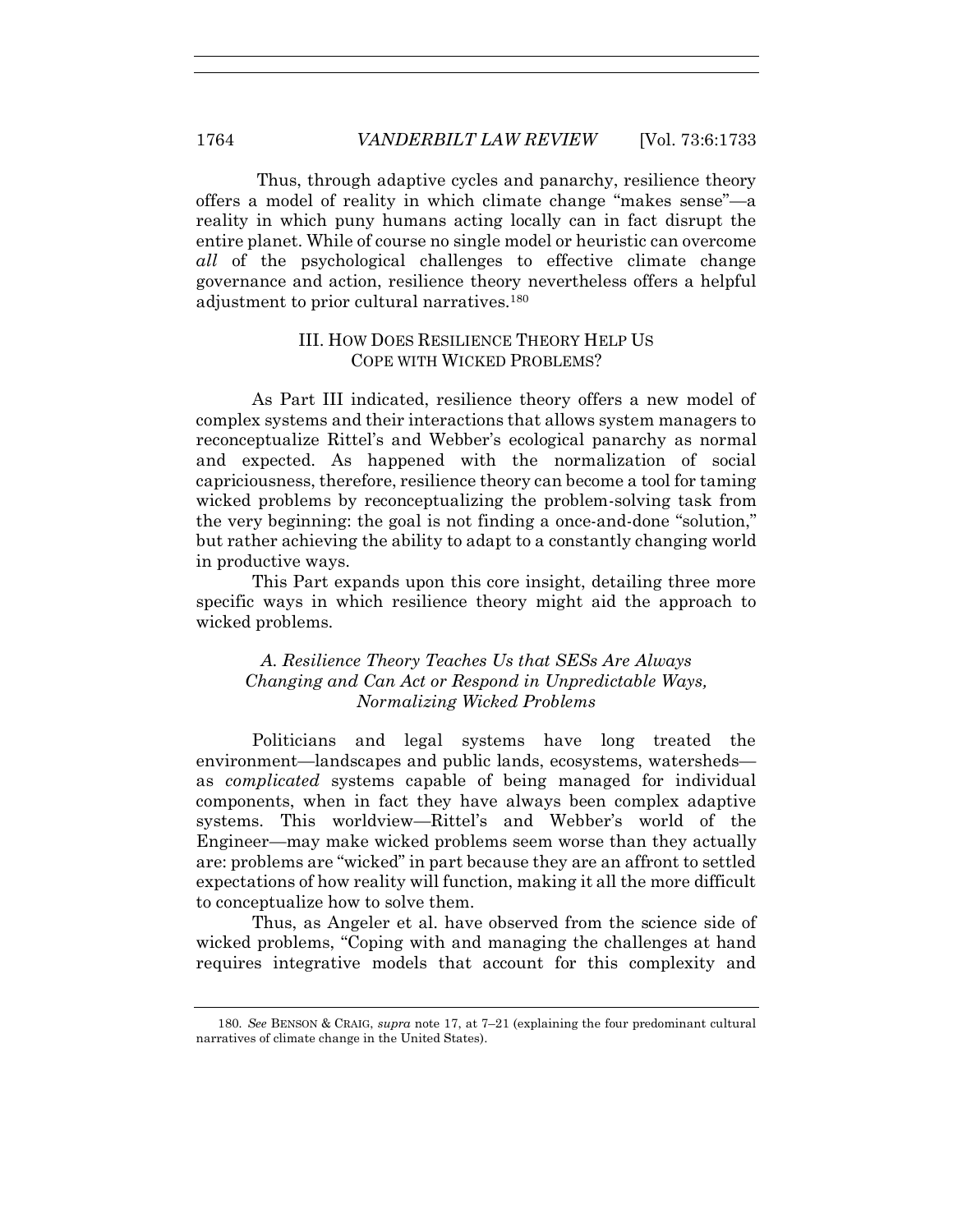complement traditional approaches for dealing with change and its associated risks."<sup>181</sup> Resilience theory offers a different model of reality, one in which complex or "wicked" problems can become expected or normalized.<sup>182</sup> While resilience theory emphasizes that no particular problem is completely predictable, it does lead us to expect that such problems will arise over time. As John Miller and Scott Page have emphasized, "At the most basic level, the field of complex systems challenges the notion that by perfectly understanding the behavior of each component part of a system we will then understand the system as a whole."<sup>183</sup> Or, as Neil Johnson has more colorfully summarized, complexity theory "represents a slap in the face for traditional reductionist approaches to understanding the world."<sup>184</sup> This mental, social, and governance correction to the Engineer's view of the world is in itself a step forward in dealing with wicked problems.

## <span id="page-32-0"></span>*B. Resilience Theory Helps Us Learn to Live with the Trickster by Eliminating the Rhetorical Immorality of Dynamism in "Wicked" Problems*

Rittel and Webber share one notable mental construct with resilience theorists: they felt it necessary to reach for a trickster figure to describe their new reality. Thus, they used "the term 'wicked' in a meaning akin to that of 'malignant' (in contrast to 'benign') or 'vicious' (like a circle) or *'tricky' (like a leprechaun)* or 'aggressive' (like a lion, in contrast to the docility of a lamb)."<sup>185</sup> Almost 20 years later, Lance Gunderson and C.S. "Buzz" Holling invoked the Greek trickster god Pan to coin their term "panarchy" within resilience theory.<sup>186</sup> As J.B. Ruhl has noted, "They coined the name 'panarchy' ... after the flutist and Greek god of nature, Pan, to position it 'as an antithesis to the word

<sup>181.</sup> Angeler et al., *supra* note [7,](#page-2-2) at 225.

<sup>182</sup>*. See id.* at 226 ("Resilience thinking, which focuses on the ability of systems to prepare for, absorb and recover from an adverse event and crucially adapt to new conditions, offers a new way of living with these risks." (citations omitted)).

<sup>183.</sup> MILLER & PAGE, *supra* note [124,](#page-23-0) at 3.

<sup>184.</sup> JOHNSON, *supra* note [1271](#page-23-1)27, at 17.

<sup>185.</sup> Rittel & Webber, *supra* not[e 1,](#page-2-0) at 160 (emphasis added).

<sup>186.</sup> C.S. Holling, Lance H. Gunderson & Donald Ludwig, *In Quest of a Theory of Adaptive Change*, *in* PANARCHY: UNDERSTANDING TRANSFORMATIONS IN HUMAN AND NATURAL SYSTEMS, *supra* not[e 152,](#page-27-0) at 3, 21.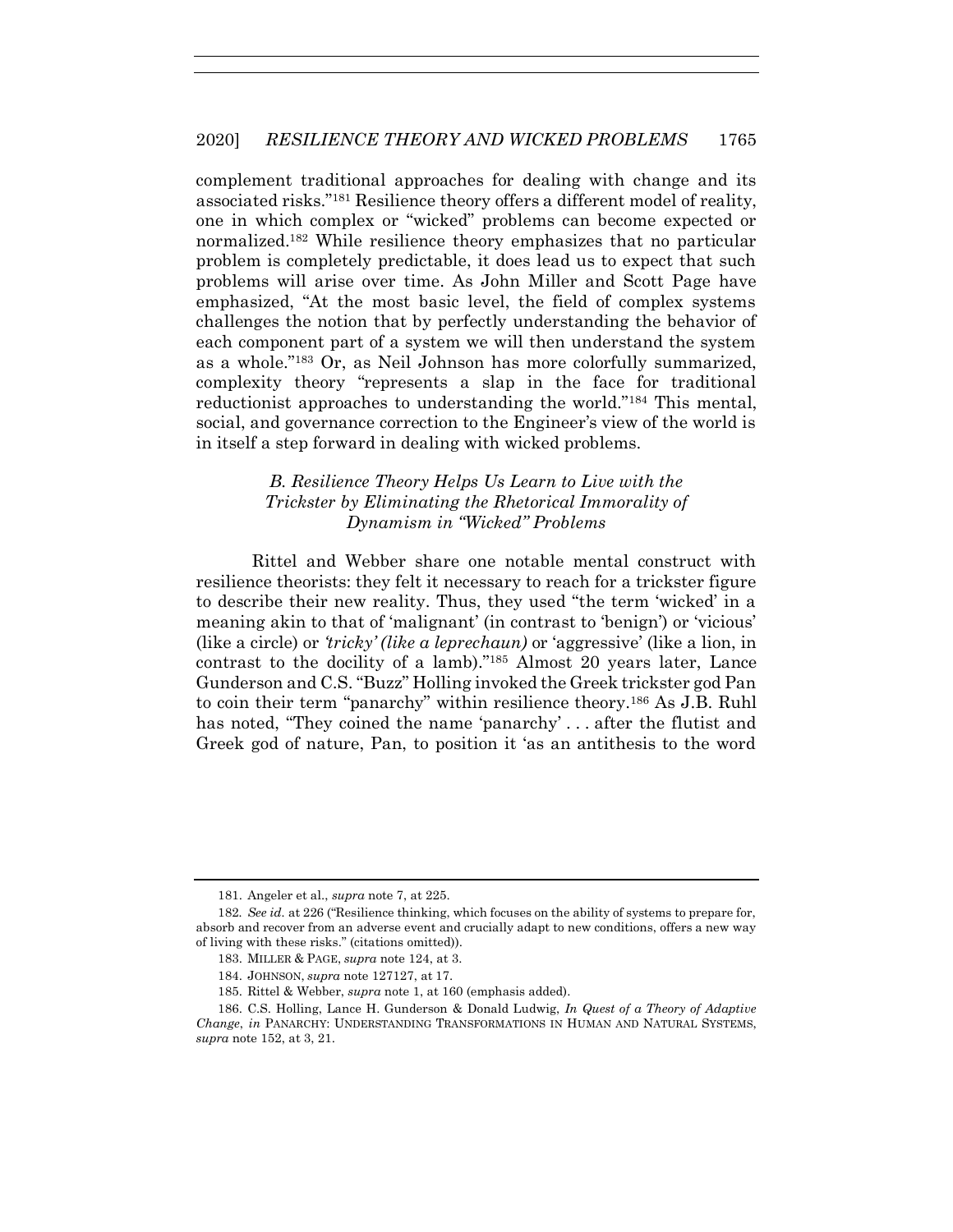*hierarchy*' and to capture its 'cross-scale, interdisciplinary, and dynamic nature.' " 187

Notably, neither Rittel and Webber nor Gunderson and Holling were completely comfortable with the idea that reality is a trickster, a fact most obvious in Rittel's and Webber's rhetorical equating of tricky leprechauns to things "malicious," "vicious," and "aggressive."<sup>188</sup> The dynamism of wicked problems is thus for them, in a very real sense, "wicked"—"bad" in the sense of "immoral" as well as "difficult." There is a good anthropological basis for that discomfort: tricksters are agents of chaos and change, forces that disrupt normal expectations and sometimes violate important cultural or sacred boundaries.<sup>189</sup> However, rhetorically framing social and ecological dynamism as essentially immoral impedes society's ability to deal with these fundamental SES realities: the immoral should be eliminated, not adapted to. Thus, casting the challenges of dynamism as "wicked" problems unnecessarily figures them as "bads" to be avoided rather than amoral facets of reality.

Nevertheless, tricksters can also paradoxically (and thus in a very trickster-like way) rehabilitate the wickedness of wicked problems. Trickster tales are often funny (Coyote, Raven, Br'er Rabbit) rather than scary—the Norse Loki notwithstanding. More importantly, like ecological resilience, "the trickster is generally neither good nor evil; he is amoral . . . simply a facet of reality, not a moral theory or prescription."<sup>190</sup> The more we think of dynamism as a trickster, the easier it is to refigure the "wicked problems" resulting from that dynamism as challenges to be coped with and adapted to rather than forces of evil that need to be destroyed.

Resilience theory, resonating through the cultural narratives of the trickster, can help to confer this more helpful and realistic amorality upon Rittel's and Webber's "wicked" problems: the fact that the world does not behave, always, as we think it ought to should be the occasion for changing human expectations rather than for redoubling our efforts to control every facet of the complex and scaled system of systems that constitute our reality. As Thomas and Patricia Thornton have noted, tricksters represent "an alternative heuristics circulating in many indigenous communities that are instead shaped by the shared

<sup>187.</sup> J.B. Ruhl, *Panarchy and the Law*, ECOLOGY & SOC'Y, Sept. 2012, at 1 (quoting HOLLING ET AL., *supra* note [186,](#page-32-0) at 5, 21), http://dx.doi.org/10.5751/ES-05109-170331 [https://perma.cc/ T4WQ-YKKJ] (PDF download available at URL provided).

<sup>188.</sup> Rittel & Webber, *supra* not[e 1,](#page-2-0) at 160.

<sup>189</sup>*. Tricksters*, MYTH ENCYCLOPEDIA, http://www.mythencyclopedia.com/TrWa/Tricksters. html (last visited Sept. 12, 2020) [https://perma.cc/76EG-G3Q8].

<sup>190.</sup> BENSON & CRAIG, *supra* note [17,](#page-3-0) at 51 (citation omitted).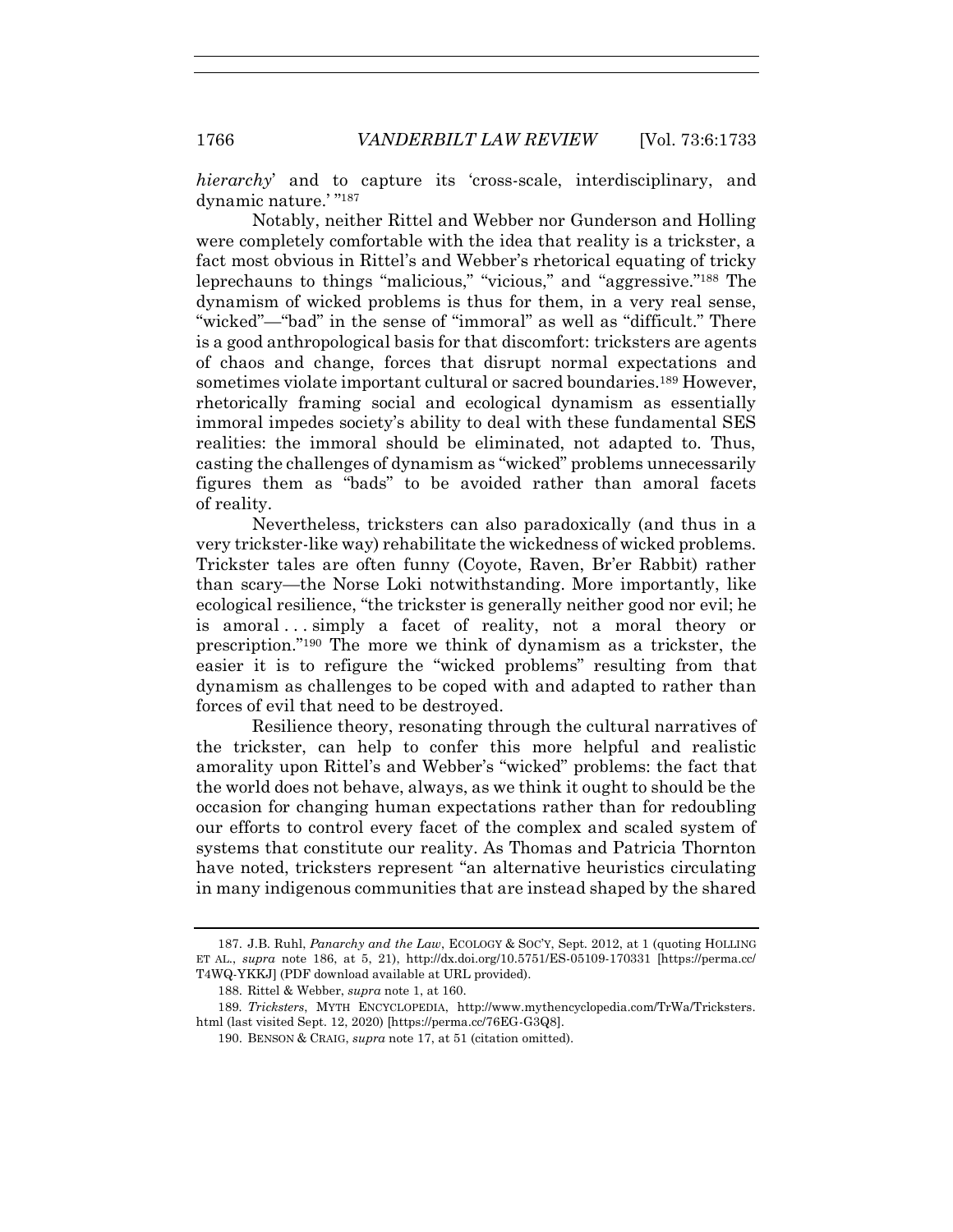understanding that humans are but a small part of a relational universe that cannot be fully cognized, much less managed, by any one species."<sup>191</sup> Resilience theory supplies the scientific model of ecological and social-ecological reality to match this cultural heuristic.<sup>192</sup>

In trickster tales, "as humans interact with the trickster and his disruptions, they learn to adapt and change to accommodate the new realities that the trickster brings, helping to ensure their own survival."<sup>193</sup> Tricksters are thus often powerful cultural narratives for dealing with a world of continual change because trickster tales acknowledge both human agency and humans' abilities to cope with change while simultaneously making clear that humans are *not* in complete control of what happens to them and to the world.<sup>194</sup>

This "resilient trickster" view of the world, and humans' role within it, can helpfully reset planners' and managers' expectations for wicked problems, recasting them as realities to cope with rather than as evil intrusions into human goals that need to be eliminated. For example, in the American West, climate change and drought can be figured as wicked intrusions into a virtuous human water rights system that need to be eliminated, occasioning tremendous legal battles to maintain the status quo<sup>195</sup>—or they can instead be framed as amoral realities that must again spur human adaptation to an increasingly challenging hydroreality, leading to renegotiations, assisted transformation of SESs, and even the removal and reconfiguration of massive infrastructure like dams.<sup>196</sup>

# <span id="page-34-0"></span>*C. Resilience Theory Offers a Framework for Improving the Law and Governance Necessary to Address "Wicked" Problems*

Governance institutions<sup>197</sup> are critical to dealing with wicked problems, but—as Rittel and Webber repeatedly pointed out—

<sup>191.</sup> Thomas F. Thornton & Patricia M. Thornton, *The Mutable, the Mythical, and the Managerial: Raven Narratives and the Anthropocene*, 6 ENV'T & SOC'Y 66, 68 (2015).

<sup>192.</sup> BENSON & CRAIG, *supra* note [17,](#page-3-0) at 51.

<sup>193</sup>*. Id.*

<sup>194</sup>*. See id.* at 55 ("[T]rickster narratives simultaneously acknowledge that there are real limitations to humans' abilities to completely control their fates and that humans nevertheless can be effective agents in mitigating or adapting to the changes that they cannot completely control.").

<sup>195</sup>*. See* HOLLY DOREMUS & A. DAN TARLOCK, WATER WAR IN THE KLAMATH BASIN: MACHO LAW, COMBAT BIOLOGY, AND DIRTY POLITICS 112–44 (2008).

<sup>196</sup>*. See* Brian C. Chaffin, Robin Kundis Craig & Hannah Gosnell, *Resilience, Adaptation, and Transformation in the Klamath River Basin Social-Ecological System*, 51 IDAHO L. REV. 157, 186– 92 (2014).

<sup>197.</sup> "[G]overnance refers to the means through which collective goals . . . are chosen, decisions are made, and action is taken to achieve the chosen goals," while "[e]nvironmental governance" denotes the more specific governance mechanisms "related to society's interactions with natural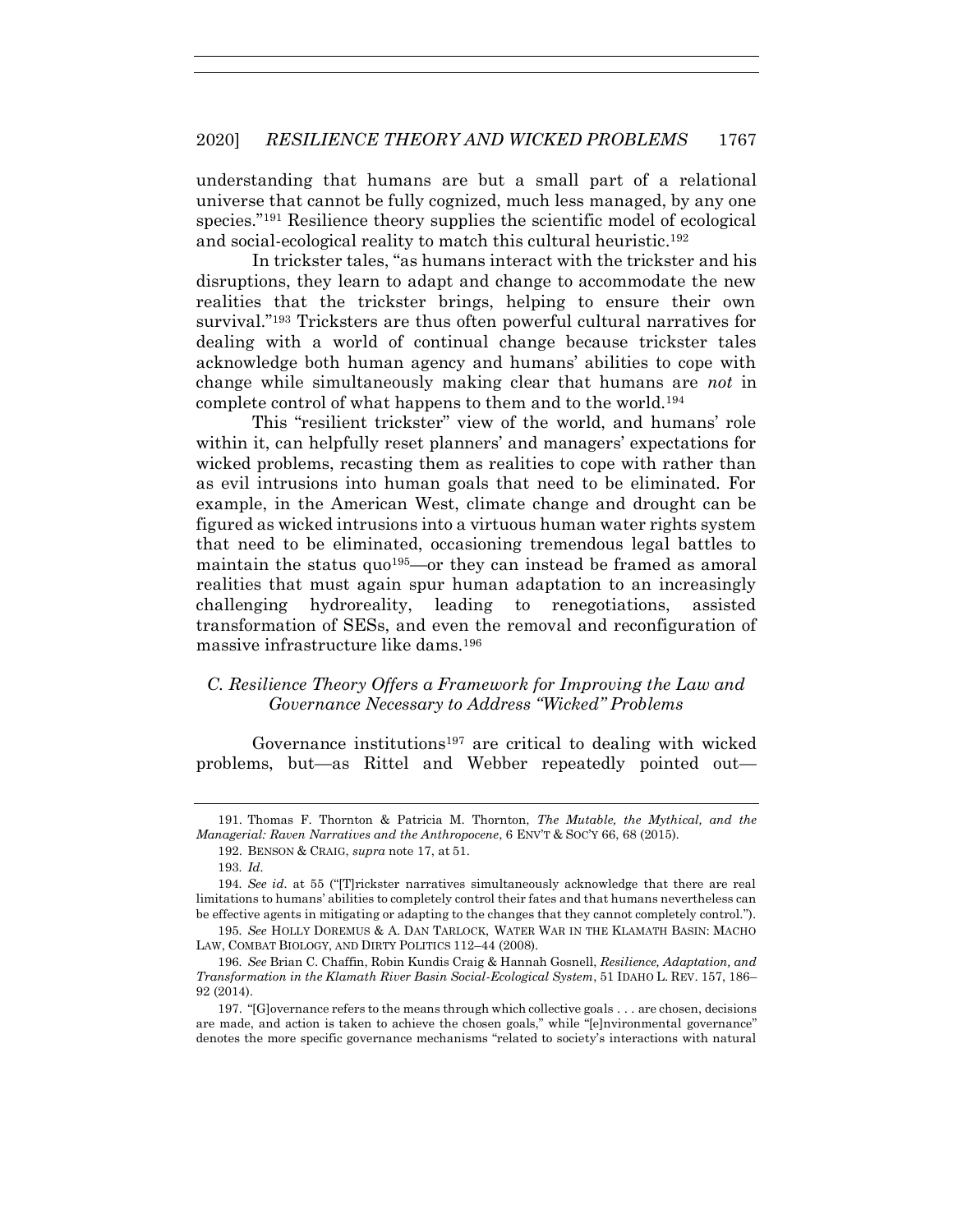governance processes and goals do not always mesh well with the nature of wicked problems.<sup>198</sup> Thus, as Termeer et al. have argued, attention must turn to "how governance systems may be enabled for dealing with wicked problems. Conventional methods of problem solving do not seem to work and most conventional governance systems are poorly equipped for alternative strategies."<sup>199</sup>

One indication that resilience theory can help to improve the governance of wicked problems is the number of scholars who have latched on to resilience theory as the framework that can support the governance necessary to cope with wicked problems generally or, more often, the specific wicked problem of climate change. This Section highlights three sets of these scholarly endeavors to illustrate how resilience thinking can help to both ground and shape governance for wicked problems.

1. Four Governance Capabilities for Dealing with Wicked Problems

Termeer et al. have argued "that it takes a set of four capabilities for governance actors (and systems) to deal wisely with wicked problems, that is, the capabilities of reflexivity, resilience, responsiveness, and revitalization."<sup>200</sup> Importantly, like Angeler et al., Termeer et al. find resilience theory immediately relevant to wicked problems, but from the governance side. Indeed, their "resilience"

systems." Barbara A. Cosens, Lance Gunderson & Brian C. Chaffin, *Introduction to the Special Feature Practicing Panarchy: Assessing Legal Flexibility, Ecological Resilience, and Adaptive Governance in Regional Water Systems Experiencing Rapid Environmental Change*, ECOLOGY & SOC'Y, Mar. 2018, at 3, https://doi.org/10.5751/ES-09524-230104 [https://perma.cc/G7T6-5DAE] (PDF download available at URL provided). Chaffin, Gosnell, and Cosens have more extensively observed that:

Broadly, environmental governance can be thought of as a "set of regulatory processes, mechanisms and organizations through which political actors influence environmental actions and outcomes." . . . In short, environmental governance is the system of institutions, including rules, laws, regulations, policies, and social norms, and organizations involved in governing environmental resource use and/or protection, and there are a variety of different approaches.

Brian C. Chaffin, Hannah Gosnell & Barbara A. Cosens, *A Decade of Adaptive Governance Scholarship: Synthesis and Future Directions*, ECOLOGY & SOC'Y, Sept. 2014, at 1, http://dx.doi.org/10.5751/ES-06824-190356 [https://perma.cc/46F5-YN32] (PDF download available at URL provided) (citations omitted).

<sup>198.</sup> Rittel & Webber, *supra* not[e 1.](#page-2-0)

<sup>199.</sup> Termeer et al., *supra* not[e 2,](#page-2-1) at 681 (emphasis omitted).

<sup>200</sup>*. Id.* at 682 (emphasis omitted).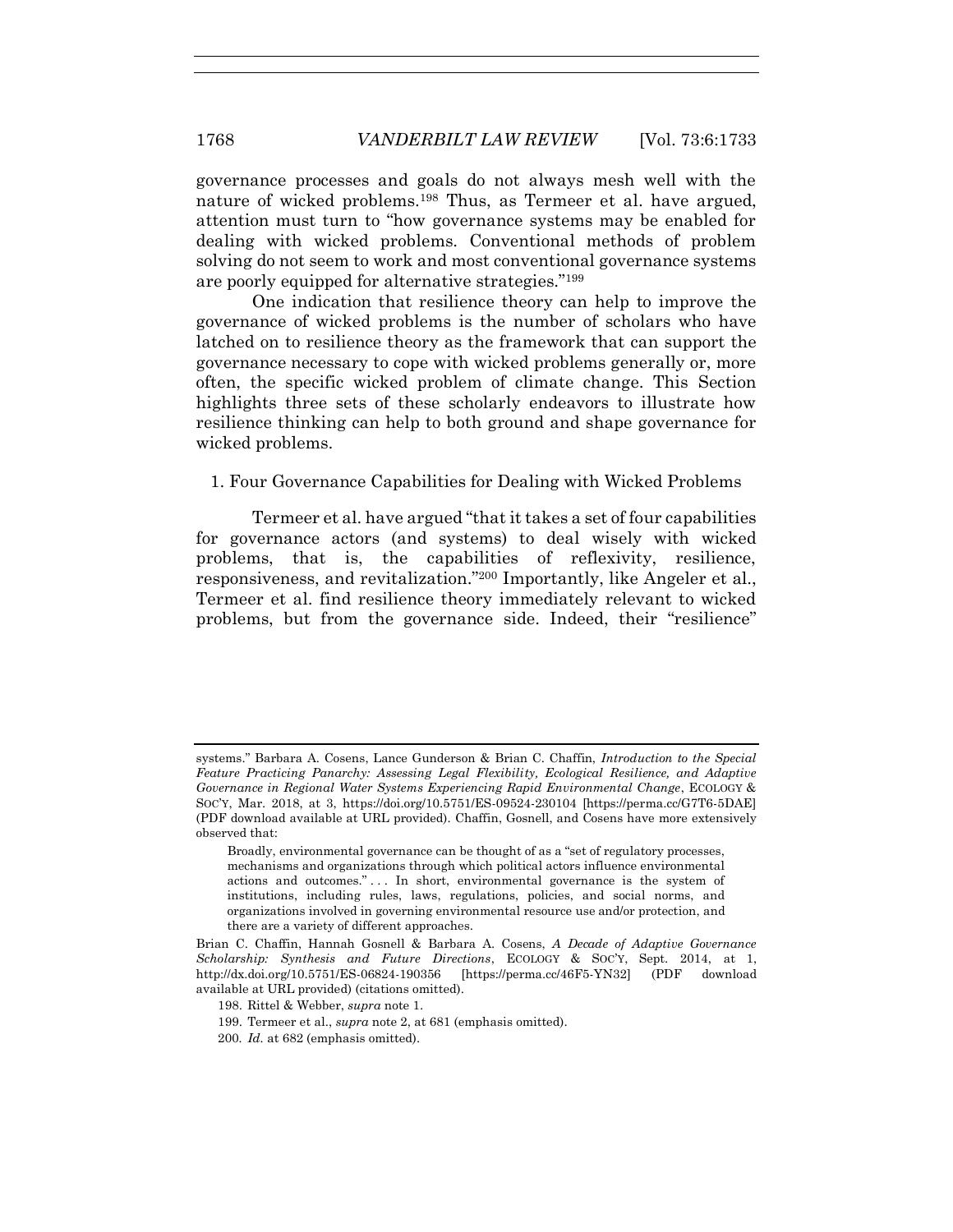capability for dealing with wicked problems derives directly from resilience theory.<sup>201</sup>

Specifically, a resilience capability allows a governance system "to adapt to a constantly changing flow of problem definitions, solutions, and context conditions."<sup>202</sup> This adaptability is necessary because wicked problems are panarchical: "Because of their multidimensional and interconnected characteristics, wicked problems involve causes and effects at multiple scales of time and space. These waves of consequences cannot be predicted beforehand."<sup>203</sup> Without this resilience capability, moreover, a governance system "may erode to the point that a small disturbance provokes a failure to keep fulfilling basic functions."<sup>204</sup> To enable this resilience capability, Termeer et al. adopt the governance system features that enable "a culture that tolerates continuous processes of change in unpredictable directions" from Carl Folke et al.'s 2005 resilience theory article.<sup>205</sup> These features include bridging organizations;<sup>206</sup> "flexible legislation that allows for experiments and tailor-made solutions, decentralizing decision-making authority, and room for self-governance"; <sup>207</sup> and redundancy in the governance system.<sup>208</sup>

<span id="page-36-0"></span>Resilience thinking also influences Termeer et al.'s other three governance capabilities. Reflexivity, for example, is the ability to see a problem from multiple perspectives simultaneously and hence directly responds to the diversity aspect of wicked problems by allowing problem solvers "to deal with the variety of possible perspectives on wicked problems and to prevent tunnel vision."<sup>209</sup> Notably, to enable reflexivity in governance, Termeer et al. advocate a kind of cyclical social regime shifting to embed reflexivity in governance, where people are "frequently going back and forth between reflexive and day-to-day activities."<sup>210</sup> The responsiveness capability, in turn, allows governance systems "to react to changing demands while striking a balance

<sup>201</sup>*. See id.* at 689 (citing prominent resilience theory scholars).

<sup>202</sup>*. Id.* at 684.

<sup>203</sup>*. Id.*

<sup>204</sup>*. Id.* at 685.

<sup>205</sup>*. Id.* at 690–91 (citing Carl Folke, Thomas Hahn, Per Olsson & Jon Norberg, *Adaptive Governance of Social-Ecological Systems*, 30 ANN. REV. ENV'T & RES. 441, 441–73 (2005)).

<sup>206</sup>*. See also* Ahjond Garmestani, J.B. Ruhl, Brian C. Chaffin, Robin K. Craig, Helena F. M. W. van Rijswick, David G. Angeler, Carl Folke, Lance Gunderson, Dirac Twidwell & Craig R. Allen, *Untapped Capacity for Resilience in Environmental Law*, 116 PROC. NAT'L ACAD. SCIS. 19899, 19902 (2019) (arguing that there is sufficient flexibility in existing environmental laws to begin making progress combatting climate change).

<sup>207.</sup> Termeer et al., *supra* not[e 2,](#page-2-1) at 691 (citing Folke et al., *supra* note [205\)](#page-36-0).

<sup>208</sup>*. Id.* at 690–91.

<sup>209</sup>*. Id.* at 684.

<sup>210</sup>*. Id.* at 688.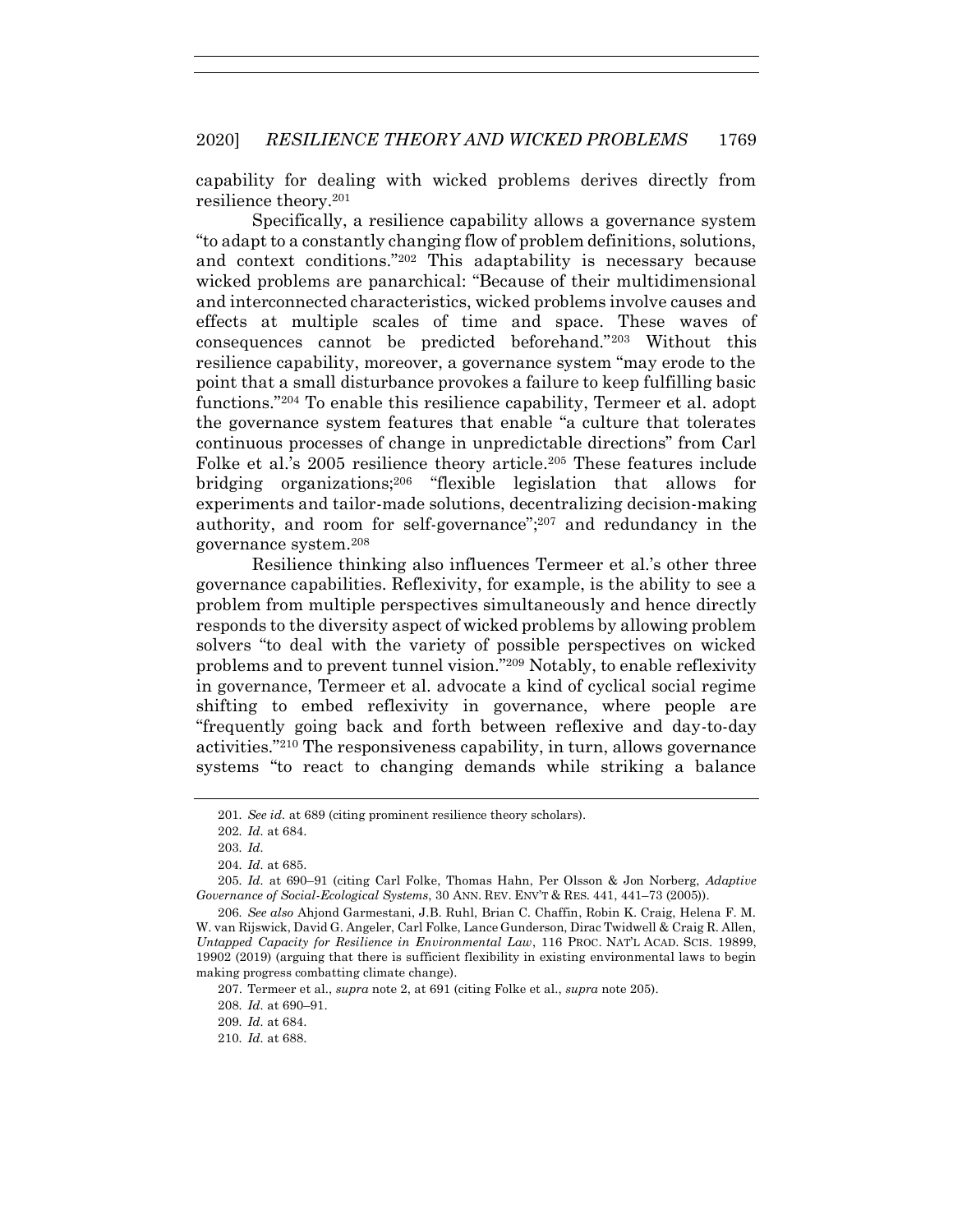between different public values."<sup>211</sup> Ignoring the panarchical nature of wicked problems will only lead to trouble; instead, policymakers must embrace the difficult task of balancing social stability and flexibility in light of changing social-ecological systems.<sup>212</sup> Finally, the revitalization capability "is necessary to unblock unproductive patterns in the governance process."<sup>213</sup> More specifically, "[r]evitalization refers to the capability of actors in a governance system to recognize and unblock counterproductive patterns in policy processes, and thus to reanimate actors and to enhance processes of innovation needed to cope with wicked problems."<sup>214</sup> In Termeer et al.'s conception, therefore, revitalization is a governance system's version of the release phase in an adaptive cycle—the ability to break out of old patterns and to reorganize to more effectively respond to wicked problems.

#### 2. Adaptive Governance

Thomas Dietz, Elinor Ostrom, and Paul C. Stern are generally credited with coining in 2003 the terming "adaptive governance" to describe a new kind of environmental governance,  $215$  although the concept existed earlier.<sup>216</sup> If resilience theory is a scientific model of continual change in complex ecological and social-ecological systems, then adaptive governance is the legal and policy response to that same reality—"environmental governance that allows emergence of collective action capable of facilitating adaptation to change and surprise as well as the capacity to itself evolve."<sup>217</sup>

<sup>211</sup>*. Id.* at 685.

<sup>212</sup>*. See id*. at 684 (explaining that change is a fundamental aspect of wicked problems and indicating that policy makers must address the tension between institutional flexibility and stability). *See generally* Robin Kundis Craig, Ahjond S. Garmestani, Craig R. Allen, Craig Anthony (Tony) Arnold, Hannah Birgé, Danie A. DeCaro, Alexander K. Fremier, Hannah Gosnell & Edella Schlager, *Balancing Stability and Flexibility in Adaptive Governance: An Analysis of Tools Available in U.S. Environmental Law*, ECOLOGY & SOC'Y, June 2017, 1–15, https://doi.org/10.5751/ES-08983-220203 [https://perma.cc/G529-PUAK] (PDF download available at URL provided) (discussing the importance of this balance in effective and legitimate adaptive governance); Andreas Duit & Victor Galaz, *Governance and Complexity–Emerging Issues for Governance Theory*, 21 GOVERNANCE 311, 311–35 (2008) (creating a typology of governance systems based on their adaptive capacities).

<sup>213.</sup> Termeer et al., *supra* not[e 2,](#page-2-1) at 686.

<sup>214</sup>*. Id.*

<sup>215.</sup> Thomas Dietz, Elinor Ostrom & Paul C. Stern, *The Struggle to Govern the Commons*, 302 SCIENCE 1907, 1908 (2003).

<sup>216.</sup> Chaffin et al., *supra* not[e 197,](#page-34-0) at 3 tbl.1.

<sup>217.</sup> Cosens et al., *supra* not[e 197,](#page-34-0) at 3; *see also* Chaffin et al., *supra* not[e 197,](#page-34-0) at 1 (situating adaptive governance within resilience theory scholarship). Moreover,

Given the uncertainties associated with global environmental change, including climate change and massive shifts in land use, environmental governance systems going forward must be highly adaptive. Governance systems, particularly those of top-down,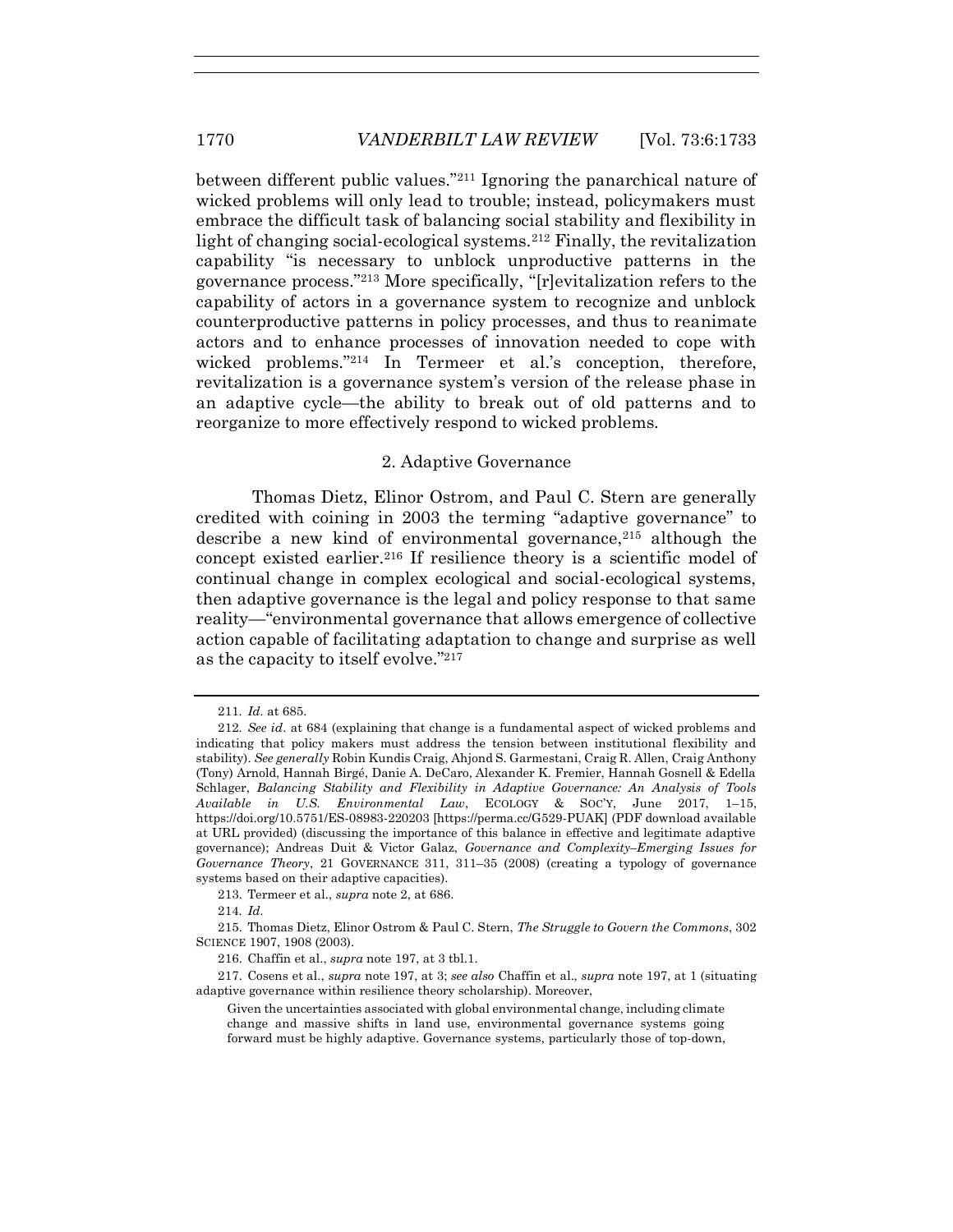<span id="page-38-0"></span>While adaptive governance by definition cannot be mandated, <sup>218</sup> societies can enhance the chances that adaptive governance will both emerge and take root as a new governance system.<sup>219</sup> As Termeer et al. noted, Folke et al. provided a fairly comprehensive examination of the social dimensions of adaptive governance.<sup>220</sup> Moving into law, Cosens et al. have offered a set of guidelines for assessing whether a particular governance regime is primed for adaptive governance.<sup>221</sup> First, the structure of law and governance must be polycentric, integrative, and persistent.<sup>222</sup> In terms of capacity, the governance system must have both adaptive capacity, the authority and willingness to respond to change, and participatory capacity, meaning that the relevant stakeholders have both the legal right and sufficient resources to participate in decisionmaking.<sup>223</sup> Finally, the governance system must have the legal processes in place to ensure legitimacy, procedural justice, and dispute resolution while at the same time achieving a problem-solving approach, the ability to balance stability and flexibility, and the capacity to reflect on and learn from prior decisions.<sup>224</sup> This collection of factors ensures that adaptive governance remains "good governance"—that is, the relevant governance system can adapt to a changing social-ecological system through methods and decisions that will be viewed as legitimate, inclusive, and imposing only the necessary amounts and kinds of social and economic disruption.<sup>225</sup>

Even this quick summary is sufficient to reveal substantial similarities between the characteristics of a legal system that can support adaptive governance and Termeer et al.'s four governance capacities that enable societies to more effectively deal with wicked problems. Moreover, adaptive governance scholarship—from whatever

state-based orientation, rarely match the relevant scale of ecological complexity, especially in the face of rapid environmental change.

*Id.*; *see also id.* at 6 (noting that adaptive governance "is unanimously viewed as a system of environmental governance with the potential to mediate the complexity and uncertainty inherent in SESs [social-ecological systems]").

<sup>218</sup>*. See* Chaffin et al., *supra* note [197,](#page-34-0) at 8 (discussing adaptive governance as an emergent institution and concluding "that the social components of an SES must be adequately 'prepared' before transformation can take place").

<sup>219</sup>*. See* Barbara A. Cosens, Robin K. Craig, Shana Lee Hirsch, Craig Anthony (Tony) Arnold, Melinda H. Benson, Daniel A. DeCaro, Ahjond S. Garmestani, Hannah Gosnell, J.B. Ruhl & Edella Schlager, *The Role of Law in Adaptive Governance*, ECOLOGY & SOC'Y, Mar. 2017, at 1, https://doi.org/10.5751/ES-08731-220130 [https://perma.cc/E85K-HTVW] (PDF download available at URL provided) (discussing how law can be used to facilitate adaptive governance).

<sup>220.</sup> Folke et al., *supra* not[e 205,](#page-36-0) at 445–47.

<sup>221.</sup> Cosens et al., *supra* note [219,](#page-38-0) at 2 tbl.1.

<sup>222</sup>*. Id.*

<sup>223</sup>*. Id.*

<sup>224</sup>*. Id.*

<sup>225</sup>*. Id.* at 3.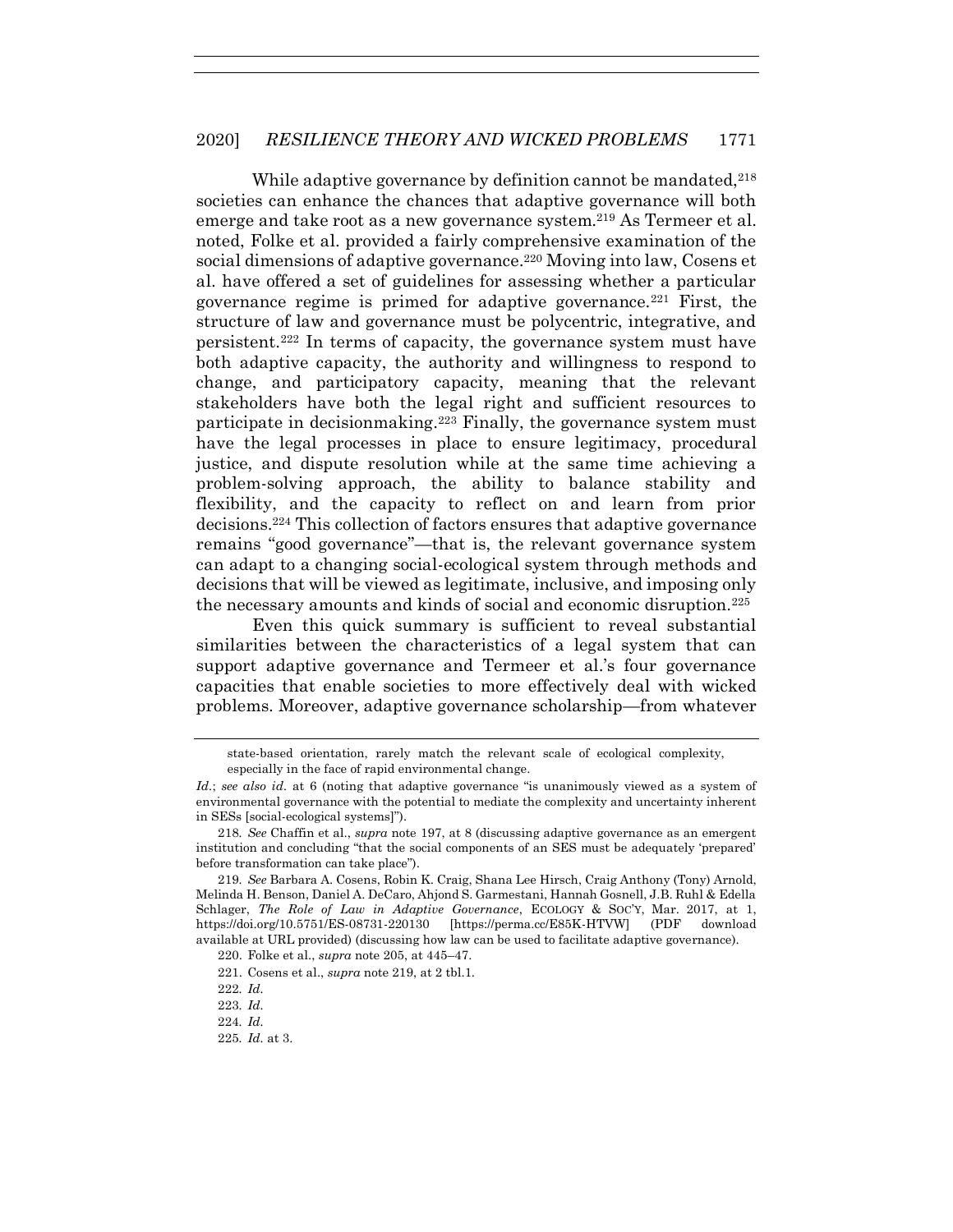discipline—tends to focus on the wicked problem of climate change.<sup>226</sup> This convergence again suggests that resilience theory's model of a continually and complexly changing reality could aid governance systems in both conceptualizing and more productively addressing wicked problems.

Notably, Rittel and Webber themselves described a form of "cybernetic" adaptive governance as a potential approach to managing the dynamic and complex reality of wicked problems:

Many now have an image of *how* an *idealized* planning system would function. It is being seen as an on-going, cybernetic process of governance, incorporating systematic procedures for continuously searching out goals; identifying problems; forecasting uncontrollable contextual changes; inventing alternative strategies, tactics, and timesequenced actions; stimulating alternative and plausible action sets and their consequences; evaluating alternatively forecasted outcomes; statistically monitoring those conditions of the publics and of systems that are judged to be germane; feeding back information to the simulation and decision channels so that errors can be corrected—all in a simultaneously functioning governing process.<sup>227</sup>

While they dismissed this vision as "unattainable,"<sup>228</sup> researchers in the twenty-first century have begun to document the emergence of adaptive governance in response to new realities of change,  $229$  suggesting that this internalization of resilience theory into governance institutions is indeed an improvement in dealing with wicked problems such as climate change and its impacts.

<sup>226</sup>*. See, e.g.*, Barbara Cosens, Lance Gunderson & Brian Chaffin, *The Adaptive Water Governance Project: Assessing Law, Resilience, and Governance in Regional Socio-ecological Water Systems Facing a Changing Climate*, 51 IDAHO L. REV. 1, 2–27 (2014); Robin Bronen & F. Stuart Chapin III, *Adaptive Governance and Institutional Strategies for Climate-Induced Community Relocations in Alaska*, 110 PROC. NAT'L ACAD. SCIS. 9320, 9320–25 (2013); Jeroen Rijke, Rebekah Brown, Chris Zevenbergen, Richard Ashley, Megan Farrelly, Peter Morison & Sebastiaan van Herk, *Fit-for-Purpose Governance: A Framework to Make Adaptive Governance Operational*, 22 ENV'T SCI. & POL'Y 73, 73–84 (2012); RONALD D. BRUNNER & AMANDA H. LYNCH, ADAPTIVE GOVERNANCE AND CLIMATE CHANGE (2010); Kenneth R. Young & Jennifer K. Lipton, *Adaptive Governance and Climate Change in the Tropical Highlands of Western South America*, 78 CLIMATIC CHANGE 63 (2006); Folke et al., *supra* not[e 205,](#page-36-0) at 459.

<sup>227.</sup> Rittel & Webber, *supra* not[e 1,](#page-2-0) at 159.

<sup>228</sup>*. Id.*

<sup>229</sup>*. E.g.*, Barbara A. Cosens, J.B. Ruhl, Niko Soininen & Lance Gundersion, *Designing Law to Enable Adaptive Governance of Modern Wicked Problems* (pt. 2), 73 VAND. L. REV. XX (2020); Cosens et al., *supra* note [197;](#page-34-0) Brian C. Chaffin, Hannah Gosnell & Robin K. Craig, *The Emergence of Adaptive Governance in the Klamath River Basin*, *in* PRACTICAL PANARCHY FOR ADAPTIVE WATER GOVERNANCE 83 (Barbara Cosens & Lance Gunderson eds., 2018); Lisen Schultz, Carl Folke, Henrik Österblom & Per Olsson, *Adaptive Governance, Ecosystem Management, and Natural Capital*, 112 PROC. NAT'L ACAD. SCIS. 7369 (2015); Craig Anthony (Tony) Arnold, Olivia Odom Green, Daniel DeCaro, Alexandra Chase & Jennifer-Grace Ewa, *The Social-Ecological Resilience of an Eastern Urban-Suburban Watershed: The Anacostia River Basin*, 51 IDAHO L. REV. 29 (2014); Henrik Österblom & Carl Folke, *Emergence of Global Adaptive Governance for Stewardship of Regional Marine Resources*, ECOLOGY & SOC'Y, June 2013, at 1, http://dx.doi.org/10.5751/ES-05373-180204 [https://perma.cc/9H8L-G6QE] (PDF download available at URL provided).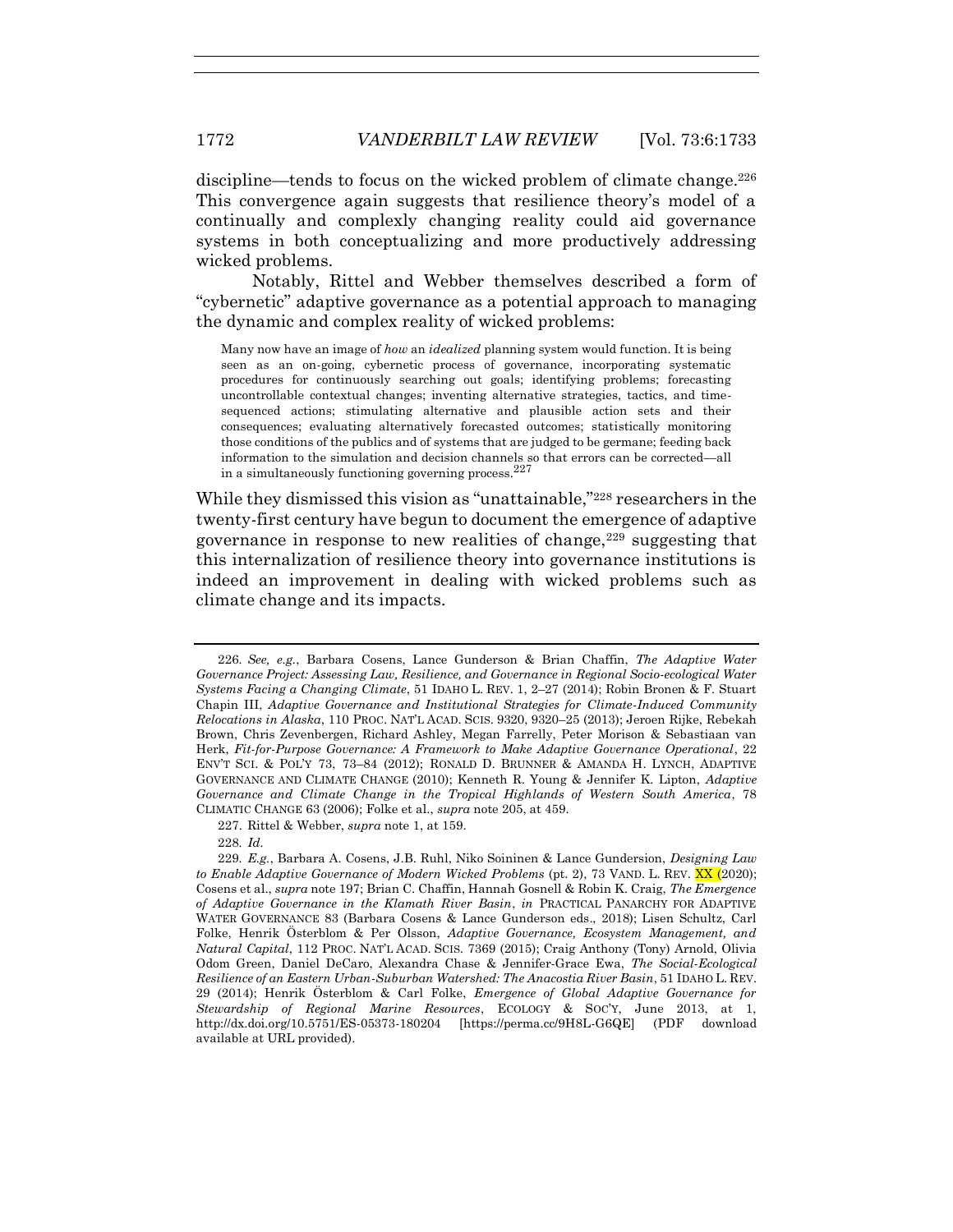#### 3. Trickster Law to Cope with Wicked Problems

Law can do more than just allow adaptive governance to emerge; it can also absorb and operationalize cultural narratives that normalize both wicked problems and the resilience theory model of SESs. As noted, Rittel and Webber, in describing wicked problems, and Holling and Gunderson, in describing ecological panarchy, both reached for tricksters as the bridging cultural narrative. Law can, too. A legal system that thoroughly embraces resilience theory and that promotes adaptive governance within cultural narratives that also accept change as a part of life operates as *trickster law*. <sup>230</sup> Implementing what I have elsewhere called "principled flexibility,"<sup>231</sup> trickster law seeks

<span id="page-40-0"></span>to preserve and enhance the ecological resilience of desirable ecosystem states to climate change and ocean acidification. It employs a precautionary approach to human use of natural resources and seeks to minimize anthropogenic stressors, such as pollution (especially nutrients and toxics), on social-ecological systems. It is cognizant of the planet's limitations and confines human social and economic endeavors within the "safe operating space" of a functional planet. $^{232}$ 

However, because it is based in resilience theory and panarchy, trickster law also acknowledges that some transformations are and will increasingly become unavoidable, especially as a result of climate change and its multifaceted impacts.<sup>233</sup> "Trickster law thus encourages anticipation of, and planning for, these transformations *before* they become social-ecological crises. Moreover, it seeks to guide these transformations into new but still productive states, avoiding both ecological stagnation (like eutrophication of lakes) and social-economic collapse as the resource bases of specific communities change."<sup>234</sup>

Trickster law is a response to managing natural resources in the face of climate change and hence qualifies as a governance proposal for wicked problems.<sup>235</sup> Moreover, like Rittel and Webber, trickster law focuses on cultural diversity—specifically, on the governance value in

<sup>230.</sup> Robin Kundis Craig, *Trickster Law: Promoting Resilience and Adaptive Governance by Allowing Other Perspectives on Natural Resource Management*, 9 ARIZ. J. ENV'T L. & POL'Y 140, 148–49 (2019); *see also* BENSON & CRAIG, *supra* not[e 17,](#page-3-0) 48–78 (2017) (discussing resilience theory and the "trickster" in order to conceptualize humanity's relationship with natural resource challenges).

<sup>231.</sup> Robin Kundis Craig, *"Stationarity Is Dead"—Long Live Transformation: Five Principles for Climate Change Adaptation Law*, 34 HARV. ENV'T L. REV. 9, 63 (2010).

<sup>232.</sup> Craig, *supra* note [230,](#page-40-0) at 148 (citing Will Steffen, Katherine Richardson, Johan Rockström, Sarah E. Cornell, Ingo Fetzer, Elena M. Bennett, Reinette Biggs, Stephen R. Carpenter, Wim de Vries, Cynthia A. de Wit, Carl Folke, Dieter Gerten, Jens Heinke, Georgina M. Mace, Linn M. Persson, Veerabhadran Ramanathan, Belinda Reyers & Sverker Sörlin, *Planetary Boundaries: Guiding Human Development on a Changing Planet*, 347 SCIENCE 736 (2015)).

<sup>233</sup>*. Id.*

<sup>234</sup>*. Id.*

<sup>235</sup>*. Id.* at 140–42.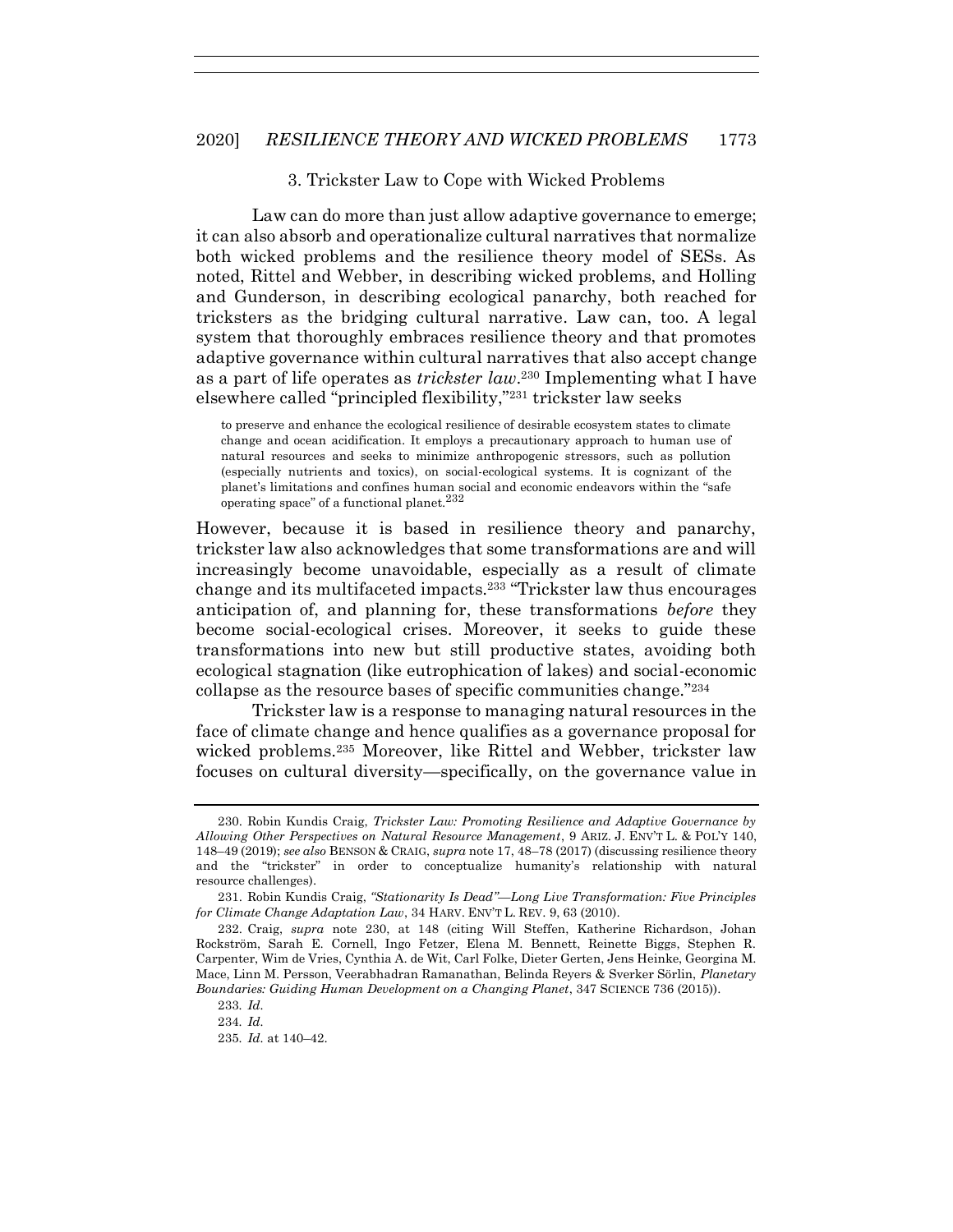natural resource management of "creat[ing] space for new voices and new values that can help societies cope with a changing world."<sup>236</sup> As such, trickster law builds from the adaptive governance literature's stress on the importance of polycentricity and pluralism,<sup>237</sup> deeming it "essential that a diverse array of vested stakeholders eventually participate."<sup>238</sup> Embracing these other perspectives is already yielding improvements in natural resources management and the legal systems that govern that management.<sup>239</sup>

Trickster law thus internalizes *both* facets of Rittel's and Webber's wicked problems, essentially turning that wickedness on its head. Whereas Rittel and Webber identified emerging cultural diversity and social capriciousness as problematic, making it impossible for planners and governance systems to ever fully define and finally solve social issues, trickster law embraces that diversity as a way forward and as a means of operationalizing all four of Termeer et al.'s necessary capabilities for dealing with wicked problems. Similarly, whereas Rittel and Webber identified the complexity of systems and ecological panarchy as a source of wickedness, trickster law accepts the adaptive cycle, panarchy, and planetary boundaries models as more accurate representations of reality, refiguring humans and their governance systems as limited agents rather than controlling engineers and embracing adaptive governance as the path of progress.

#### **CONCLUSION**

Problems like climate change are complex, multifaceted, and evolving, perhaps rightly deserving the label "wicked." Nevertheless, calling a problem "wicked" also encourages both the experts and the general public to throw up their hands in frustration, abandoning all attempts to cope.<sup>240</sup>

This Article suggests instead that how a person views reality also shapes that person's perception of how intractable wicked problems really are. Although their coping with diversity remains a work in progress, Americans have adjusted considerably to the social

<sup>236</sup>*. Id.* at 148.

<sup>237.</sup> Chaffin et al., *supra* not[e 197,](#page-34-0) at 7.

<sup>238</sup>*. Id.* at 8.

<sup>239</sup>*. See* Craig, *supra* note [230,](#page-40-0) at 149–56 (providing three examples from the United States and New Zealand of how the incorporation of new values into governance improved natural resources management from an ecological and resilience perspective).

<sup>240.</sup> As Jon Kolko notes, "A wicked problem is a social or cultural problem that is difficult or impossible to solve . . . ." JON KOLKO, WICKED PROBLEMS: PROBLEMS WORTH SOLVING 10 (2012). Notably, his book explicitly resists the impulse to just give up while simultaneously acknowledging that the impulse is real. *Id.*